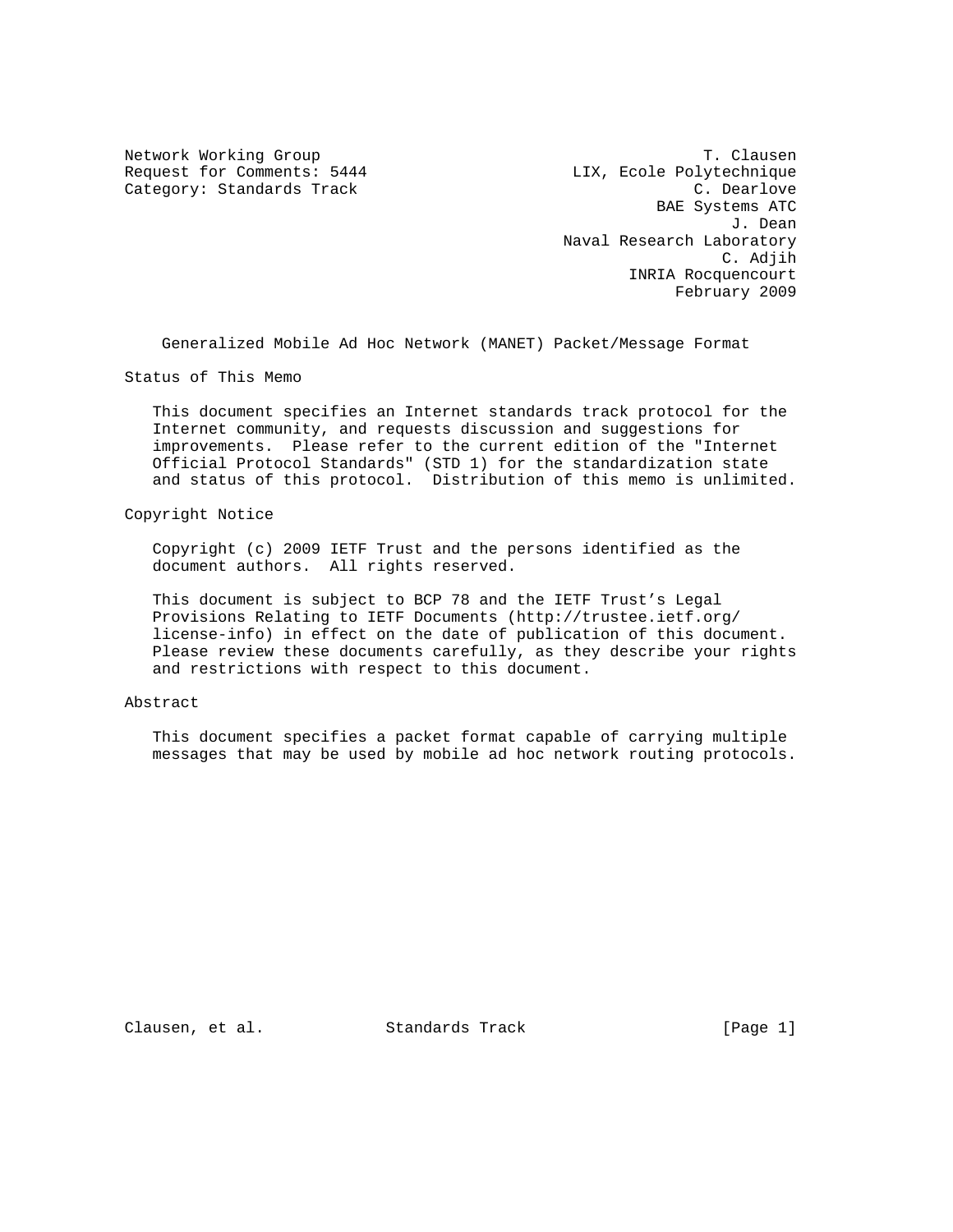| Table of Contents |  |
|-------------------|--|
|-------------------|--|

| 6.1. Expert Review: Evaluation Guidelines 18           |  |
|--------------------------------------------------------|--|
|                                                        |  |
| 6.2.1. Message-Type-Specific TLV Registry Creation 20  |  |
|                                                        |  |
| 6.3.1. Packet TLV Type Extension Registry Creation 21  |  |
|                                                        |  |
| 6.4.1. Message TLV Type Extension Registry Creation 22 |  |
|                                                        |  |
| 6.5.1. Address Block TLV Type Extension Registry       |  |
|                                                        |  |
|                                                        |  |
| 7.1. Authentication and Integrity Suggestions 23       |  |
| 7.2. Confidentiality Suggestions 24                    |  |
|                                                        |  |
|                                                        |  |
|                                                        |  |
|                                                        |  |
| Appendix A. Multiplexing and Demultiplexing 28         |  |
|                                                        |  |
|                                                        |  |
|                                                        |  |
|                                                        |  |
|                                                        |  |
|                                                        |  |
|                                                        |  |
|                                                        |  |
|                                                        |  |
|                                                        |  |

Clausen, et al. Standards Track [Page 2]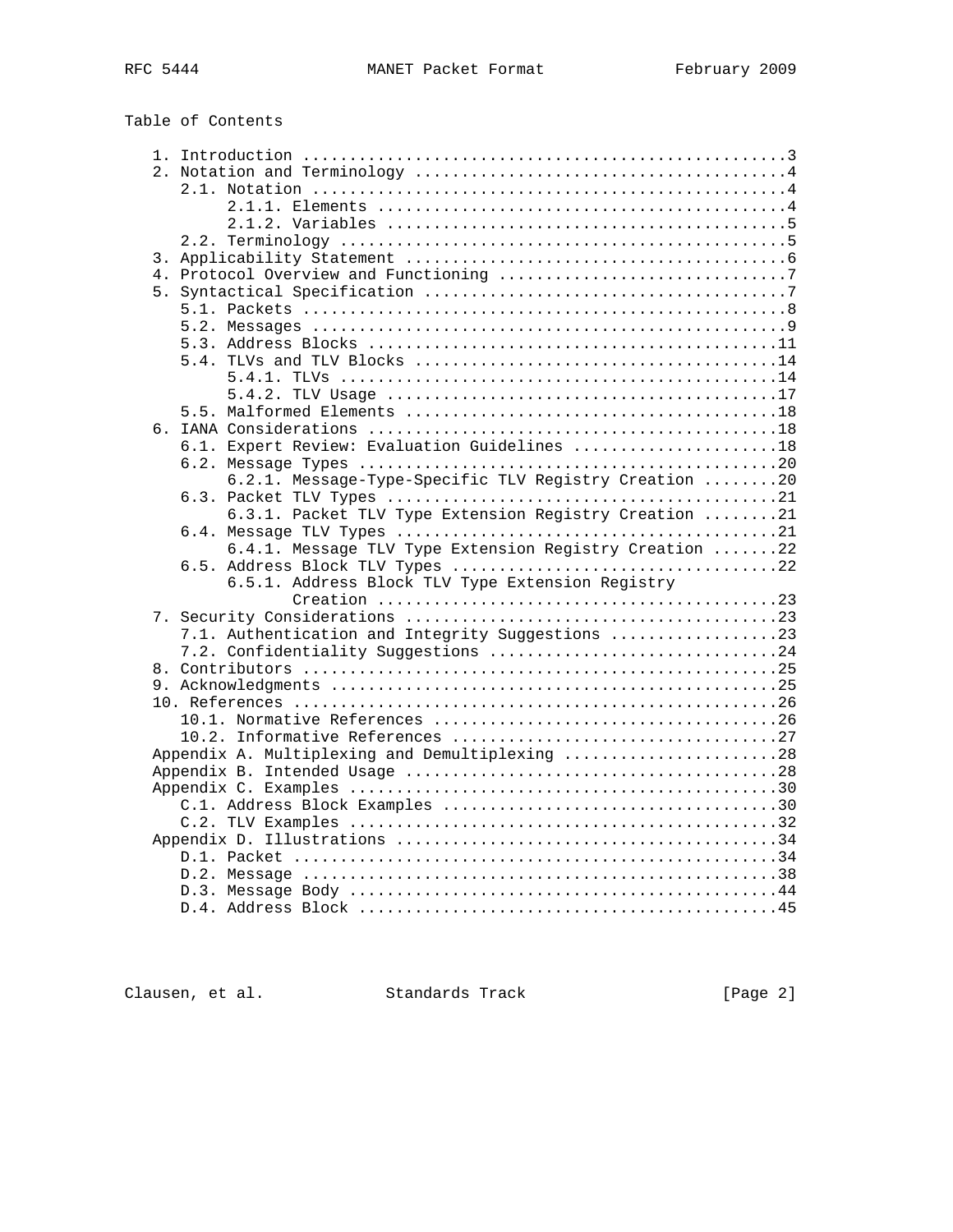1. Introduction

 This document specifies the syntax of a packet format designed for carrying multiple routing protocol messages for information exchange between MANET (Mobile Ad hoc NETwork) routers. Messages consist of a Message Header, which is designed for control of message dissemination, and a Message Body, which contains protocol information. Only the syntax of the packet and messages is specified.

This document specifies:

- o A packet format, allowing zero or more messages to be contained within a single transmission. A packet with zero messages may be sent in case the only information to exchange is contained in the Packet Header.
- o A message format, where a message is composed of a Message Header and a Message Body.
- o A Message Header format, which contains information that may be sufficient to allow a protocol using this specification to make processing and forwarding decisions.
- o A Message Body format, containing attributes associated with the message or the originator of the message, as well as blocks of addresses, or address prefixes, with associated attributes.
- o An Address Block format, where an Address Block represents sets of addresses, or address prefixes, in a compact form with aggregated addresses.
- o A generalized type-length-value (TLV) format representing attributes. Each TLV can be associated with a packet, a message, or one or more addresses or address prefixes in a single Address Block. Multiple TLVs can be included, each associated with a packet, a message, and the same, different, or overlapping sets of addresses or address prefixes.

 The specification has been explicitly designed with the following properties, listed in no particular order, in mind:

 Parsing logic - The notation used in this specification facilitates generic, protocol-independent parsing logic.

Clausen, et al. Standards Track [Page 3]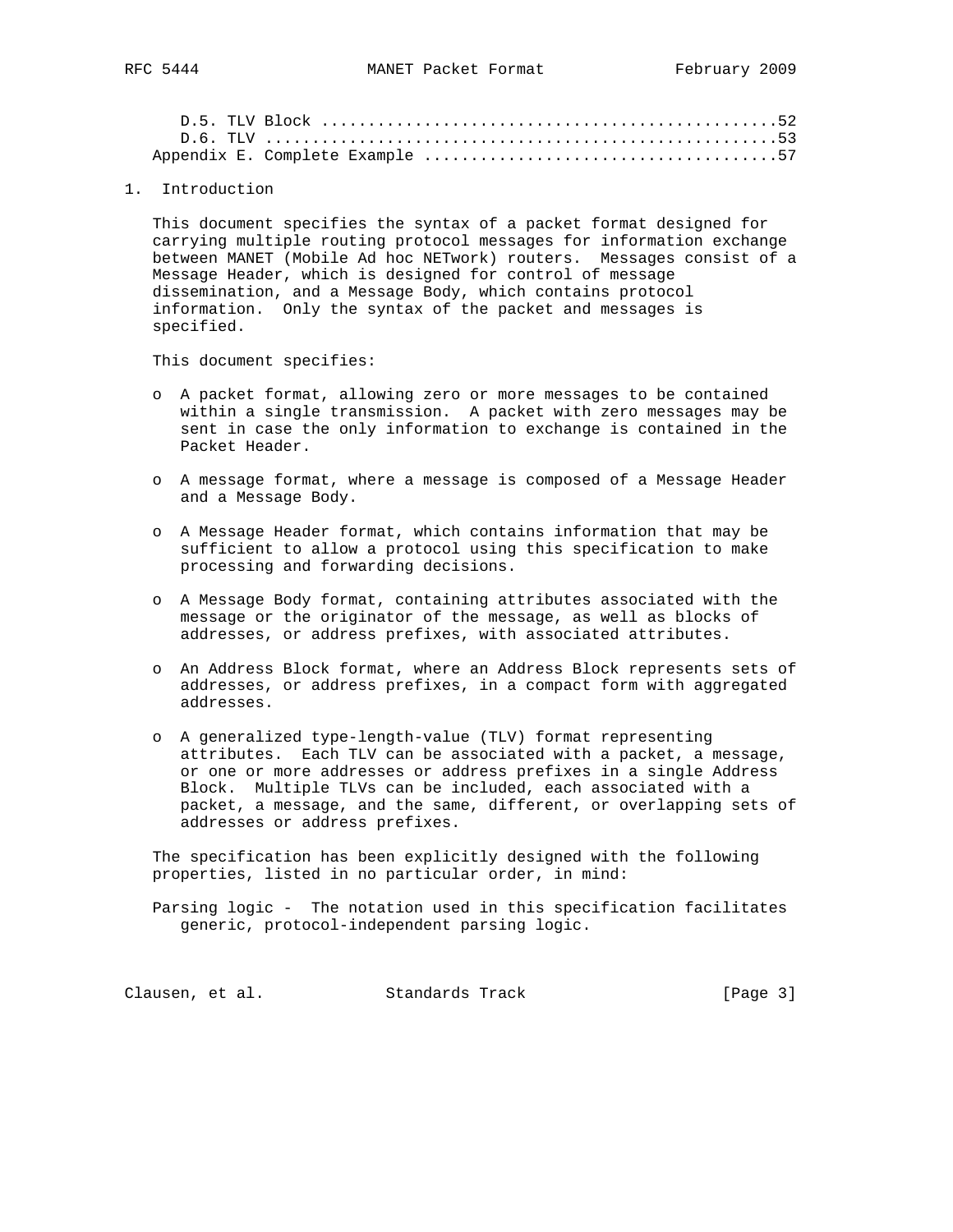- Extensibility Packets and messages defined by a protocol using this specification are extensible by defining new messages and new TLVs. Protocols using this specification will be able to correctly identify and skip such new messages and TLVs, while correctly parsing the remainder of the packet and message.
- Efficiency When reported addresses share common bit sequences (e.g., address prefixes or IPv6 interface identifiers), the Address Block representation allows for a compact representation. Compact Message Headers are ensured through permitting inclusion of only required Message Header elements. The multi-message packet structure allows a reduction in the number of transmitted octets and in the number of transmitted packets. The structure of packet and message encoding allows parsing, verifying, and identifying individual elements in a single pass.
- Separation of forwarding and processing A protocol using this specification can be designed such that duplicate detection and controlled-scope message forwarding decisions can be made using information contained in the Message Header, without processing the Message Body.
- 2. Notation and Terminology

 The key words "MUST", "MUST NOT", "REQUIRED", "SHALL", "SHALL NOT", "SHOULD", "SHOULD NOT", "RECOMMENDED", "NOT RECOMMENDED", "MAY", and "OPTIONAL" in this document are to be interpreted as described in [RFC2119].

 Additionally, this document uses the notation in Section 2.1 and the terminology in Section 2.2.

2.1. Notation

 The following notations, for elements and variables, are used in this document.

 This format uses network byte order (most significant octet first) for all fields. The most significant bit in an octet is numbered bit 0, and the least significant bit of an octet is numbered bit 7 [Stevens].

### 2.1.1. Elements

 This specification defines elements. An element is a group of any number of consecutive bits that together form a syntactic entity represented using the notation <element>. Each element in this document is defined as either:

Clausen, et al. Standards Track [Page 4]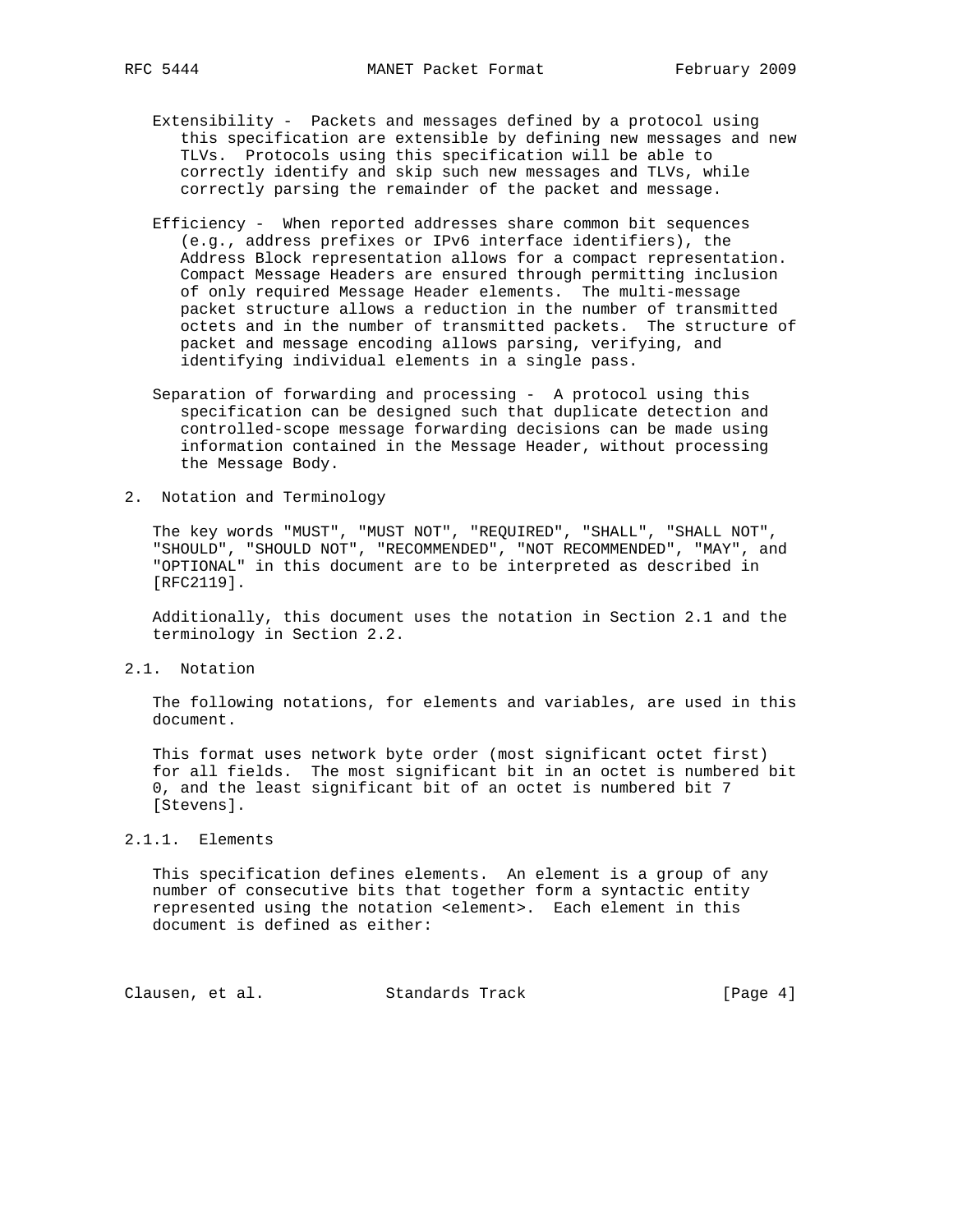o a specifically sized field of bits OR

o a composite element, composed of other <element>s.

A composite element is defined as follows:

<element> := specification

where, on the right hand side following  $:=$ , specification is represented using the regular expression syntax defined in [SingleUNIX]. Only the following notation is used:

- <element1><element2> Indicates that <element1> is immediately followed by <element2>.
- (<element1><element2>) Indicates a grouping of the elements enclosed by the parentheses.
- ? Zero or one occurrences of the preceding element or group.
- \* Zero or more occurrences of the preceding element or group.

2.1.2. Variables

 Variables are introduced into the specification solely as a means to clarify the description. The following two notations are used:

- <foo> If <foo> is an unsigned integer field, then <foo> is also used to represent the value of that field.
- bar A variable, usually obtained through calculations based on the value(s) of element(s).
- 2.2. Terminology

This document uses the following terminology:

- Packet The top level entity in this specification. A packet contains a Packet Header and zero or more messages.
- Message The fundamental entity carrying protocol information, in the form of address objects and TLVs.
- Address A number of octets that make up an address of the length indicated by the encapsulating Message Header. The meaning of an address is defined by the protocol using this specification.

Clausen, et al. Standards Track [Page 5]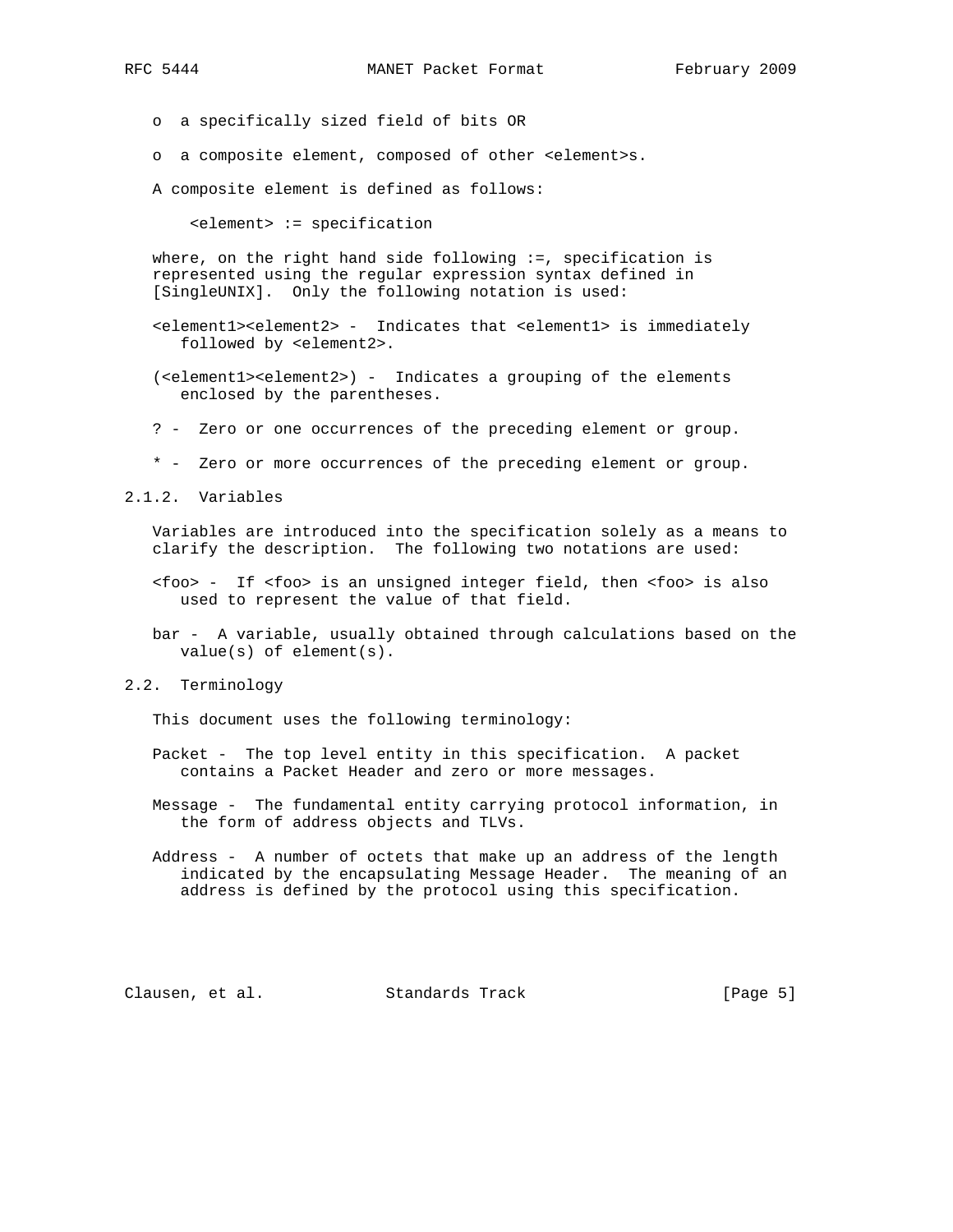- Address Prefix An address plus a prefix length, with the prefix length being a number of address bits measured from the left/most significant end of the address.
- Address Object Either an address, or an address prefix, as specified in an Address Block in this specification.
- TLV A type-length-value structure. This is a generic way in which an attribute can be represented and correctly parsed without the parser having to understand the attribute.
- 3. Applicability Statement

 This specification describes a generic packet format, designed for use by MANET routing protocols. The specification has been inspired by and extended from that used by the OLSR (Optimized Link State Routing) protocol [RFC3626].

 MANETs are, commonly though not exclusively, characterized as being able to run over wireless network interfaces of limited to moderate capacity. MANETs are therefore less tolerant of wasted transmitted octets than are most wired networks. This specification thus represents a tradeoff between sometimes competing attributes, specifically efficiency, extensibility, and ease of use.

 Efficiency is supported by reducing packet size and by allowing multiple disjoint messages in a single packet. Reduced packet size is primarily supported by address aggregation, optional Packet Header and Message Header fields, and optional fields in Address Blocks and TLVs. Supporting multi-message packets allows a reduction in the number of packets, each of which can incur significant bandwidth costs from transport, network, and lower layers.

 This specification provides both external and internal extensibility. External extensibility is supported by the ability to add Packet TLVs and to define new Message Types. Internal extensibility is supported by the ability to add Message TLVs and Address Block TLVs to existing messages. Protocols can define new TLV Types, and hence the contents of their Value fields, and new Message Types (see Section 6.1). Protocols can also reuse TLV Type definitions from other protocols that also use this specification.

 This specification aims at being sufficiently expressive and flexible to be able to accommodate different classes of MANET routing protocols (e.g., proactive, reactive, and hybrid routing protocols) as well as extensions thereto. Having a common packet and message

Clausen, et al. Standards Track [Page 6]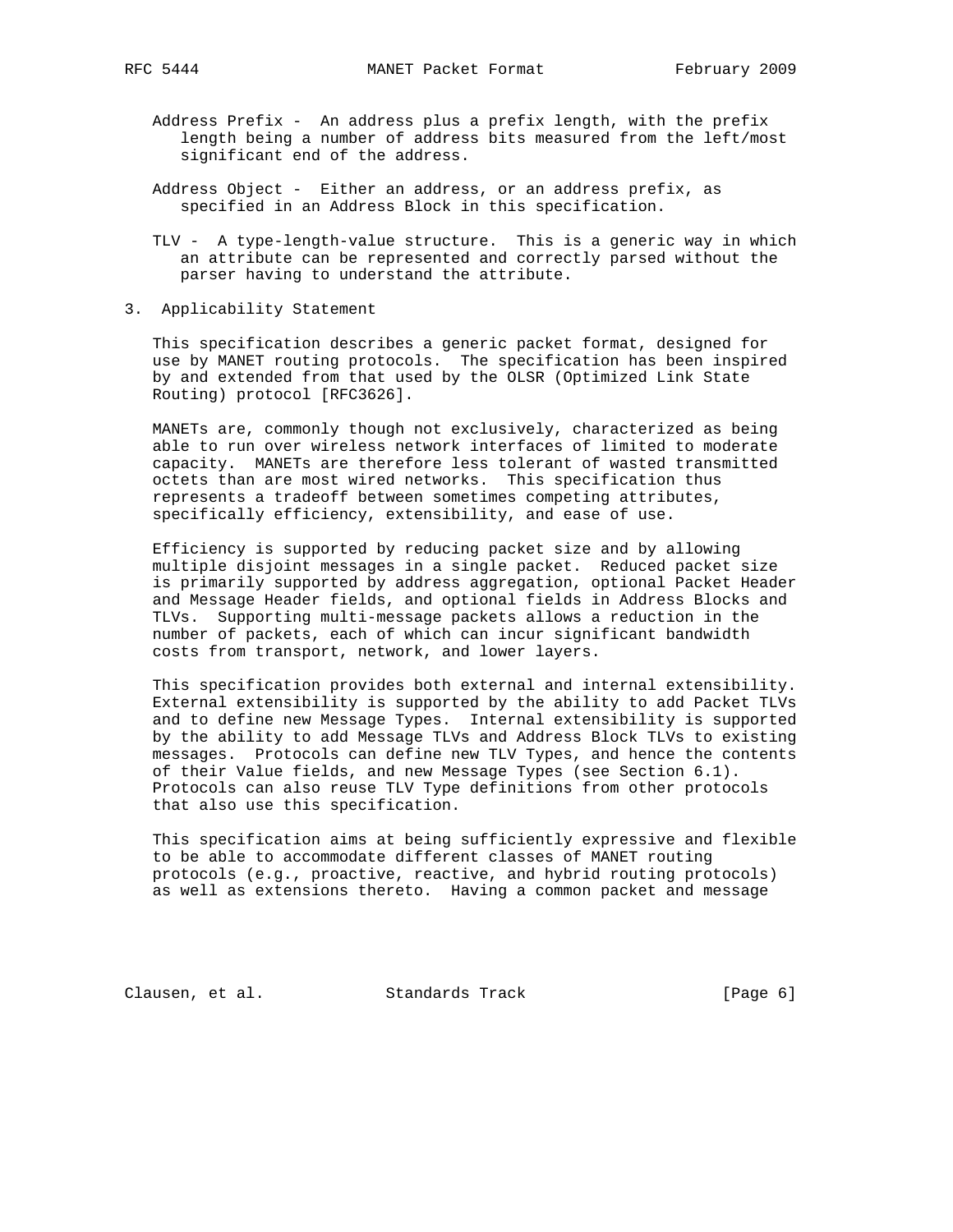format, and a common way of representing IP addresses and associated attributes, allows generic parsing code to be developed, regardless of the algorithm used by the routing protocol.

 All addresses within a message are assumed to be of the same size, specified in the Message Header. In the case of mixed IPv6 and IPv4 addresses, IPv4 addresses can be represented as IPv4-mapped IPv6 addresses as specified in [RFC4291].

 The messages defined by this specification are designed to carry MANET routing protocol signaling between MANET routers. This specification includes elements that can support scope-limited flooding, as well as being usable for point-to-point delivery of MANET routing protocol signaling in a multi-hop network. Packets may be unicast or multicast and may use any appropriate transport protocol or none.

 A MANET routing protocol using the message format defined by this specification can constrain the syntax (for example, requiring a specific set of Message Header fields) that the protocol will employ. Protocols with such restrictions need not be able to parse all possible message structures as defined by this document but must be coherent in message generation and reception of messages that they define. If a protocol specifies which elements are included, then direct indexing of the appropriate fields is possible, dependent on the syntax restrictions imposed by the protocol. Such protocols may have more limited extensibility.

4. Protocol Overview and Functioning

 This specification does not describe a protocol. It describes a packet format, which may be used by any mobile ad hoc network routing protocol.

5. Syntactical Specification

 This section normatively provides the syntactical specification of a packet, represented by the element <packet> and the elements from which it is composed. The specification is given using the notation in Section 2.1.

 Graphical illustrations of the layout of specified elements are given in Appendix D, a graphical illustration of a complete example (a packet including a message with Address Blocks and TLVs) is given in Appendix E.

This format uses network byte order, as indicated in Section 2.1.

Clausen, et al. Standards Track [Page 7]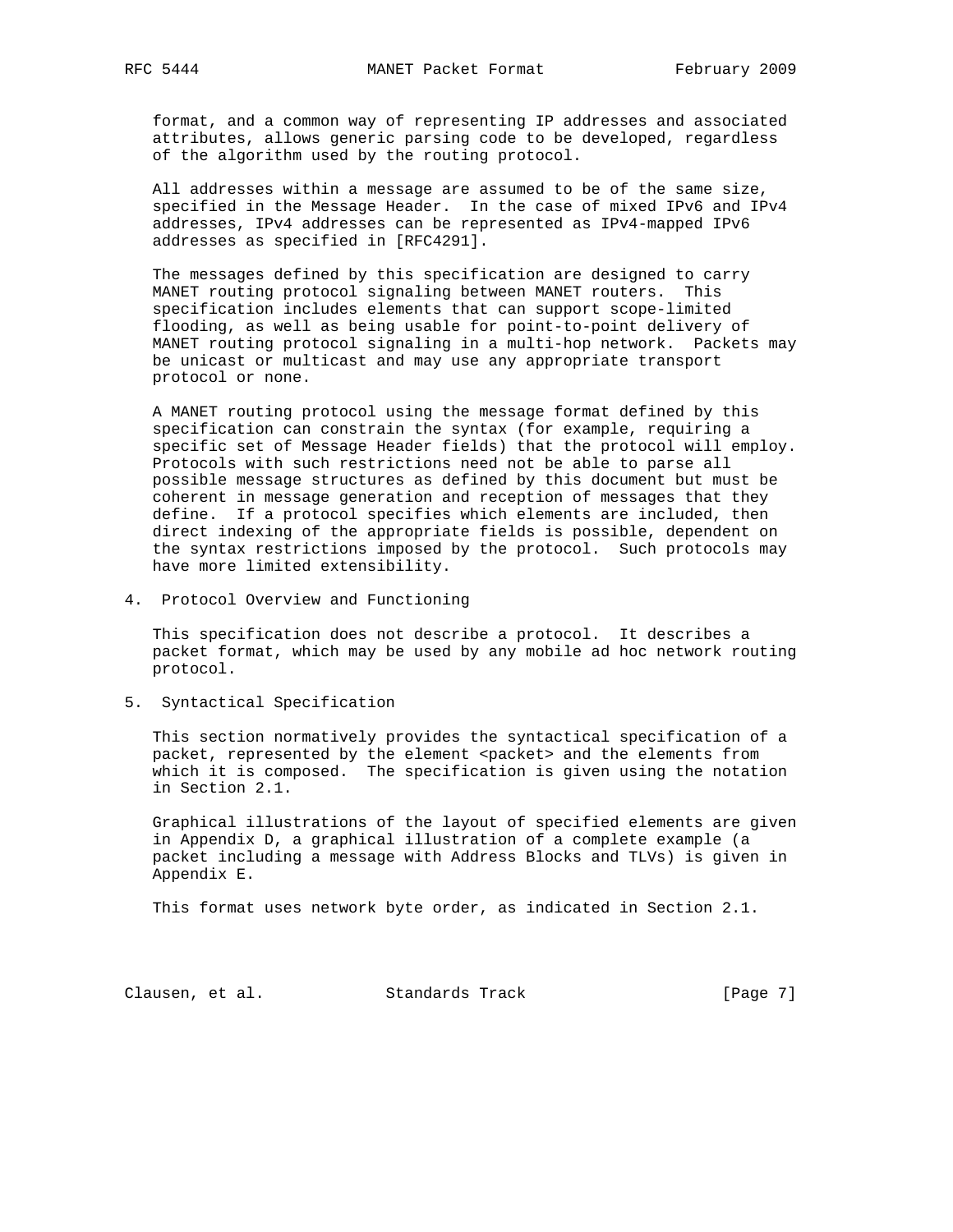5.1. Packets

<packet> is defined by:

 <packet> := <pkt-header> <message>\*

 where <message> is as defined in Section 5.2. Successful parsing is terminated when all octets of the packet (as defined by the datagram containing the packet) are used.

<pkt-header> is defined by:

```
 <pkt-header> := <version>
        <pkt-flags>
        <pkt-seq-num>?
        <tlv-block>?
```
where:

- <version> is a 4-bit unsigned integer field and specifies the version of the specification on which the packet and the contained messages are constructed. This document specifies version 0.
- <pkt-flags> is a 4-bit field, specifying the interpretation of the remainder of the Packet Header:
	- bit 0 (phasseqnum): If cleared ('0'), then <pkt-seq-num> is not included in the <pkt-header>. If set ('1'), then <pkt-seq-num> is included in the <pkt-header>.
	- bit 1 (phastlv): If cleared ('0'), then <tlv-block> is not included in the <pkt-header>. If set ('1'), then <tlv-block> is included in the <pkt-header>.
	- bits 2-3: Are RESERVED and SHOULD each be cleared ('0') on transmission and SHOULD be ignored on reception.
- $s$ pkt-seq-num> is omitted if the phasseqnum flag is cleared ('0'); otherwise, is a 16-bit unsigned integer field, specifying a Packet Sequence Number.
- <tlv-block> is omitted if the phastlv flag is cleared ('0') and is otherwise as defined in Section 5.4.

 It is assumed that the network layer is able to deliver the exact payload length, thus avoiding having to carry the packet length in the packet.

Clausen, et al. Standards Track [Page 8]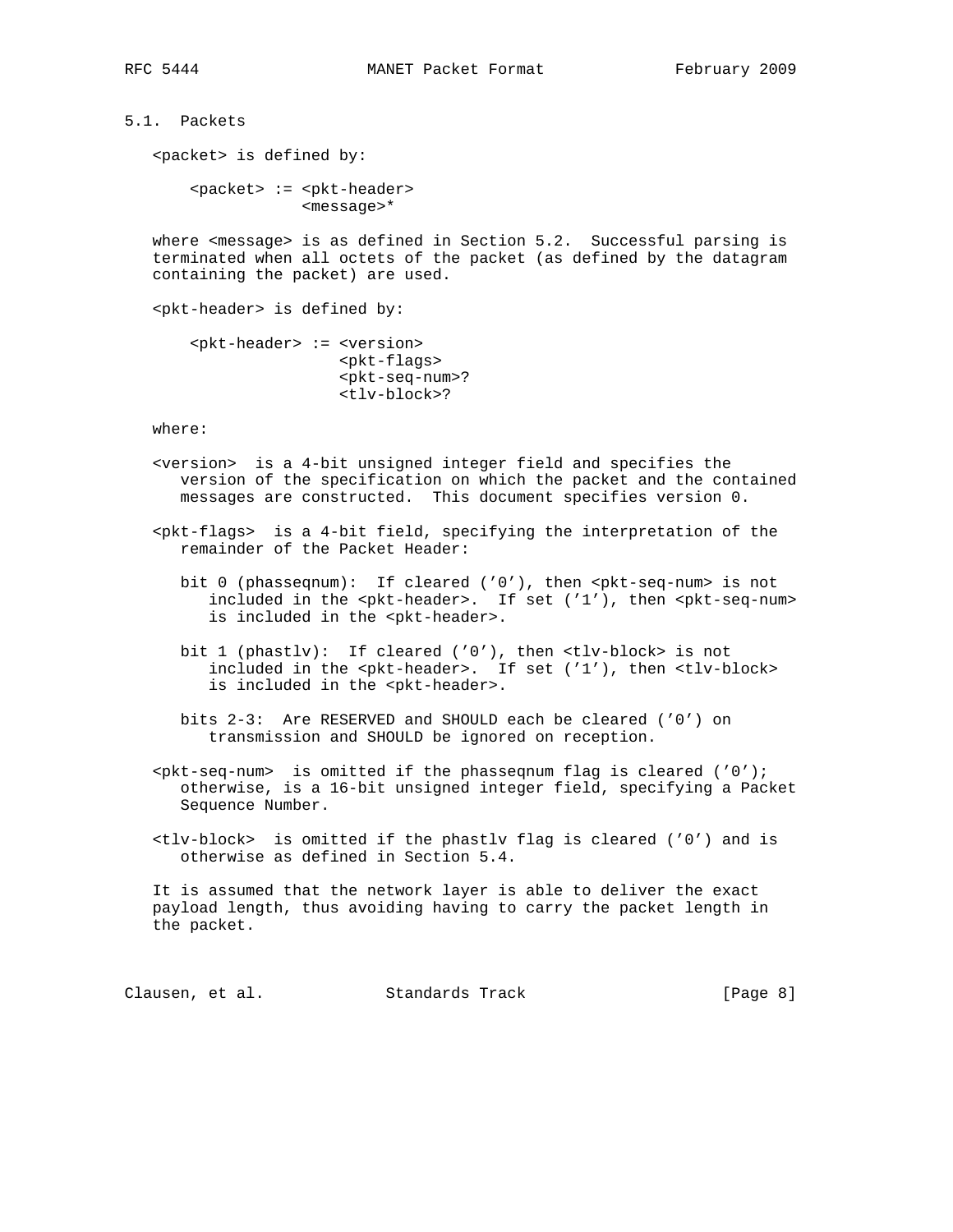- 
- 5.2. Messages

 Packets may, in addition to the Packet Header, contain one or more messages. Messages contain:

- o A Message Header.
- o A Message TLV Block that contains zero or more TLVs, associated with the whole message.
- o Zero or more Address Blocks, each containing one or more address objects.
- o An Address Block TLV Block, containing zero or more TLVs and following each Address Block, through which addresses can be associated with additional attributes.

<message> is defined by:

| <message></message>              | $:=$ $<$ msq-header><br><tlv-block><br/>(<addr-block><tlv-block>)*</tlv-block></addr-block></tlv-block>                                                                                                                            |
|----------------------------------|------------------------------------------------------------------------------------------------------------------------------------------------------------------------------------------------------------------------------------|
| $<$ msq-header> := $<$ msq-type> | $<$ msq-flaqs><br><msq-addr-length><br/><msq-size><br/><msq-oriq-addr>?<br/><math>&lt;</math>msq-hop-limit&gt;?<br/><math>msq-hop-count</math>?<br/><math>&lt;</math>msq-seq-num&gt;?</msq-oriq-addr></msq-size></msq-addr-length> |

where:

<tlv-block> is as defined in Section 5.4.

<addr-block> is as defined in Section 5.3.

- <msg-type> is an 8-bit unsigned integer field, specifying the type of the message.
- <msg-flags> is a 4-bit field, specifying the interpretation of the remainder of the Message Header:
	- bit 0 (mhasorig): If cleared ('0'), then <msg-orig-addr> is not included in the <msg-header>. If set ('1'), then <msg-orig addr> is included in the <msg-header>.

Clausen, et al. Standards Track [Page 9]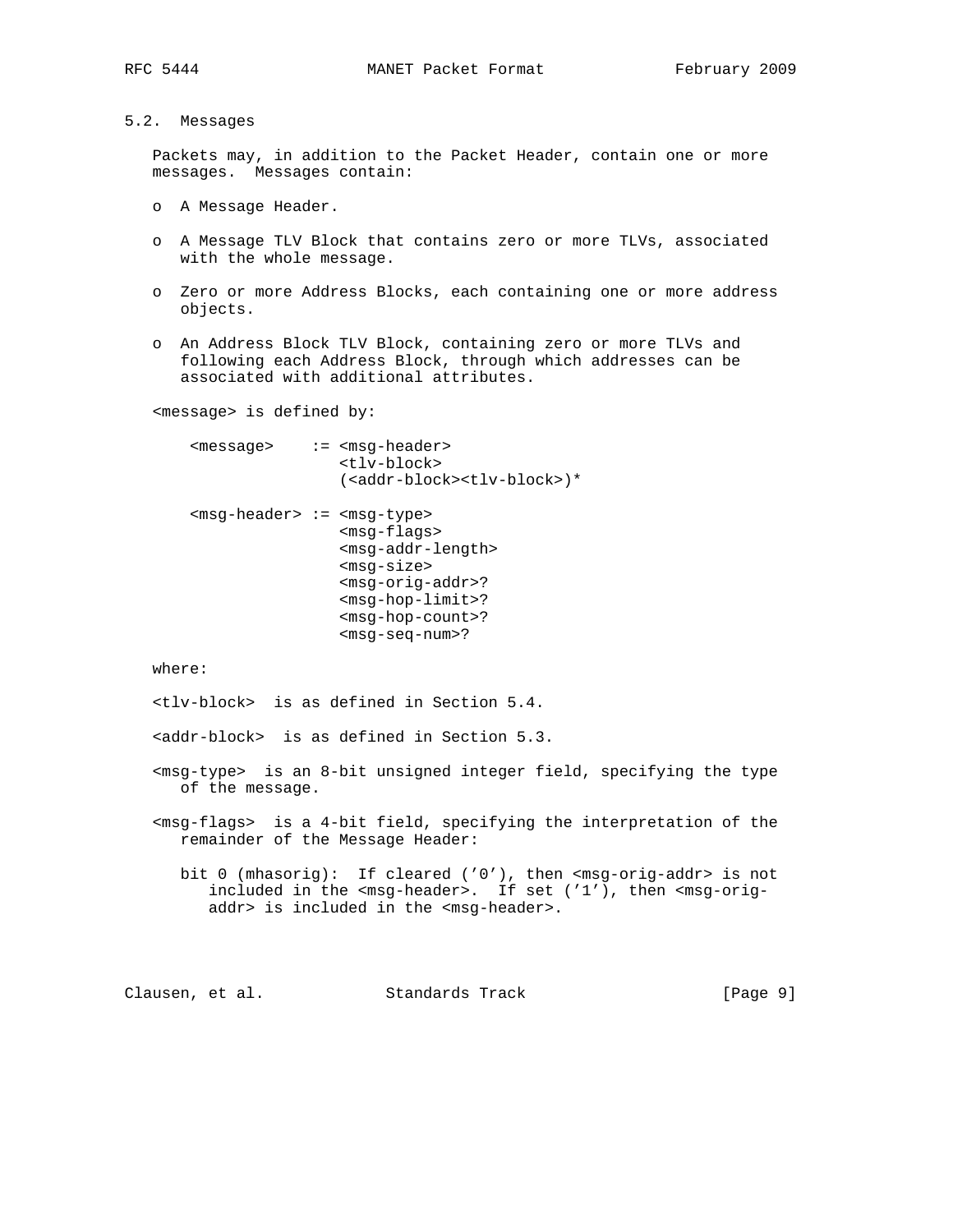- bit 1 (mhashoplimit): If cleared ('0'), then <msg-hop-limit> is not included in the <msg-header>. If set ('1'), then <msg-hop limit> is included in the <msg-header>.
- bit 2 (mhashopcount): If cleared ('0'), then <msg-hop-count> is not included in the <msg-header>. If set ('1'), then <msg-hop count> is included in the <msg-header>.
- bit 3 (mhasseqnum): If cleared ('0'), then <msg-seq-num> is not included in the <msg-header>. If set ('1'), then <msg-seq-num> is included in the <msg-header>.
- <msg-addr-length> is a 4-bit unsigned integer field, encoding the length of all addresses included in this message (<msg-orig-addr> as well as each address included in Address Blocks as defined in Section 5.3), as follows:

<msg-addr-length> = the length of an address in octets - 1

 <msg-addr-length> is thus 3 for IPv4 addresses, or 15 for IPv6 addresses.

 address-length is a variable whose value is the length of an address in octets and is calculated as follows:

address-length = <msg-addr-length> + 1

- <msg-size> is a 16-bit unsigned integer field, specifying the number of octets that make up the <message>, including the <msg-header>.
- $\langle \text{msg-orig-addr} \rangle$  is omitted if the mhasorig flag is cleared ('0'); otherwise, is an identifier with length equal to address-length that can serve to uniquely identify the MANET router that originated the message.
- <msg-hop-limit> is omitted if the mhashoplimit flag is cleared ('0'); otherwise, is an 8-bit unsigned integer field that can contain the maximum number of hops that the message should be further transmitted.
- <msg-hop-count> is omitted if the mhashopcount flag is cleared ('0'); otherwise, is an 8-bit unsigned integer field that can contain the number of hops that the message has traveled.
- $\langle \text{msg-seq-num} \rangle$  is omitted if the mhasseqnum flag is cleared ('0'); otherwise, is a 16-bit unsigned integer field that can contain a sequence number, generated by the message's originator MANET router.

Clausen, et al. Standards Track [Page 10]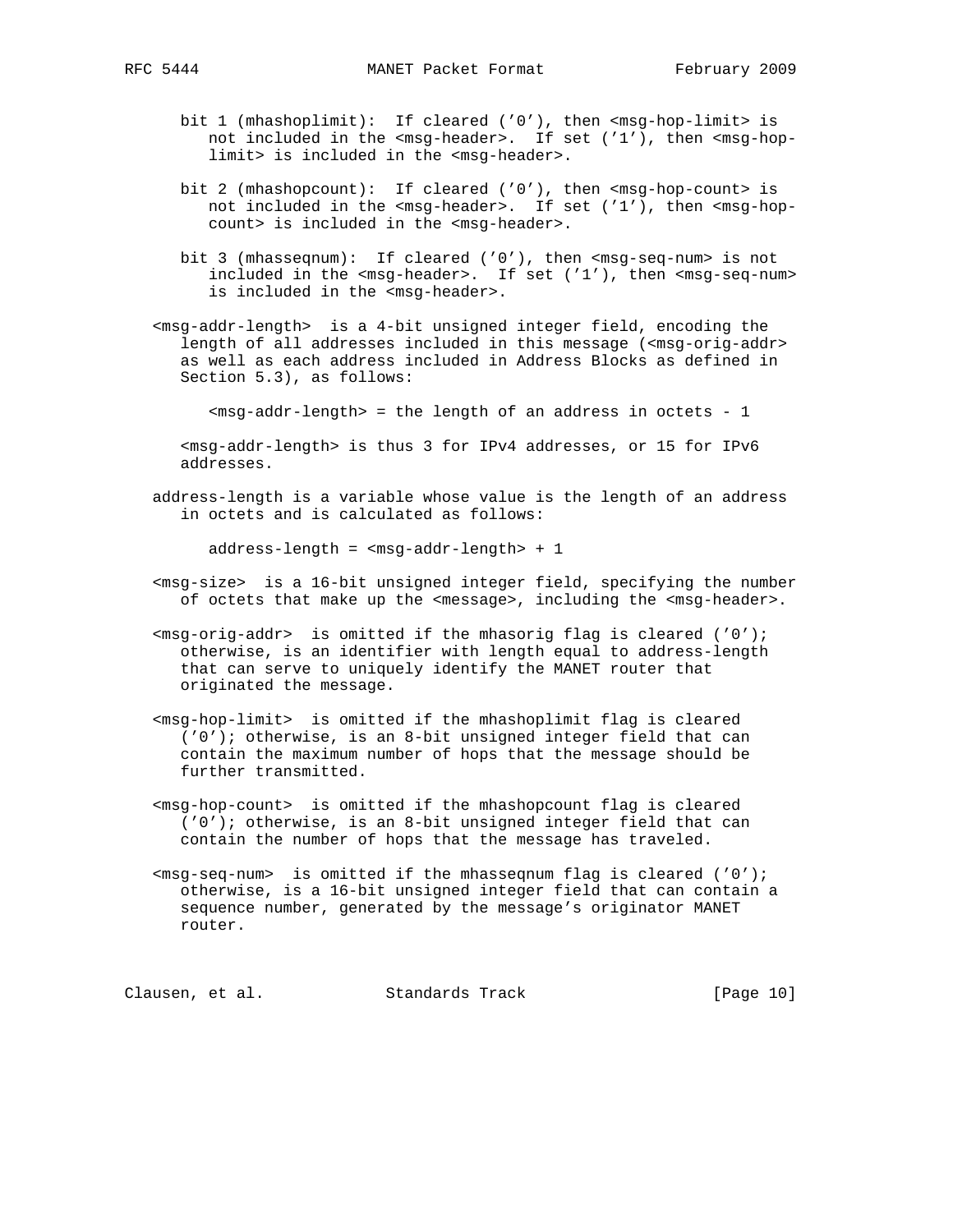# 5.3. Address Blocks

 An Address Block can specify one or more addresses, all of which will be address-length octets long, as specified using the <msg-addr length> in the <msg-header> of the message containing the Address Block. An Address Block can also specify prefix lengths that can be applied to all addresses in the Address Block, if appropriate. This allows an Address Block to specify either addresses or address prefixes. A protocol may specify that an address with a maximum prefix length (equal to the address length in bits, i.e., 8 \* address-length) is considered to be an address, rather than an address prefix, thus allowing an Address Block to contain a mixture of addresses and address prefixes. The common term "address object" is used in this specification to cover both of these; note that an address object in an Address Block always includes the prefix length, if present.

 An address is specified as a sequence of address-length octets of the form Head:Mid:Tail. There are no semantics associated with Head, Mid, or Tail; this representation is solely to allow aggregation of addresses, which often have common parts (e.g., common prefixes or multiple IPv6 addresses on the same interface). An Address Block contains an ordered set of addresses all sharing the same Head and the same Tail, but having individual Mids. Independently, Head and Tail may be empty, allowing for representation of address objects that do not have common Heads or common Tails. Detailed examples of Address Blocks are included in Appendix C.1.

An Address Block can specify address prefixes:

o with a single prefix length for all address prefixes OR

o with a prefix length for each address prefix.

<address-block> is defined by:

 <address-block> := <num-addr> <addr-flags> (<head-length><head>?)? (<tail-length><tail>?)? <mid>\* <prefix-length>\*

where:

 <num-addr> is an 8-bit unsigned integer field containing the number of addresses represented in the Address Block, which MUST NOT be zero.

Clausen, et al. Standards Track [Page 11]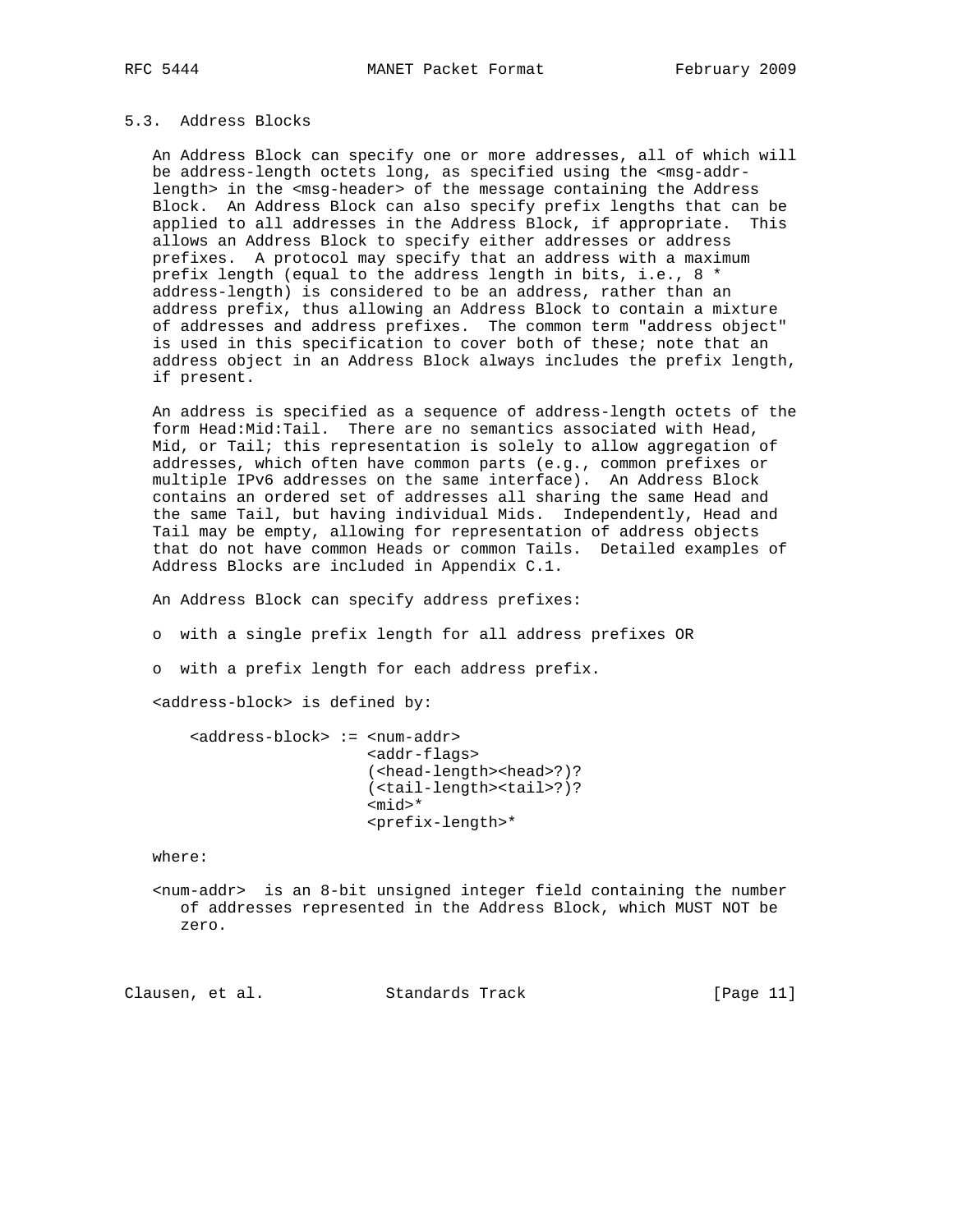- <addr-flags> is an 8-bit field specifying the interpretation of the remainder of the Address Block:
	- bit 0 (ahashead): If cleared ('0'), then <head-length> and <head> are not included in the <address-block>. If set ('1'), then <head-length> is included in the <address-block>, and <head> is included in the <address-block> unless <head-length> is zero.
	- bit 1 (ahasfulltail) and bit 2 (ahaszerotail): Are interpreted according to Table 1. A combination not shown in that table MUST NOT be used.
	- bit 3 (ahassingleprelen) and bit 4 (ahasmultiprelen): Are interpreted according to Table 2. A combination not shown in that table MUST NOT be used.
	- bits 5-7: Are RESERVED and SHOULD each be cleared ('0') on transmission and SHOULD be ignored on reception.

 +--------------+--------------+---------------+---------------------+ | ahasfulltail | ahaszerotail | <tail-length> | <tail> | +--------------+--------------+---------------+---------------------+ | 0 | 0 | not included | not included | | 1 | 0 | included | included unless | | | | | <tail-length> is | | | | | zero | | 0 | 1 | included | not included | +--------------+--------------+---------------+---------------------+

Table 1: Interpretation of the ahasfulltail and ahaszerotail flags

| ahassingle<br>prelen | ahasmulti<br>prelen | number of<br><prefix-length><br/>fields</prefix-length> | prefix length of the<br>nth address prefix,<br>in bits                                        |
|----------------------|---------------------|---------------------------------------------------------|-----------------------------------------------------------------------------------------------|
|                      |                     | $<$ num-addr>                                           | 8 * address-length<br><prefix-length><br/>nth <prefix-length></prefix-length></prefix-length> |

# Table 2: Interpretation of the ahassingleprelen and ahasmultiprelen flags

 <head-length> if present, is an 8-bit unsigned integer field that contains the number of octets in the Head of all of the addresses in the Address Block, i.e., each <head> element included is <headlength> octets long.

Clausen, et al. Standards Track [Page 12]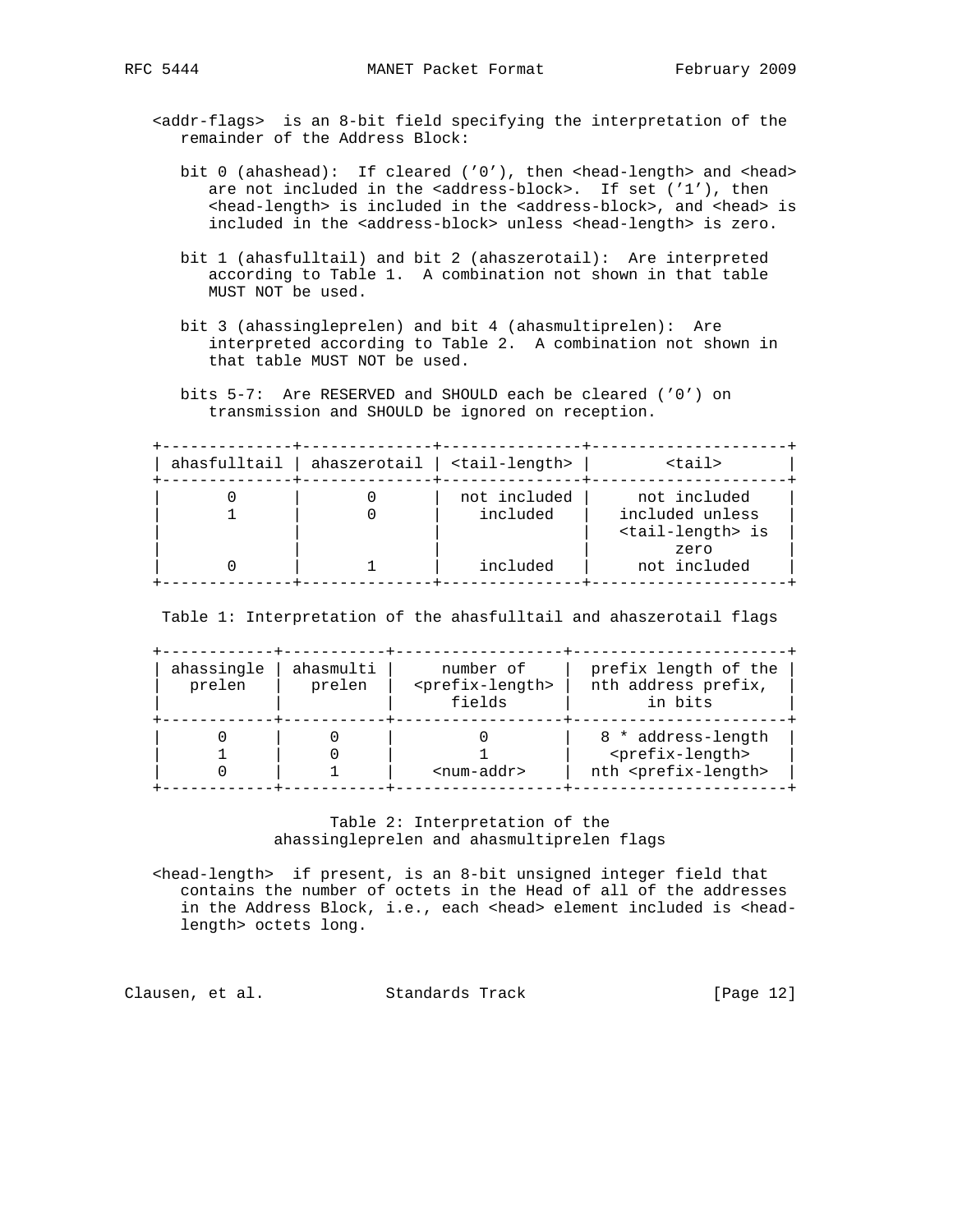head-length is a variable, defined to equal <head-length>, if present, or 0 otherwise.

- $\epsilon$ head> is omitted if head-length is equal to 0; otherwise, it is a field of the head-length leftmost octets common to all the addresses in the Address Block.
- <tail-length> if present, is an 8-bit unsigned integer field that contains the number of octets in the Tail of all of the addresses in the Address Block, i.e., each <tail> element included is <tail length> octets long.
- tail-length is a variable, defined to equal <tail-length>, if present, or 0 otherwise.
- <tail> is omitted if tail-length is equal to 0, or if the ahaszerotail flag is set  $('1')$ ; otherwise, it is a field of the tail-length rightmost octets common to all the addresses in the Address Block. If the ahaszerotail flag is set ('1'), then the tail-length rightmost octets of all the addresses in the Address Block are 0.

mid-length is a variable that MUST be non-negative, defined by:

mid-length := address-length - head-length - tail-length

i.e., each <mid> element included is mid-length octets long.

- <mid> is omitted if mid-length is equal to 0; otherwise, each <mid> is a field of length mid-length octets, representing the Mid of the corresponding address in the Address Block. When not omitted, an Address Block contains exactly <num-addr> <mid> fields.
- <prefix-length> is an 8-bit unsigned integer field containing the length, in bits, of an address prefix. If the ahassingleprelen flag is set ('1'), then a single <prefix-length> field is included that contains the prefix length of all addresses in the Address Block. If the ahasmultiprelen flag is set ('1'), then <num-addr> <prefix-length> fields are included, each of which contains the prefix length of the corresponding address prefix in the Address Block (in the same order). Otherwise, no <prefix-length> fields are present; each address object can be considered to have a prefix length equal to 8 \* address-length bits. The Address Block is malformed if any <prefix-length> element has a value greater than 8 \* address-length.

Clausen, et al. Standards Track [Page 13]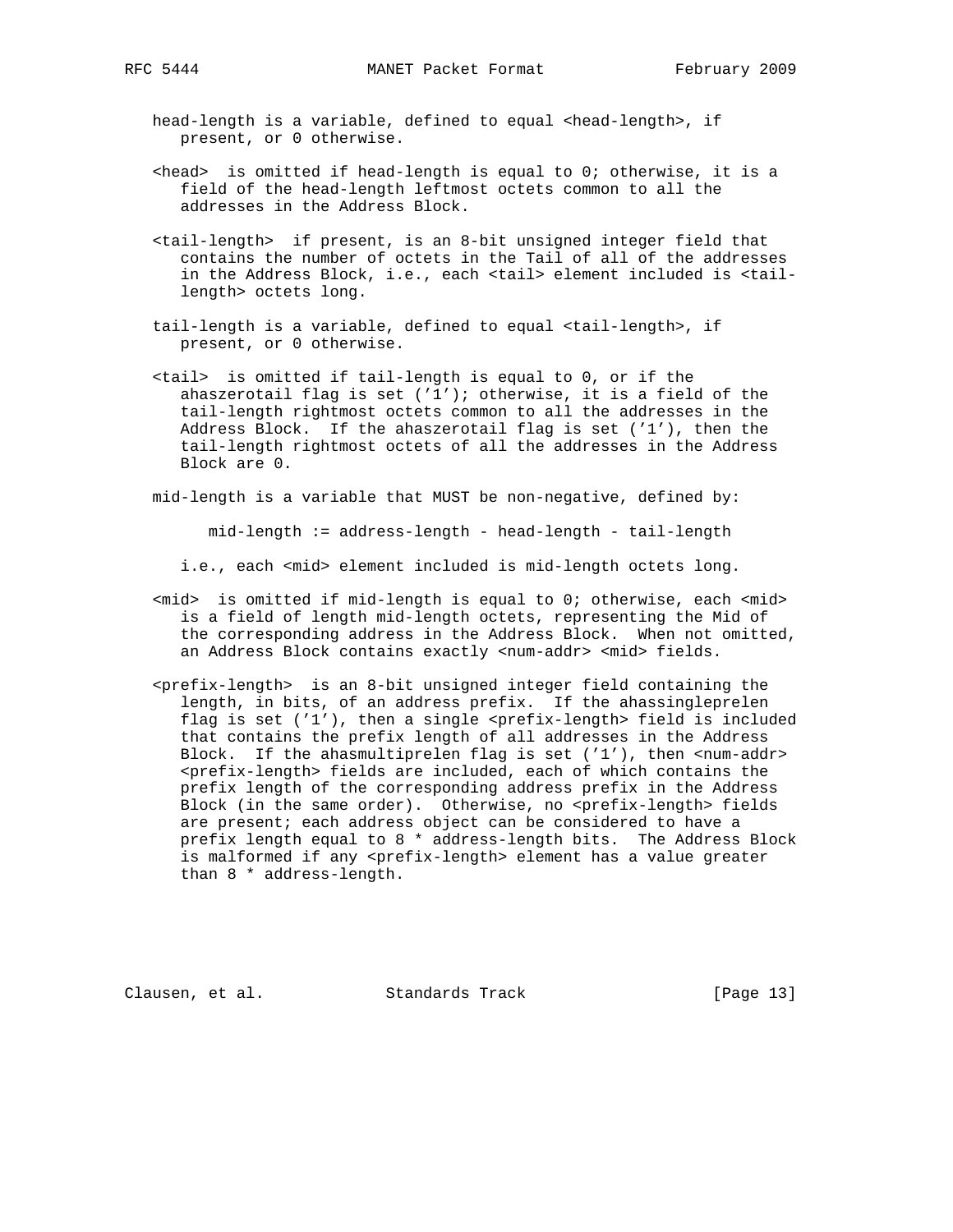# 5.4. TLVs and TLV Blocks

 A TLV allows the association of an arbitrary attribute with a message or a packet, or with a single address or a contiguous set of addresses in an Address Block. The attribute (value) is made up from an integer number of consecutive octets. Different attributes have different types; attributes that are unknown when parsing can be skipped.

 TLVs are grouped in TLV Blocks, with all TLVs within a TLV Block associating attributes with either the packet (for the TLV Block in the Packet Header), the message (for the TLV Block immediately following the Message Header), or to addresses in the immediately preceding Address Block. Individual TLVs in a TLV Block immediately following an Address Block can associate attributes to a single address, a range of addresses, or all addresses in that Address Block. When associating an attribute with more than one address, a TLV can include one value for all addresses or one value per address. Detailed examples of TLVs are included in Appendix C.2.

A TLV Block is defined by:

 <tlv-block> := <tlvs-length>  $<$ tlv>\*

where:

 <tlvs-length> is a 16-bit unsigned integer field that contains the total number of octets in all of the immediately following <tlv> elements (<tlvs-length> not included).

<tlv> is as defined in Section 5.4.1.

### 5.4.1. TLVs

There are three kinds of TLV, each represented by an element <tlv>:

- o A Packet TLV, included in the Packet TLV Block in a Packet Header.
- o A Message TLV, included in the Message TLV Block in a message, before any Address Blocks.
- o An Address Block TLV, included in an Address Block TLV Block following an Address Block. An Address Block TLV applies to:

Clausen, et al. Standards Track [Page 14]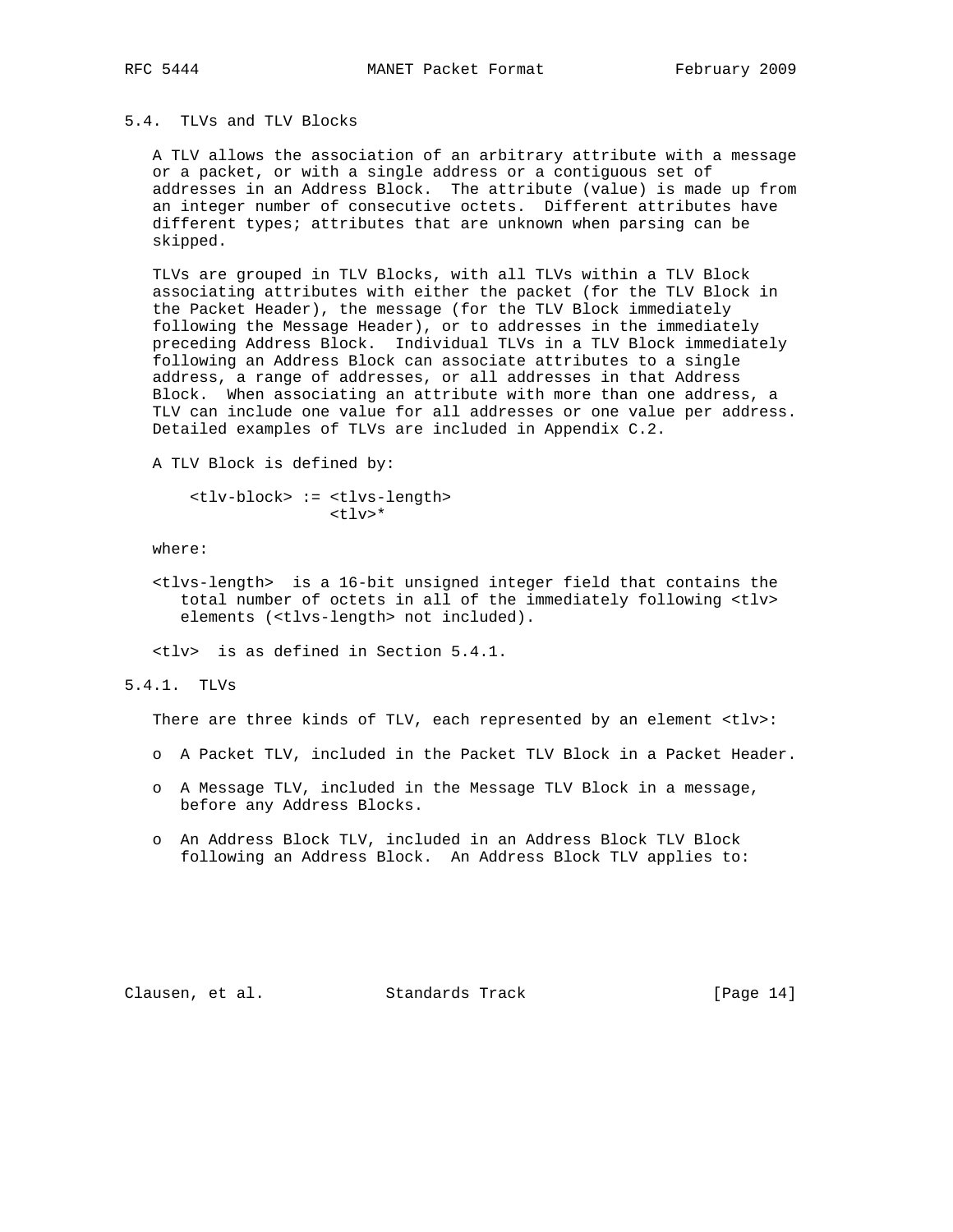- - \* all address objects in the Address Block, OR
	- \* any continuous sequence of address objects in the Address Block, OR
	- \* a single address object in the Address Block.

<tlv> is defined by:

```
 <tlv> := <tlv-type>
<tlv-flags>
<tlv-type-ext>?
(<index-start><index-stop>?)?
(<length><value>?)?
```
where:

- <tlv-type> is an 8-bit unsigned integer field, specifying the type of the TLV, specific to the TLV kind (i.e., Packet TLV, Message TLV, or Address Block TLV).
- <tlv-flags> is an 8-bit field specifying the interpretation of the remainder of the TLV:
	- bit 0 (thastypeext): If cleared ('0'), then <tlv-type-ext> is not included in the <tlv>. If set ('1'), then <tlv-type-ext> is included in the <tlv>.
	- bit 1 (thassingleindex) and bit 2 (thasmultiindex): Are interpreted according to Table 3. A combination not shown in that table MUST NOT be used. Both of these flags MUST be cleared ('0') in Packet TLVs and Message TLVs.
	- bit 3 (thasvalue) and bit 4 (thasextlen): Are interpreted according to Table 4. A combination not shown in that table MUST NOT be used.
	- bit 5 (tismultivalue): This flag serves to specify how the <value> field is interpreted, as specified below. This flag MUST be cleared ('0') in Packet TLVs and Message TLVs, if the thasmultiindex flag is cleared ('0'), or if the thasvalue flag is cleared ('0').
	- bits 6-7: Are RESERVED and SHOULD each be cleared ('0') on transmission and SHOULD be ignored on reception.

Clausen, et al. Standards Track [Page 15]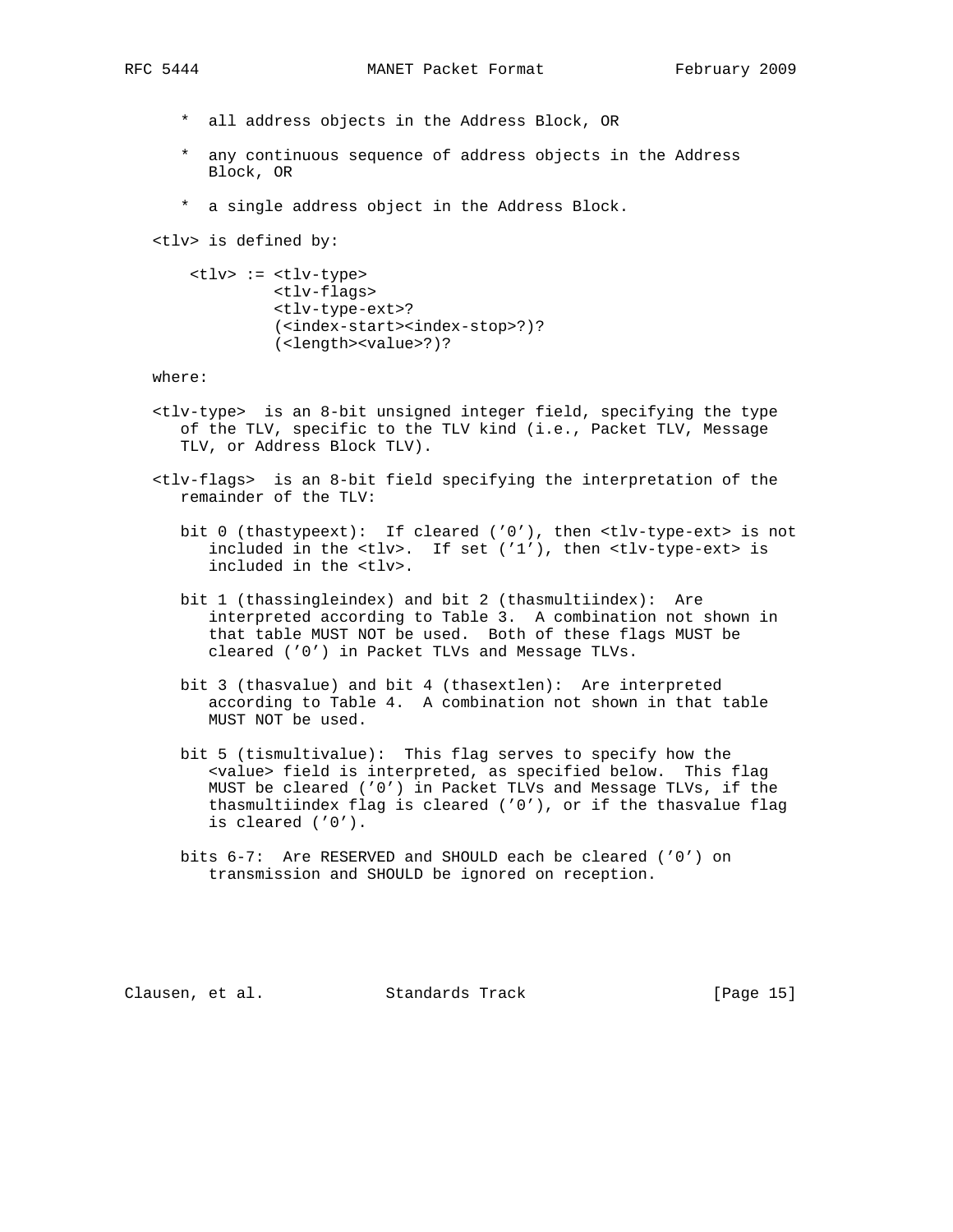| thassingleindex   thasmultiindex   $\langle$ index-start>   $\langle$ index-stop> |              |              |
|-----------------------------------------------------------------------------------|--------------|--------------|
|                                                                                   | not included | not included |
|                                                                                   | included     | not included |
|                                                                                   | included     | included     |

### Table 3: Interpretation of the thassingleindex and thasmultiindex flags

| thasvalue | thasextlen | <length></length>      | <value></value>                                          |
|-----------|------------|------------------------|----------------------------------------------------------|
|           |            | not included<br>8 bits | not included<br>included unless <length></length>        |
|           |            | 16 bits                | is zero<br>included unless <length><br/>is zero</length> |

Table 4: Interpretation of the thasvalue and thasextlen flags

- <tlv-type-ext> is an 8-bit unsigned integer field, specifying an extension of the TLV Type, specific to the TLV Type and kind (i.e., Packet TLV, Message TLV, or Address Block TLV).
- tlv-type-ext is a variable, defined to equal <tlv-type-ext>, if present, or 0 otherwise.

tlv-fulltype is a variable, defined by:

tlv-fulltype := 256 \* <tlv-type> + tlv-type-ext

- <index-start> and <index-stop> when present, in an Address Block TLV only, are each an 8-bit unsigned integer field.
- index-start and index-stop are variables, defined according to Table 5. The variable end-index is defined as follows:
	- \* For Message TLVs and Packet TLVs:

 $end$ -index  $:= 0$ 

\* For Address Block TLVs:

 $end$ -index := <num-addr> - 1

Clausen, et al. Standards Track [Page 16]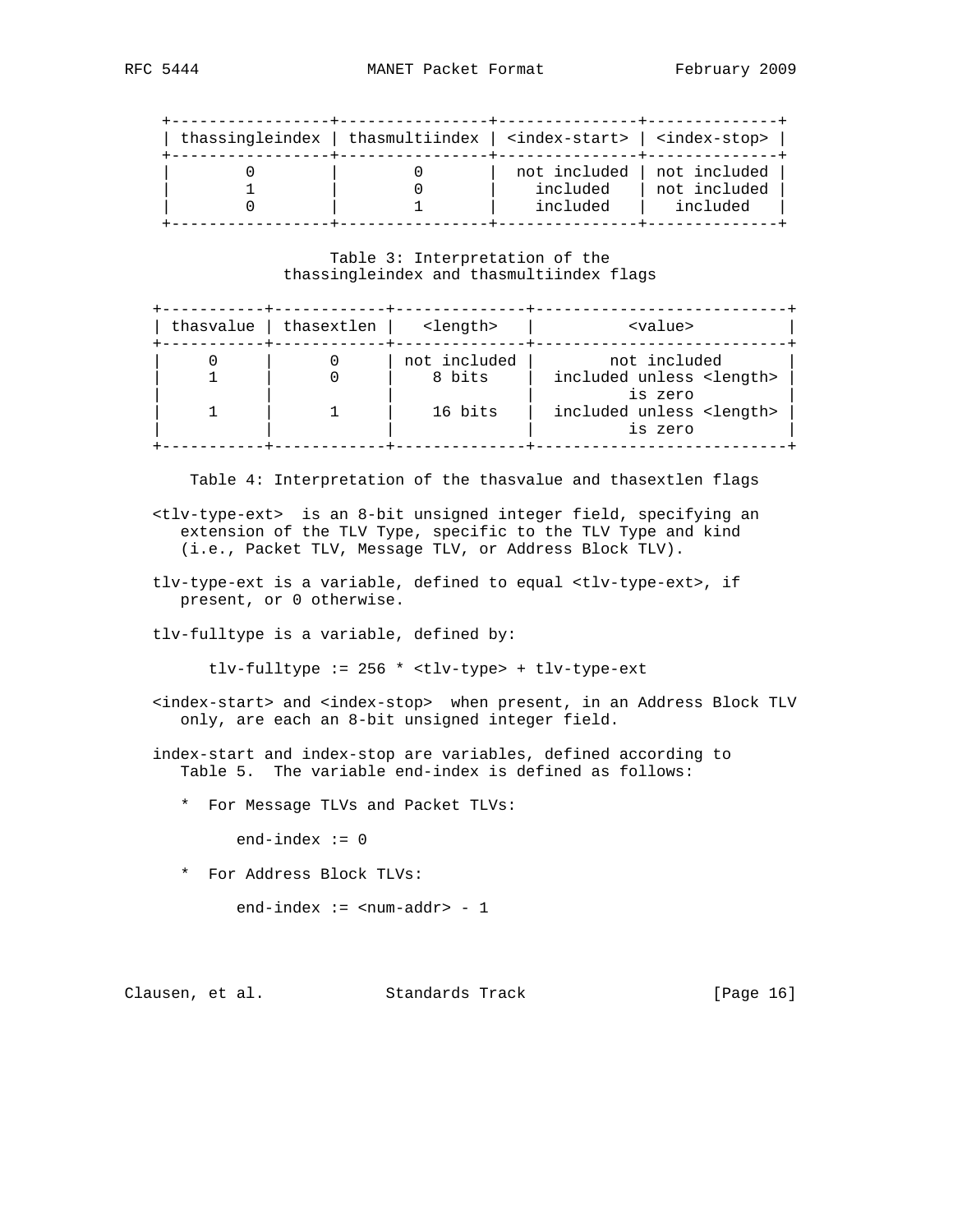An Address Block TLV applies to the address objects from position index-start to position index-stop (inclusive) in the Address Block, where the first address object has position zero.

| thassingleindex   thasmultiindex   index-start :=   index-stop := |                             |                             |
|-------------------------------------------------------------------|-----------------------------|-----------------------------|
|                                                                   |                             | end-index                   |
|                                                                   | <index-start></index-start> | <index-start></index-start> |
|                                                                   | <index-start></index-start> | <index-stop></index-stop>   |

 Table 5: Interpretation of the thassingleindex and thasmultiindex flags

number-values is a variable, defined by:

number-values := index-stop - index-start + 1

 <length> is omitted or is an 8-bit or 16-bit unsigned integer field according to Table 4. If the tismultivalue flag is set ('1'), then <length> MUST be an integral multiple of number-values, and the variable single-length is defined by:

single-length := <length> / number-values

If the tismultivalue flag is cleared  $(10')$ , then the variable single-length is defined by:

single-length := <length>

 <value> if present (see Table 4), is a field of length <length> octets. In an Address Block TLV, <value> is associated with the address objects from positions index-start to index-stop, inclusive. If the tismultivalue flag is cleared ('0'), then the whole of this field is associated with each of the indicated address objects. If the tismultivalue flag is set ('1'), then this field is divided equally into number-values fields, each of length single-length octets, and these are associated, in order, with the indicated address objects.

#### 5.4.2. TLV Usage

 A TLV associates an attribute with a packet, a message, or one or more consecutive address objects in an Address Block. The interpretation and processing of this attribute, and the relationship

Clausen, et al. Standards Track [Page 17]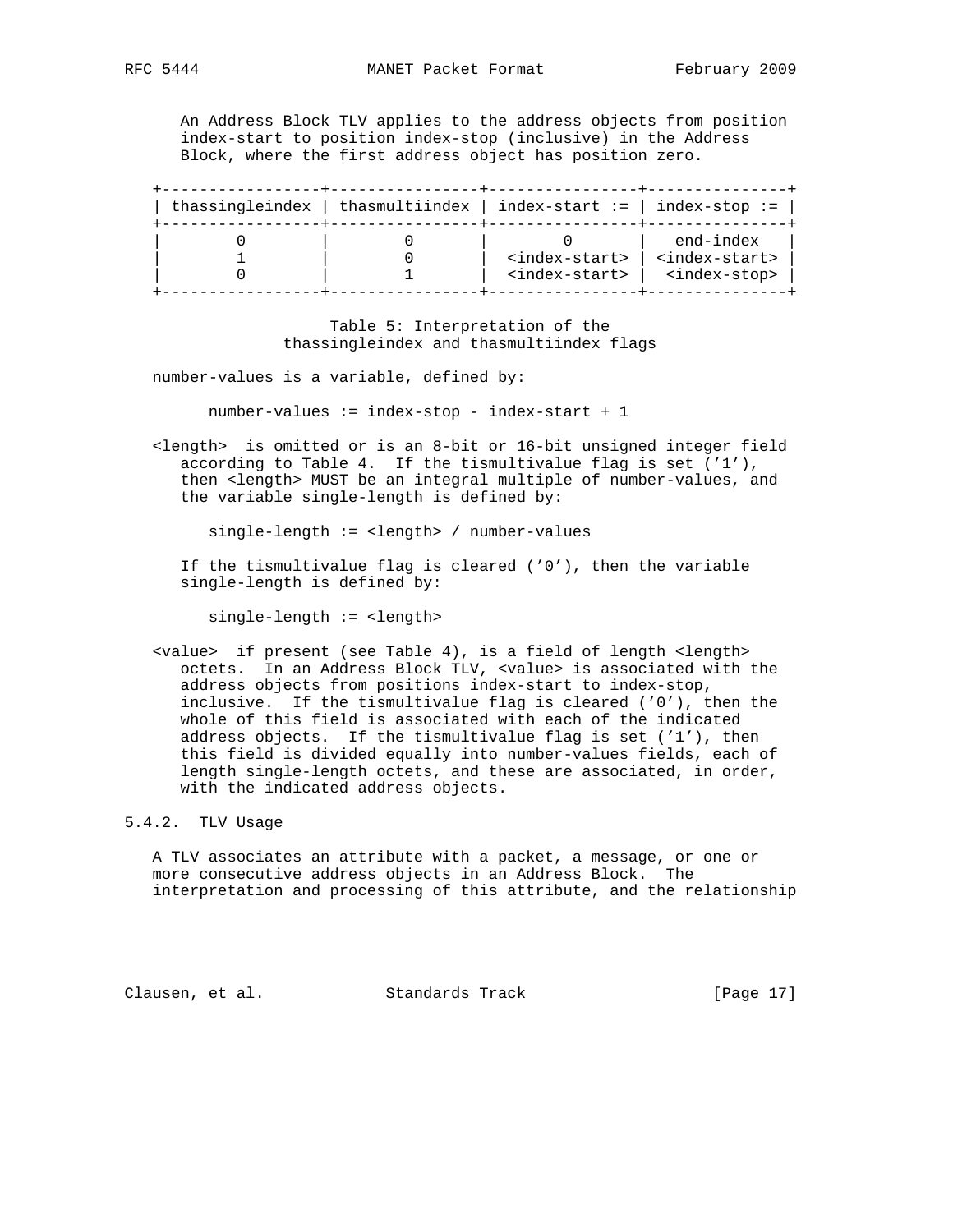(including order of processing) between different attributes associated with the same entity MUST be defined by any protocol that uses this specification.

 Any protocol using this specification MUST define appropriate behaviors if this associated information is inconsistent, in particular if two TLVs of the same type but with different values apply to the same entity (packet, message, or address) but this is not meaningful. The protocol MUST also specify an appropriate processing order for TLVs associated with a given entity.

#### 5.5. Malformed Elements

 An element is malformed if it cannot be parsed according to its syntactical specification (including if there are insufficient octets available). If the malformed element is in the Packet Header, then the packet MUST be silently discarded, and contained messages MUST NOT be processed and MUST NOT be forwarded. If the malformed element is contained in a message (i.e., is in the Message TLV Block, an Address Block, or an Address Block TLV Block), then that message MUST be silently discarded; it MUST NOT be processed and MUST NOT be forwarded.

6. IANA Considerations

 This document introduces four namespaces that have been registered: Message Types, Packet TLV Types, Message TLV Types, and Address Block TLV Types. This section specifies IANA registries for these namespaces and provides guidance to the Internet Assigned Numbers Authority regarding registrations in these namespaces.

 The following terms are used with the meanings defined in [BCP26]: "Namespace", "Assigned Value", "Registration", "Unassigned", "Reserved", "Hierarchical Allocation", and "Designated Expert".

 The following policies are used with the meanings defined in [BCP26]: "Private Use", "Expert Review", and "Standards Action".

6.1. Expert Review: Evaluation Guidelines

 For registration requests where an Expert Review is required, the Designated Expert SHOULD take the following general recommendations into consideration:

 o The purpose of these registries is to support Standard and Experimental MANET routing and related protocols and extensions to these protocols.

Clausen, et al. Standards Track [Page 18]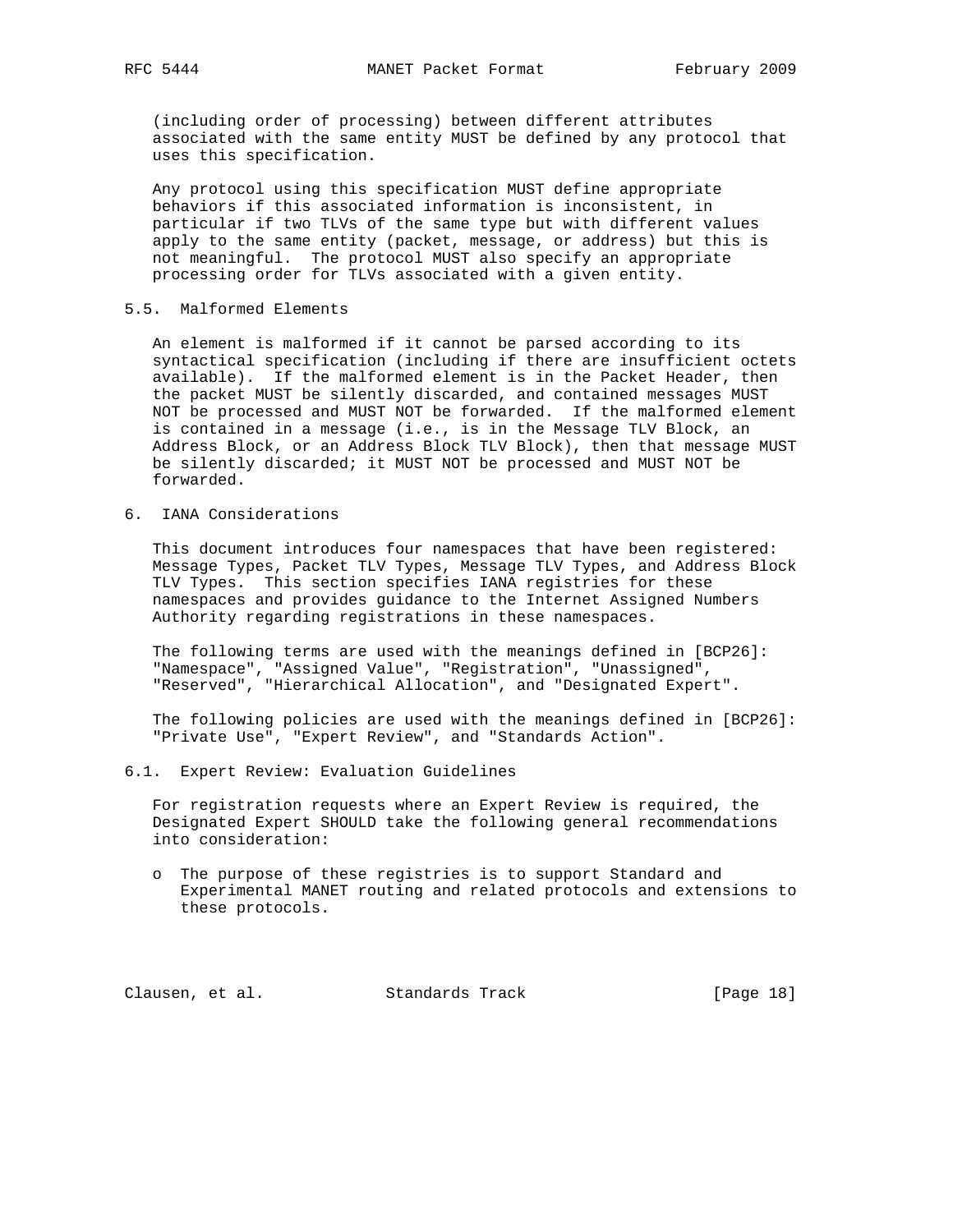RFC 5444 MANET Packet Format February 2009

- o The intention is that all registrations will be accompanied by a published RFC.
- o In order to allow for registration prior to the RFC being approved for publication, the Designated Expert can approve the registration once it seems clear that an RFC is expected to be published.
- o The Designated Expert will post a request to the MANET WG mailing list, or to a successor thereto as designated by the Area Director, for comments and reviews. This request will include a reference to the Internet-Draft requesting the registration.
- o Before a period of 30 days has passed, the Designated Expert will either approve or deny the registration request and publish a note of the decision to the MANET WG mailing list or its successor, as well as inform IANA and the IESG. A denial note MUST be justified by an explanation and, in cases where it is possible, suggestions as to how the request can be modified so as to become acceptable SHOULD be provided.

For the registry for Message Types, the following guidelines apply:

 o Registration of a Message Type implies creation of two registries for Message-Type-specific Message TLVs and Message-Type-specific Address Block TLVs. The document that requests the registration of the Message Type MUST indicate how these Message-Type-specific TLV Types are to be allocated, from any options in [BCP26], and any initial allocations. The Designated Expert SHOULD take the allocation policies specified for these registries into consideration in reviewing the Message Type allocation request.

 For the registries for Packet TLV Types, Message TLV Types, and Address Block TLV Types, the following guidelines apply:

- o These are Hierarchical Allocations, i.e., allocation of a type creates a registry for the extended types corresponding to that type. The document that requests the registration of the type MUST indicate how these extended types are to be allocated, from any options in [BCP26], and any initial allocations. Normally this allocation should also undergo Expert Review, but with the possible allocation of some type extensions as Reserved, Experimental, and/or Private.
- o The request for a TLV Type MUST include the specification of the permitted size, syntax of any internal structure, and meaning, of the Value field (if any) of the TLV.

Clausen, et al. Standards Track [Page 19]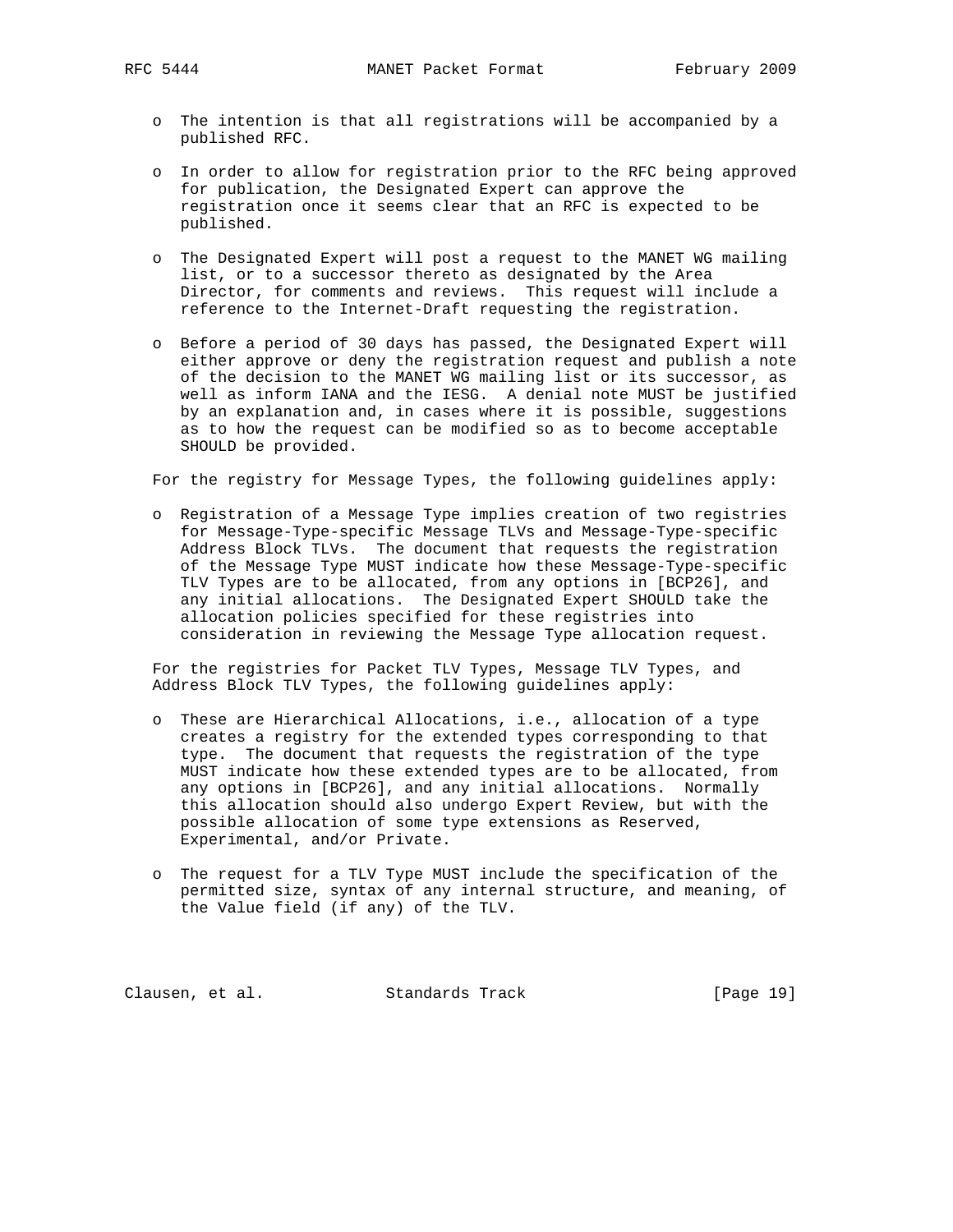For the registries for Message TLV Types and Address Block TLV Types, the following additional guidelines apply:

- o TLV Type values 0-127 are common for all Message Types. TLVs that receive registrations from the 0-127 interval SHOULD be modular in design to allow reuse among protocols.
- o TLV Type values 128-223 are Message-Type-specific TLV Type values, relevant only in the context of the containing Message Type. Registration of TLV Type values within the 128-223 interval requires that a registry in the 128-223 interval exists for a specific Message Type value (see Section 6.2.1), and registrations are made in accordance with the allocation policies specified for these Message-Type-specific registries. Message-Type-specific TLV Types SHOULD be registered for TLVs that the Designated Expert deems too Message-Type-specific for registration of a 0-127 value. Multiple different TLV definitions MAY be assigned the same TLV Type value within the 128-223 interval, given that they are associated with different Message-Type-specific TLV Type registries. Where possible, existing global TLV definitions and modular global TLV definitions for registration in the 0-127 range SHOULD be used.
- 6.2. Message Types

 A new registry for Message Types has been created, with initial assignments and allocation policies as specified in Table 6.

|  |                                              | Type   Description   Allocation Policy |
|--|----------------------------------------------|----------------------------------------|
|  | 0-223   Unassigned  <br>224-255   Unassigned | Expert Review<br>Experimental Use      |

Table 6: Message Types

6.2.1. Message-Type-Specific TLV Registry Creation

 When a Message Type is registered, then registries MUST be specified for both Message-Type-specific Message TLVs (Table 8) and Message- Type-specific Address Block TLVs (Table 10). A document that creates a Message-Type-specific TLV registry MUST also specify the mechanism by which Message-Type-specific TLV Types are allocated, from among those in [BCP26].

Clausen, et al. Standards Track [Page 20]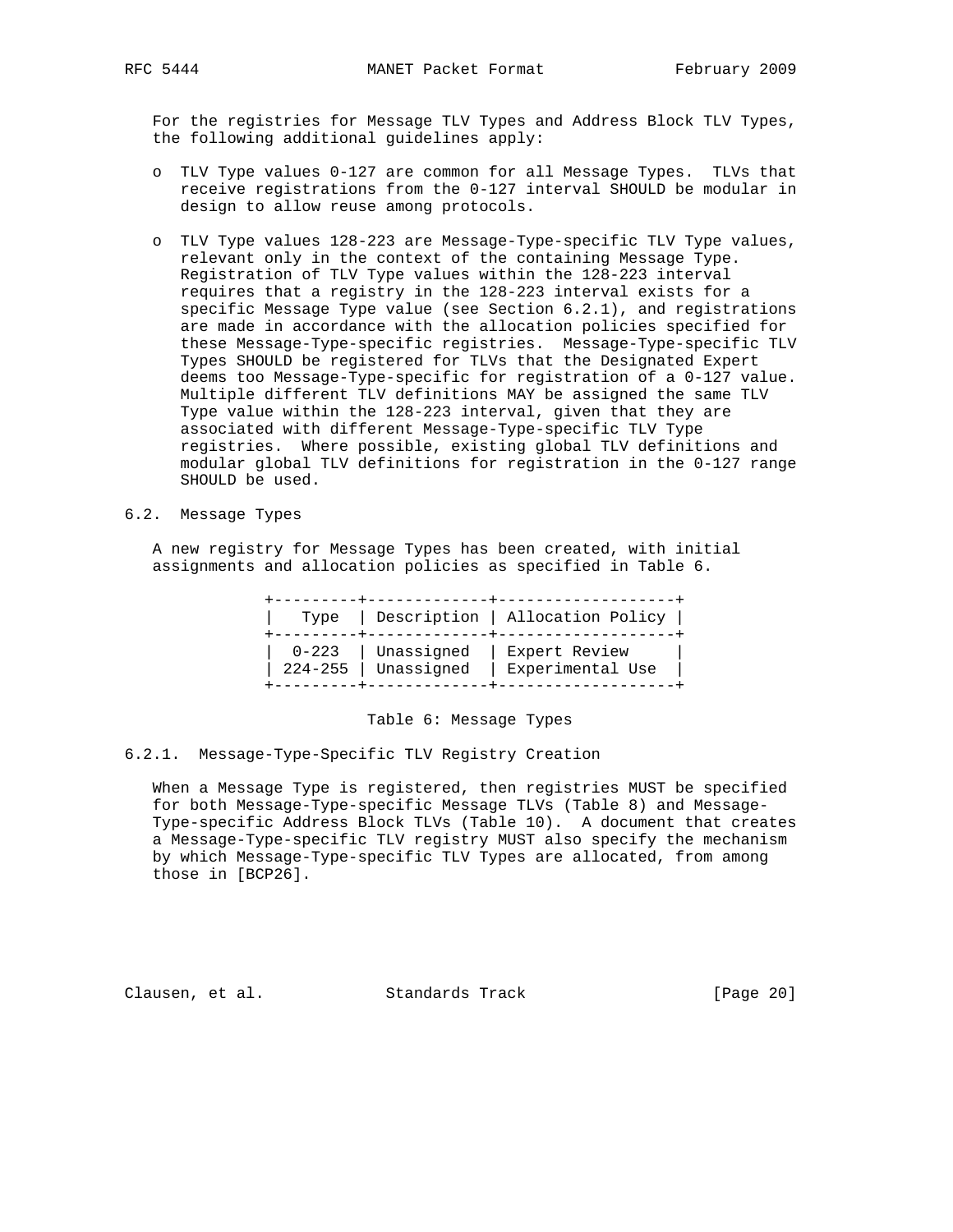# 6.3. Packet TLV Types

 A new registry for Packet TLV Types has been created, with initial assignments and allocation policies as specified in Table 7.

| Type        |            | Description   Allocation Policy |
|-------------|------------|---------------------------------|
| 0-223       | Unassigned | Expert Review                   |
| $224 - 255$ | Unassigned | Experimental Use                |

Table 7: Packet TLV Types

6.3.1. Packet TLV Type Extension Registry Creation

 When a Packet TLV Type is registered, then a new registry for type extensions of that type must be created. A document that defines a Packet TLV Type MUST also specify the mechanism by which its type extensions are allocated, from among those in [BCP26].

6.4. Message TLV Types

 A new registry for Message-Type-independent Message TLV Types has been created, with initial assignments and allocation policies as specified in Table 8.

| Type        | Description           | Allocation Policy     |
|-------------|-----------------------|-----------------------|
| $0 - 127$   | Unassigned            | Expert Review         |
| $128 - 223$ | Message-Type-specific | Reserved, see Table 9 |
| $224 - 255$ | Unassigned            | Experimental Use      |

Table 8: Message TLV Types

 Message TLV Types 128-223 are reserved for Message-Type-specific Message TLVs, for which a new registry is created with the registration of a Message Type, and with initial assignments and allocation policies as specified in Table 9.

Clausen, et al. Standards Track [Page 21]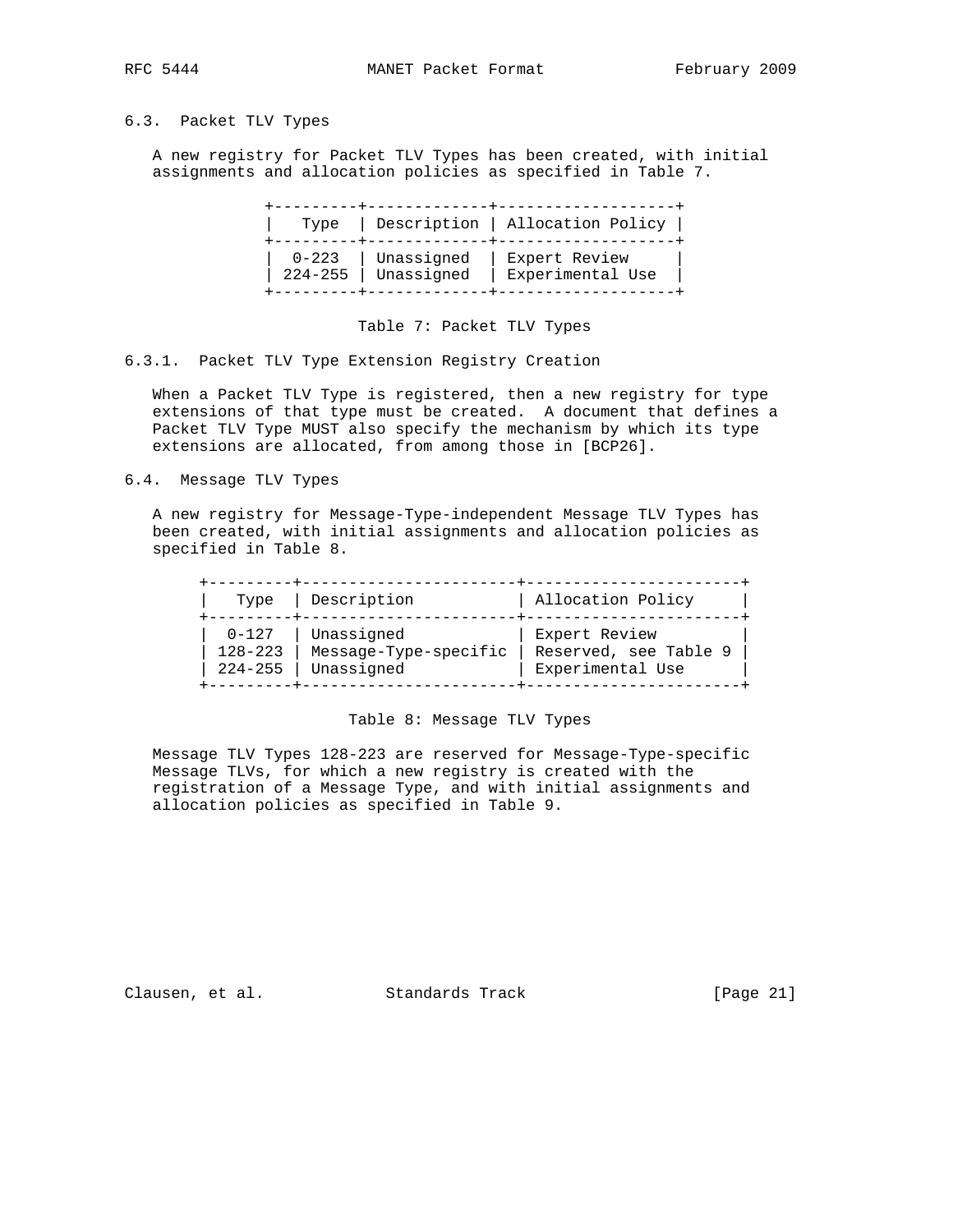| Type        | Description                 | Allocation Policy |
|-------------|-----------------------------|-------------------|
| $0 - 127$   | Common to all Message Types | Reserved          |
| $128 - 223$ | Message-Type-specific       | See Below         |
| $224 - 255$ | Common to all Message Types | Reserved          |

Table 9: Message-Type-specific Message TLV Types

 Allocation policies for Message-Type-specific Message TLV Types MUST be specified when creating the registry associated with the containing Message Type, see Section 6.2.1.

6.4.1. Message TLV Type Extension Registry Creation

 If a Message TLV Type is registered, then a new registry for type extensions of that type must be created. A document that defines a Message TLV Type MUST also specify the mechanism by which its type extensions are allocated, from among those in [BCP26].

6.5. Address Block TLV Types

 A new registry for Message-Type-independent Address Block TLV Types has been created, with initial assignments and allocation policies as specified in Table 10.

| Type        | Description           | Allocation Policy      |
|-------------|-----------------------|------------------------|
| $0 - 127$   | Unassigned            | Expert Review          |
| $128 - 223$ | Message-Type-specific | Reserved, see Table 11 |
| $224 - 255$ | Unassigned            | Experimental Use       |

Table 10: Address Block TLV Types

 Address Block TLV Types 128-223 are reserved for Message-Type specific Address Block TLVs, for which a new registry is created with the registration of a Message Type, and with initial assignments and allocation policies as specified in Table 11.

Clausen, et al. Standards Track [Page 22]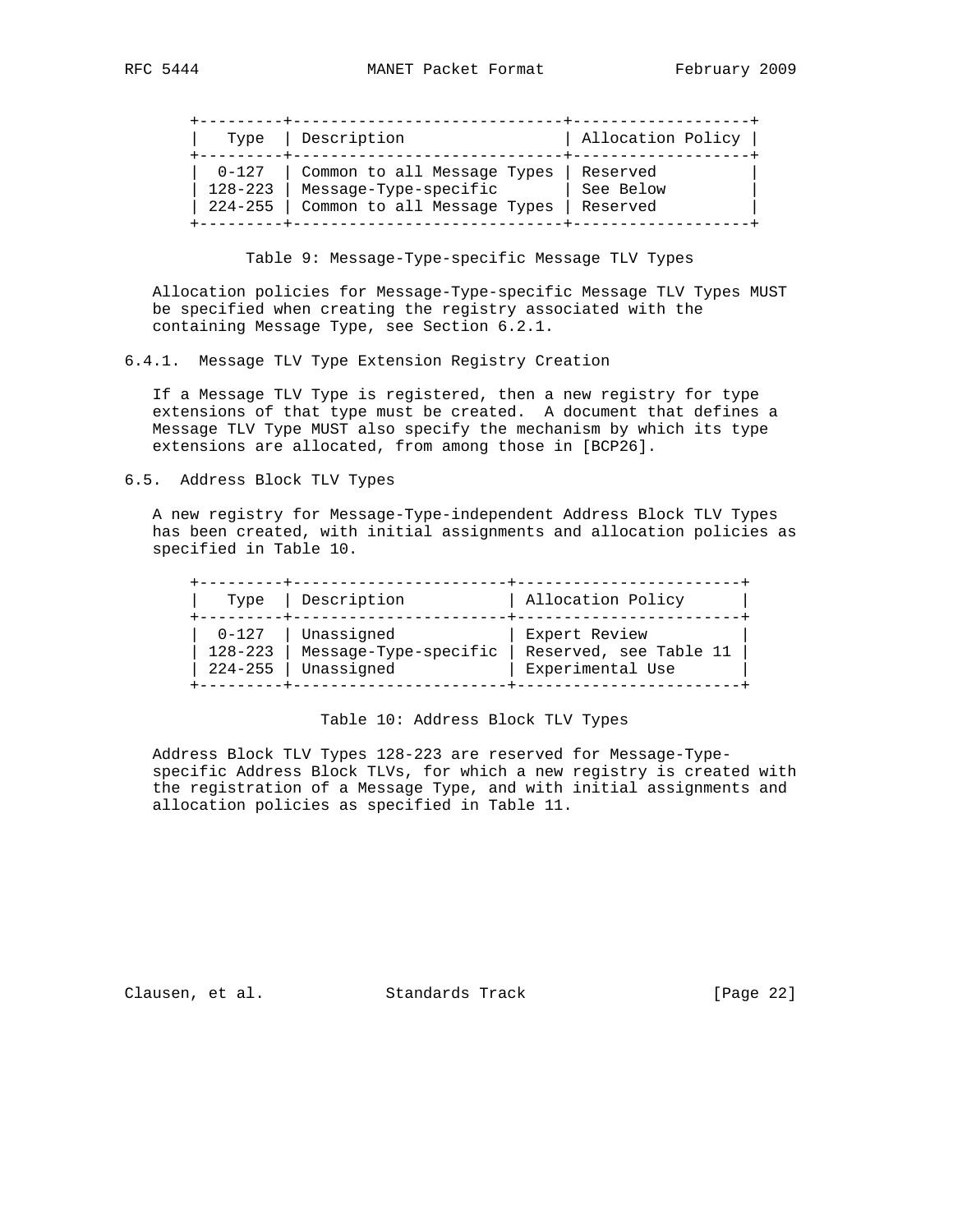| Type        | Description                 | Allocation Policy |
|-------------|-----------------------------|-------------------|
| $0 - 127$   | Common to all Message Types | Reserved          |
| $128 - 223$ | Message-Type-specific       | See Below         |
| $224 - 255$ | Common to all Message Types | Reserved          |

Table 11: Message-Type-specific Address Block TLV Types

 Allocation policies for Message-Type-specific Address Block TLV Types MUST be specified when creating the registry associated with the containing Message Type, see Section 6.2.1.

6.5.1. Address Block TLV Type Extension Registry Creation

 When an Address Block TLV Type is registered, then a new registry for type extensions of that type must be created. A document that defines a Message TLV Type MUST also specify the mechanism by which its type extensions are allocated, from among those in [BCP26].

7. Security Considerations

 This specification does not describe a protocol; it describes a packet format. As such, it does not specify any security considerations; these are matters for a protocol using this specification. However, some security mechanisms are enabled by this specification and may form part of a protocol using this specification. Mechanisms that may form part of an authentication and integrity approach in a protocol using this specification are described in Section 7.1. Mechanisms that may form part of a confidentiality approach in a protocol using this specification are described in Section 7.2. There is, however, no requirement that a protocol using this specification should use either.

7.1. Authentication and Integrity Suggestions

 The authentication and integrity suggestions made here are based on the intended usage in Appendix B, specifically that:

- o Messages are designed to be carriers of protocol information and MAY, at each hop, be forwarded and/or processed by the protocol using this specification.
- o Packets are designed to carry a number of messages between neighboring MANET routers in a single transmission and over a single logical hop.

Clausen, et al. Standards Track [Page 23]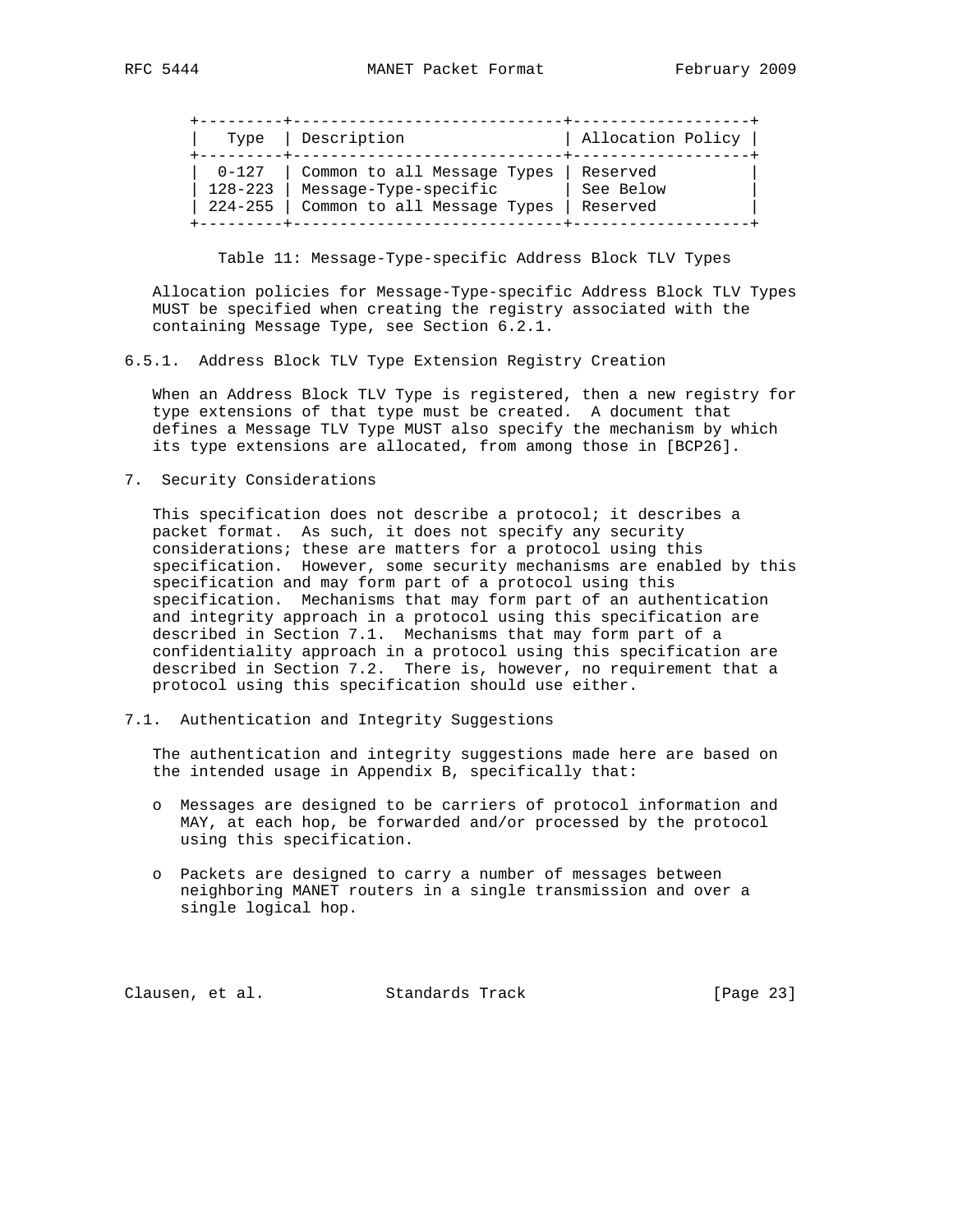Consequently:

- o For forwarded messages where the message is unchanged by forwarding MANET routers, end-to-end authentication and integrity MAY be implemented, between MANET routers with an existing security association, by including a suitable Message TLV containing a cryptographic signature in the message. Since <msg hop-count> and <msg-hop-limit> are the only fields that should be modified when such a message is forwarded in this manner, this signature can be calculated based on the entire message, including the Message Header, with the <msg-hop-count> and <msg-hop-limit> fields set to 0, if present.
- o Hop-by-hop packet level authentication and integrity MAY be implemented, between MANET routers with an existing security association, by including a suitable Packet TLV containing a cryptographic signature to the packet. Since packets are received as transmitted, this signature can be calculated based on the entire packet or on parts thereof as appropriate.

#### 7.2. Confidentiality Suggestions

 This specification does not explicitly enable protecting packet/ message confidentiality. Such confidentiality would normally, when required, be provided hop-by-hop, either by link-layer mechanisms or at the IP layer using [RFC4301], and would apply to a packet only.

 It is possible, however, for a protocol using this specification to protect the confidentiality of information included in a Packet, Message, or Address Block TLV by specifying that the Value field of that TLV Type be encrypted, as well as specifying the encryption mechanism.

 In an extreme case, all information can be encrypted by defining either:

- o A packet, consisting of only a Packet Header (with no messages) and containing a Packet TLV, where the Packet TLV Type indicates that its Value field contains one or more encrypted messages. Upon receipt, and once this Packet TLV is successfully decrypted, these messages may then be parsed according to this specification and processed according to the protocol using this specification.
- o A message, consisting of only a Message Header and a single Message TLV, where the Message TLV Type indicates that its Value field contains an encrypted version of the message's remaining Message TLVs, Address Blocks, and Address Block TLVs. Upon receipt, and once this Message TLV is successfully decrypted, the

Clausen, et al. Standards Track [Page 24]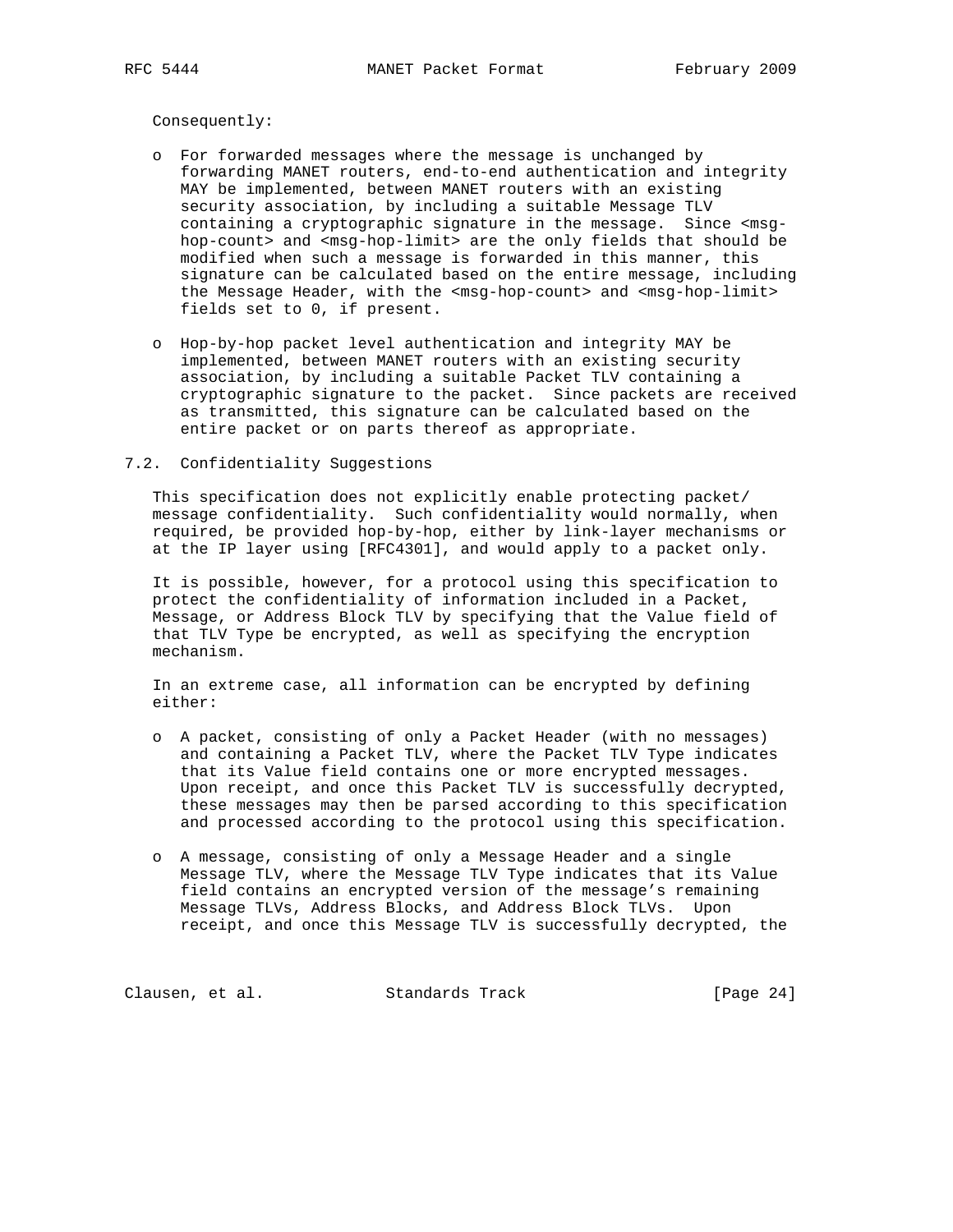complete message may then be parsed according to this specification and processed according to the protocol using this specification.

 In either case, the protocol MUST define the encrypted TLV Type, as well as the format of the encrypted data block contained in the Value field of the TLV.

8. Contributors

 This specification is the result of the joint efforts of the following contributors from the OLSRv2 Design Team, listed alphabetically:

- o Cedric Adjih, INRIA, France, <Cedric.Adjih@inria.fr>
- o Emmanuel Baccelli, INRIA, France, <Emmanuel.Baccelli@inria.fr>
- o Thomas Heide Clausen, LIX, Ecole Polytechnique, France, <T.Clausen@computer.org>
- o Justin W. Dean, NRL, USA, <jdean@itd.nrl.navy.mil>
- o Christopher Dearlove, BAE Systems, UK, <chris.dearlove@baesystems.com>
- o Satoh Hiroki, Hitachi SDL, Japan, <hiroki.satoh.yj@hitachi.com>
- o Philippe Jacquet, INRIA, France, <Philippe.Jacquet@inria.fr>
- o Monden Kazuya, Hitachi SDL, Japan, <kazuya.monden.vw@hitachi.com>
- 9. Acknowledgments

 The authors would like to acknowledge the team behind OLSR [RFC3626], including Anis Laouiti (INT, France), Pascale Minet, Laurent Viennot (both at INRIA, France), and Amir Qayyum (Center for Advanced Research in Engineering, Pakistan) for their contributions. Elwyn Davies (Folly Consulting, UK), Lars Eggert (Nokia, Finland), Chris Newman (Sun Microsystems, USA), Tim Polk (NIST, USA), and Magnus Westerlund (Ericsson, Sweden) all provided detailed reviews and insightful comments.

 The authors would like to gratefully acknowledge the following people for intense technical discussions, early reviews, and comments on the specification and its components (listed alphabetically):

Clausen, et al. Standards Track [Page 25]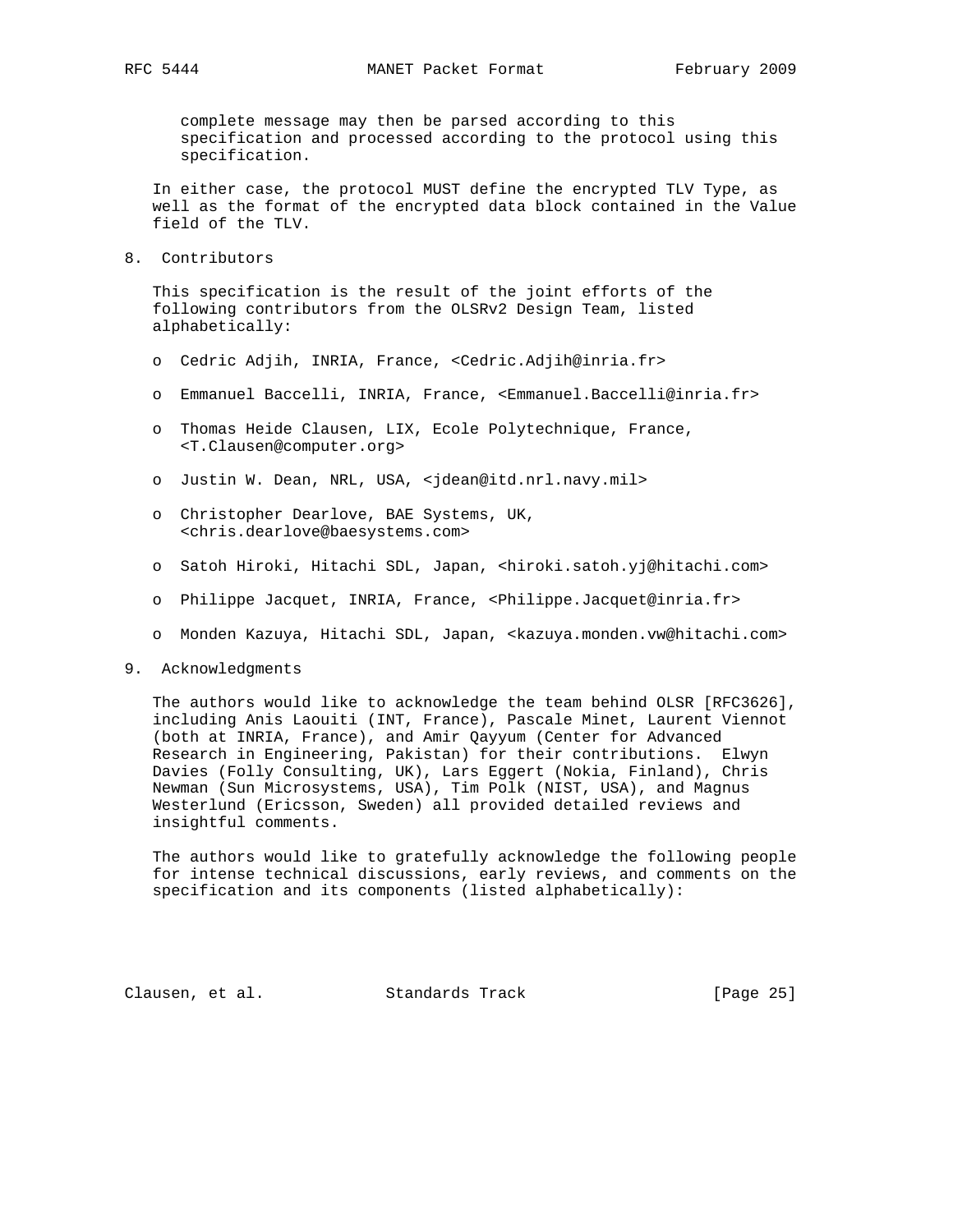- o Brian Adamson (NRL)
- o Teco Boot (Infinity Networks)
- o Florent Brunneau (LIX)
- o Ian Chakeres (CenGen)
- o Alan Cullen (BAE Systems)
- o Ulrich Herberg (LIX)
- o Joe Macker (NRL)
- o Yasunori Owada (Niigata University)
- o Charlie E. Perkins (WiChorus)
- o Henning Rogge (FGAN)
- o Andreas Schjonhaug (LIX)

and the entire IETF MANET working group.

- 10. References
- 10.1. Normative References
	- [RFC2119] Bradner, S., "Key words for use in RFCs to Indicate Requirement Levels", RFC 2119, BCP 14, March 1997.
	- [RFC4291] Hinden, R. and S. Deering, "IP Version 6 Addressing Architecture", RFC 4291, February 2006.
	- [BCP26] Narten, T. and H. Alvestrand, "Guidelines for Writing an IANA Considerations Section in RFCs", BCP 26, RFC 5226, May 2008.
	- [SingleUNIX] IEEE Std 1003.1, The Open Group, and ISO/IEC JTC 1/SC22/WG15, "Single UNIX Specification, Version 3, 2004 Edition", April 2004.

Clausen, et al. Standards Track [Page 26]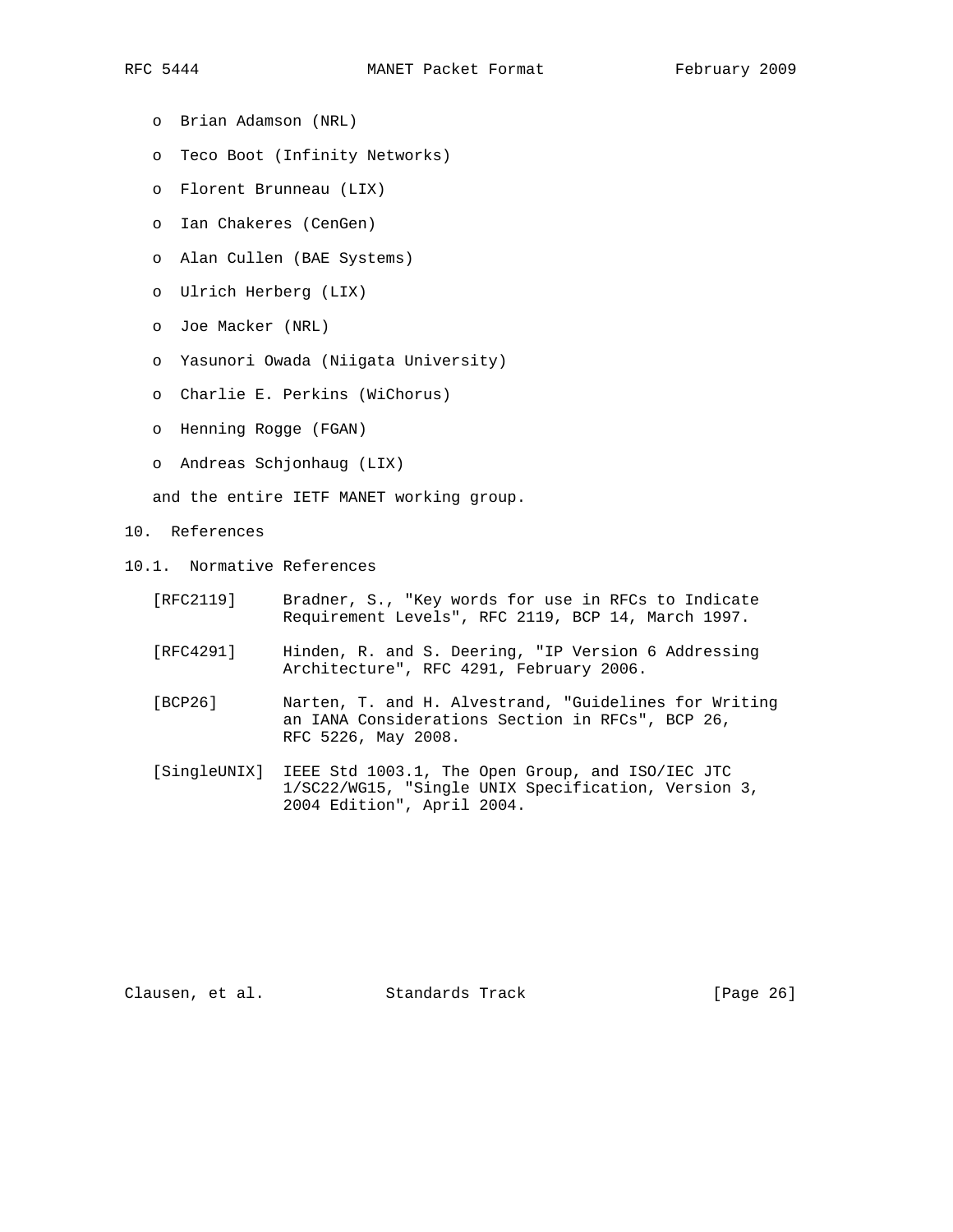# 10.2. Informative References

- [RFC3626] Clausen, T. and P. Jacquet, "The Optimized Link State Routing Protocol", RFC 3626, October 2003.
	- [RFC4301] Kent, S. and K. Seo, "Security Architecture for the Internet Protocol", RFC 4301, December 2005.
	- [Stevens] Stevens, W., "TCP/IP Illustrated Volume 1 The Protocols", 1994.

Clausen, et al. Standards Track [Page 27]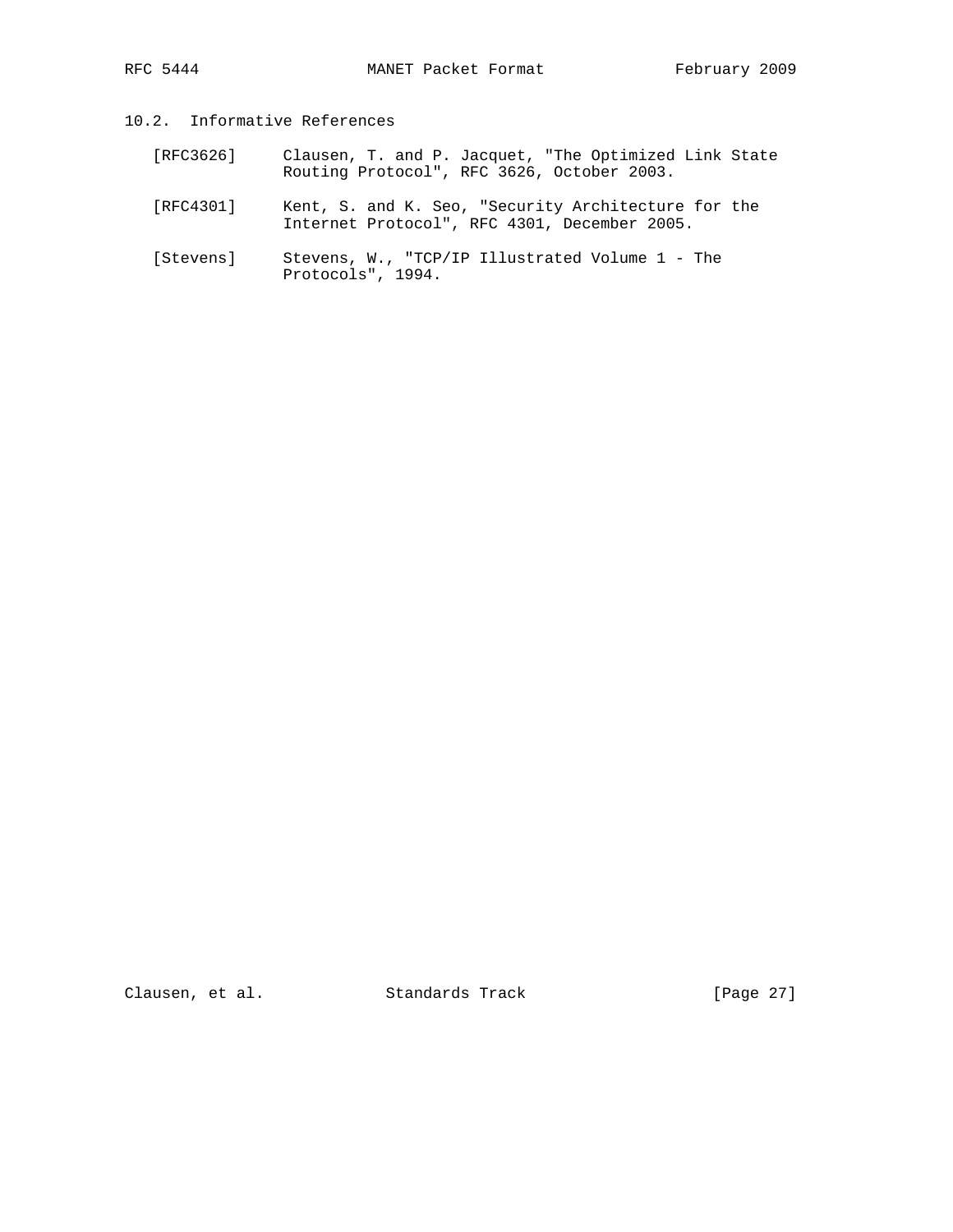Appendix A. Multiplexing and Demultiplexing

 The packet and message format specified in this document is designed to allow zero or more messages to be contained within a single packet. Such messages may be from the same or different protocols. Thus, a multiplexing and demultiplexing process MUST be present.

 Multiplexing messages on a given MANET router into a single packet, rather than having each message generate its own packet, reduces the total number of octets and the number of packets transmitted by that MANET router.

 The multiplexing and demultiplexing process running on a given UDP port or IP protocol number, and its associated protocols, MUST:

- o For each Message Type, a protocol -- unless specified otherwise, the one making the IANA reservation for that Message Type -- MUST be designated as the "owner" of that Message Type.
- o The Packet Header fields, including the Packet TLV Block, are used by the multiplexing and demultiplexing process, which MAY make such information available for use in its protocol instances.
- o The <pkt-seq-num> field, if present, contains a sequence number that is incremented by 1 for each packet generated by a node. The sequence number after 65535 is 0. In other words, the sequence number "wraps" in the usual way.
- o Incoming messages MUST be either silently discarded or MUST be delivered to the instance of the protocol that owns the associated Message Type. Incoming messages SHOULD NOT be delivered to any other protocol instances and SHOULD NOT be delivered to more than one protocol instance.
- o Outgoing messages of a given type MUST be generated only by the protocol instance that owns that Message Type and be delivered to the multiplexing and demultiplexing process.
- o If two protocols both wish to use the same Message Type, then this interaction SHOULD be specified by the protocol that is the designated owner of that Message Type.

Appendix B. Intended Usage

 This appendix describes the intended usage of Message Header fields, including their content and use. Alternative uses of this specification are permitted.

Clausen, et al. Standards Track [Page 28]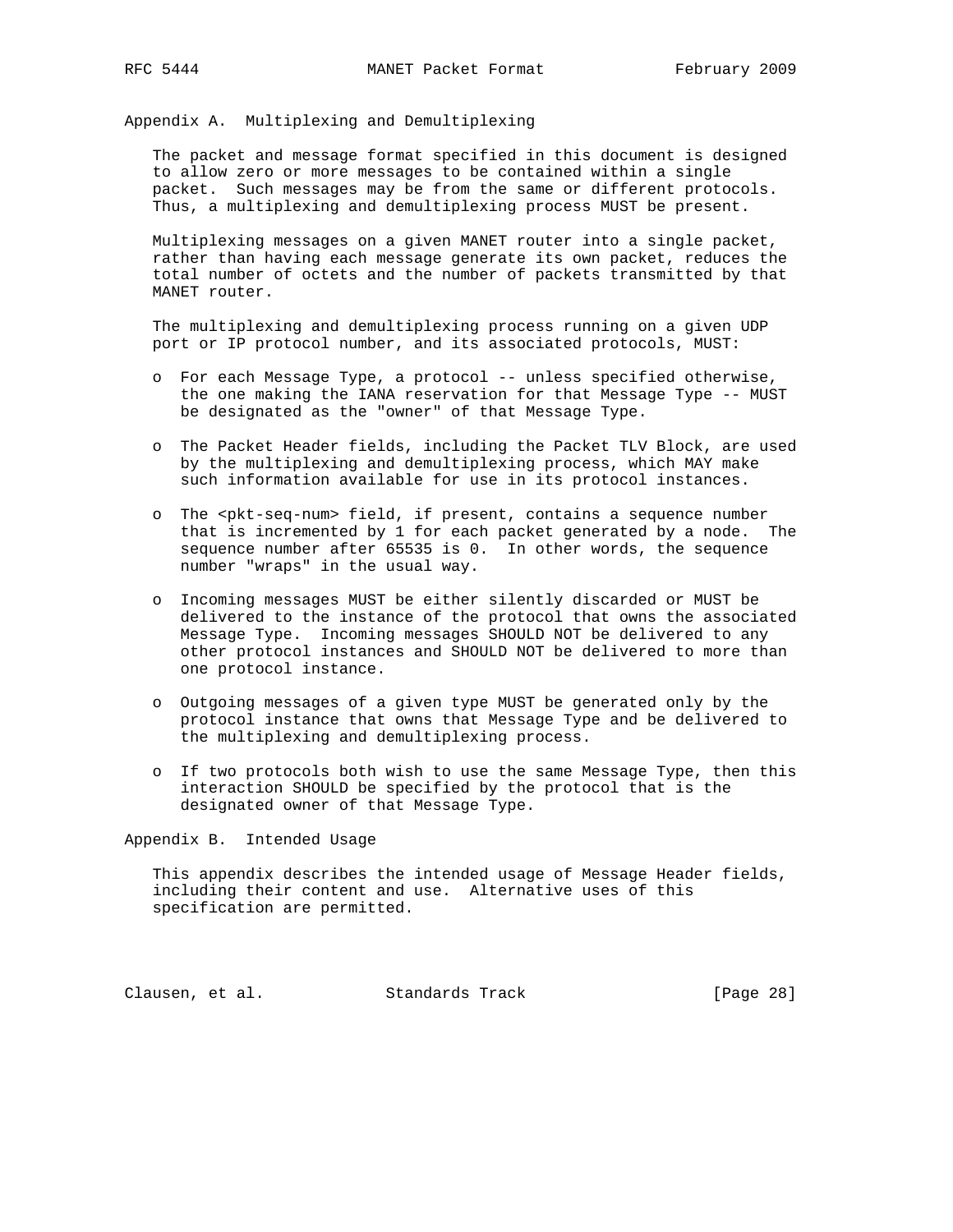The message format specified in this document is designed to carry MANET routing protocol signaling between MANET routers and to support scope-limited flooding as well as point-to-point delivery.

 Messages are designed to be able to be forwarded over one or more logical hops, in a new packet for each logical hop. Each logical hop may consist of one or more IP hops.

Specifically, scope-limited flooding is supported for messages when:

- o The <msg-orig-addr> field, if present, contains the unique identifier of the MANET router that originated the message.
- o The <msg-seq-num> field, if present, contains a sequence number that starts at 0 when the first message of a given type is generated by the originator node, and that is incremented by 1 for each message generated of that type. The sequence number after 65535 is 0. In other words, the sequence number "wraps" in the usual way.
- o If the <msg-orig-addr> and <msg-seq-num> fields are both present, then the Message Header provides for duplicate suppression, using the identifier consisting of the message's <msg-orig-addr>, <msg seq-num>, and <msg-type>. These serve to uniquely identify the message in the MANET within the time period until <msg-seq-num> is repeated, i.e., wraps around to a matching value.
- o <msg-hop-limit> field, if present, contains the number of hops on which the packet is allowed to travel before being discarded by a MANET router. The <msg-hop-limit> is set by the message originator and is used to prevent messages from endlessly circulating in a MANET. When forwarding a message, a MANET router should decrease the <msg-hop-limit> by 1, and the message should be discarded when <msg-hop-limit> reaches 0.
- o <msg-hop-count> field, if present, contains the number of hops on which the packet has traveled across the MANET. The <msg-hop count> is set to 0 by the message originator and is used to prevent messages from endlessly circulating in a MANET. When forwarding a message, a MANET router should increase <msg-hop count> by 1 and should discard the message when <msg-hop-count> reaches 255.
- o If the <msg-hop-limit> and <msg-hop-count> fields are both present, then the Message Header provides the information to make forwarding decisions for scope-limited flooding. This may be by any appropriate flooding mechanism specified by a protocol using this specification.

Clausen, et al. Standards Track [Page 29]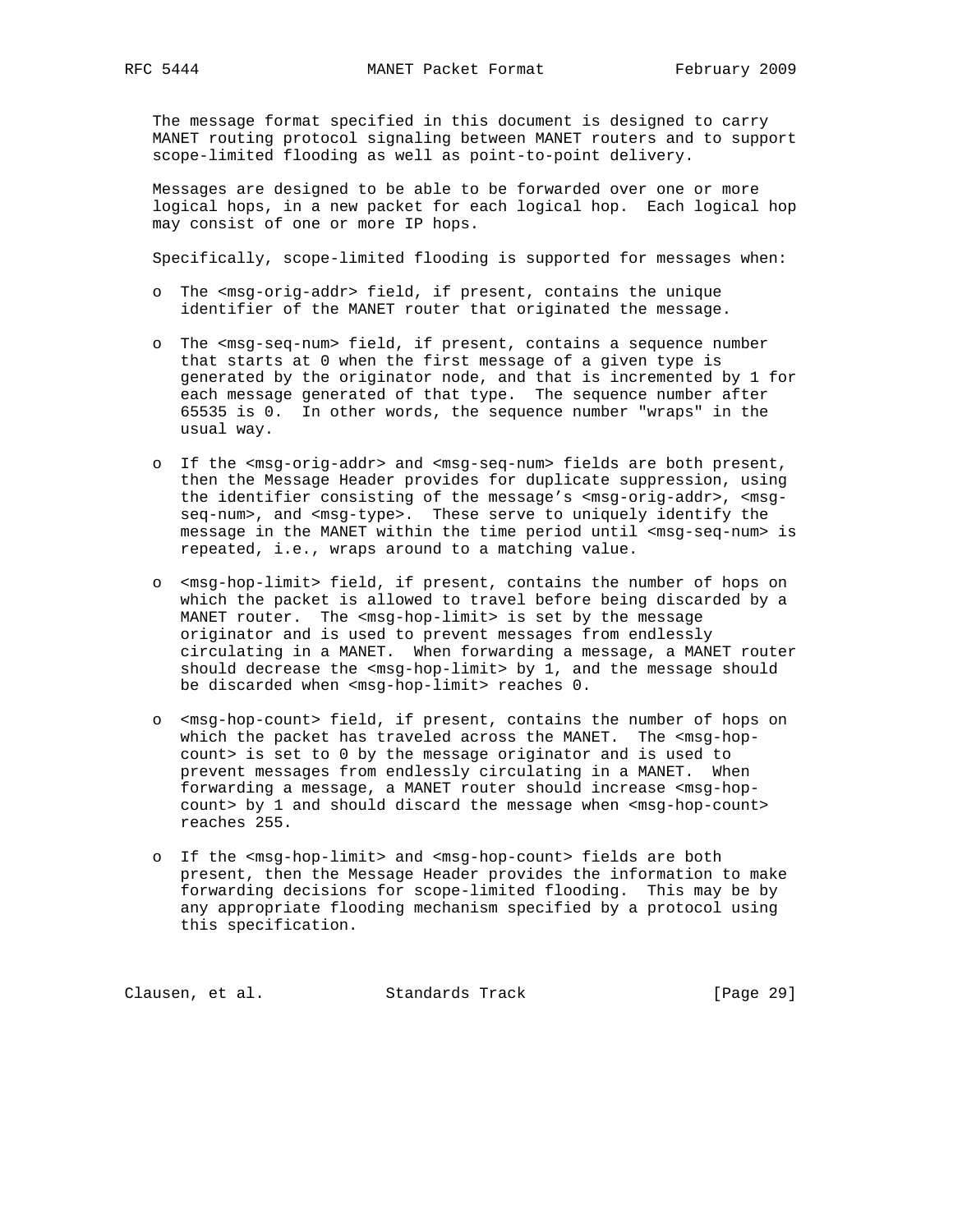Appendix C. Examples

This appendix contains some examples of parts of this specification.

C.1. Address Block Examples

 The following examples illustrate how some combinations of addresses may be efficiently included in Address Blocks. These examples are for IPv4, with address-length equal to 4. a, b, c, etc. represent distinct, non-zero octet values.

 Note that it is permissible to use a less efficient representation, in particular one in which the ahashead and ahasfulltail flags are cleared  $('0')$ , and hence head-length = 0, tail-length = 0, mid-length = address-length, and (with no address prefixes) the Address Block consists of the number of addresses, <addr-flags> with value 0, and a list of the unaggregated addresses. This is the most efficient way to represent a single address, and the only way to represent, for example, a.b.c.d and e.f.g.h in one Address Block.

Examples:

- o To include a.b.c.d, a.b.e.f, and a.b.g.h:
	- \* head-length = 2;
	- \* tail-length = 0;
	- \* mid-length = 2;
	- \* <addr-flags> has ahashead set (value 128);
	- \* <tail-length> and <tail> are omitted.

The Address Block is then 3 128 2 a b c d e f g h (11 octets).

- o To include a.b.c.g and d.e.f.g:
	- \* head-length = 0;
	- \* tail-length = 1;
	- \* mid-length = 3;
	- \* <addr-flags> has ahasfulltail set (value 64);
	- \* <head-length> and <head> are omitted.

Clausen, et al. Standards Track [Page 30]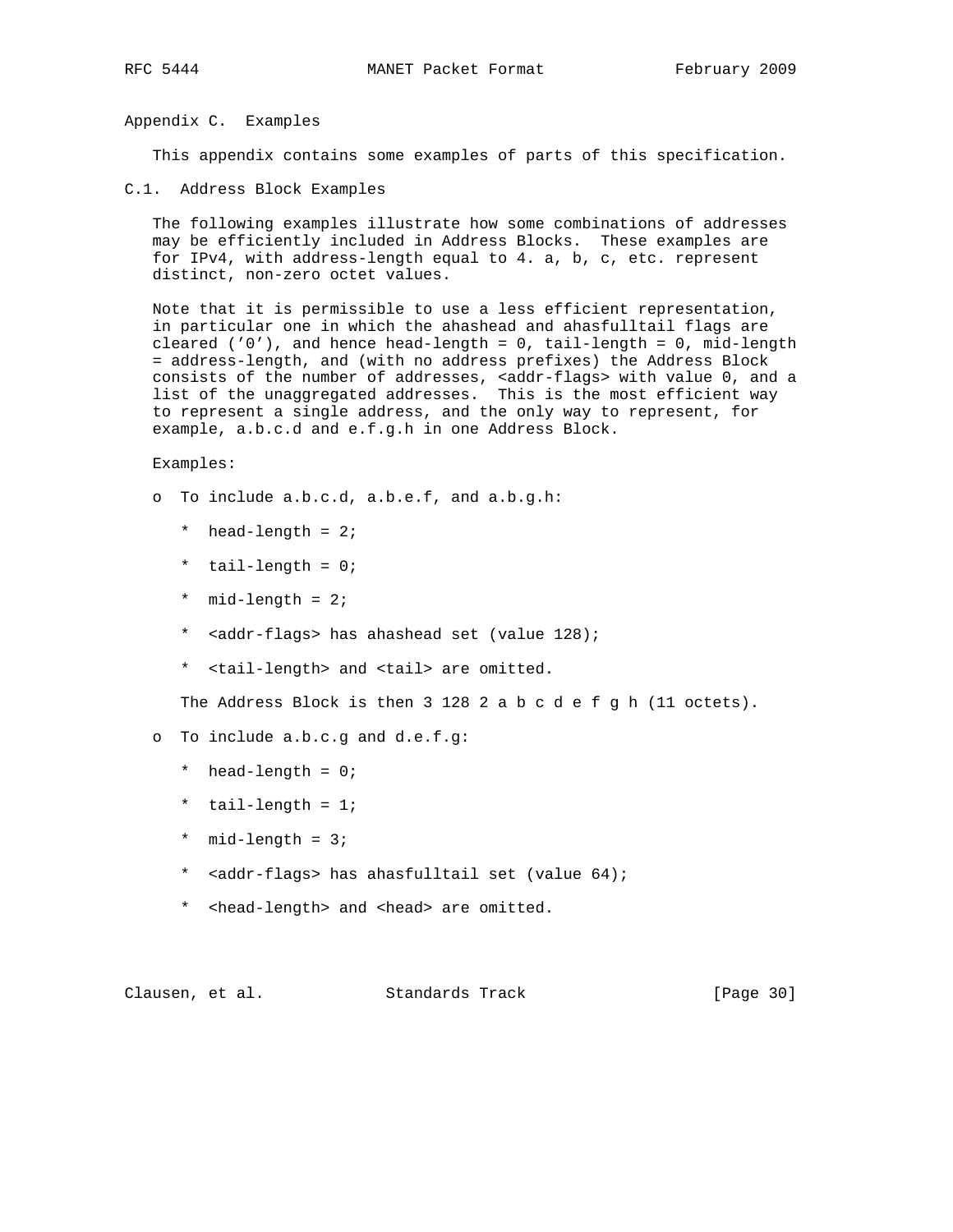The Address Block is then 2 64 1 g a b c d e f (10 octets).

- o To include a.b.d.e and a.c.d.e:
	- \* head-length = 1;
	- \* tail-length = 2;
	- \* mid-length = 1;
	- \* <addr-flags> has ahashead and ahasfulltail set (value 192).

The Address Block is then 2 192 1 a 2 d e b c (9 octets).

o To include a.b.0.0, a.c.0.0, and a.d.0.0:

- \* head-length = 1;
- \* tail-length = 2;
- \* mid-length = 1;
- \* <addr-flags> has ahashead and ahaszerotail set (value 160);
- \* <tail> is omitted.

The Address Block is then 3 160 1 a 2 b c d (8 octets).

o To include a.b.0.0 and c.d.0.0:

- \* head-length = 0;
- \* tail-length = 2;
- \* mid-length = 2;
- \* <addr-flags> has ahaszerotail set (value 32);
- \* <head> and <tail> are omitted.

The Address Block is then 2 32 2 a b c d (7 octets).

- o To include a.b.0.0/n and c.d.0.0/n:
	- \* head-length = 0;
	- \* tail-length = 2;

Clausen, et al. Standards Track [Page 31]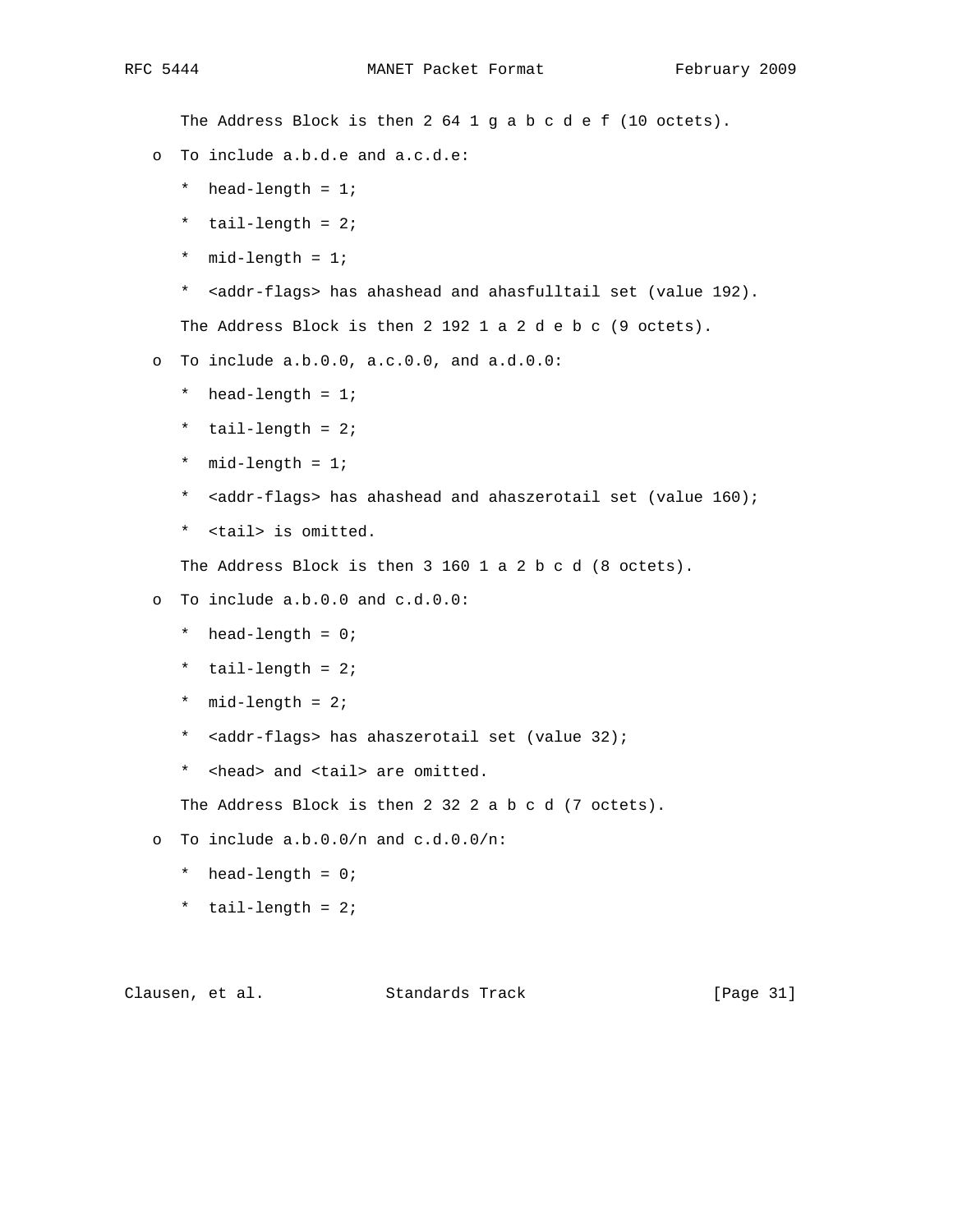- \* mid-length = 2;
- \* <addr-flags> has ahaszerotail and ahassingleprelen set (value 48);
- \* <head> and <tail> are omitted.

The Address Block is then 2 48 2 a b c d n (8 octets).

- o To include a.b.0.0/n and c.d.0.0/m:
	- \* head-length = 0;
	- \* tail-length = 2;
	- \* mid-length = 2;
	- \* <addr-flags> has ahaszerotail and ahasmultiprelen set (value 40);
	- \* <head> and <tail> are omitted.

The Address Block is then 2 40 2 a b c d n m (9 octets).

C.2. TLV Examples

 Assume the definition of an Address Block TLV with type EXAMPLE1 (and no type extension) that has single octet values per address. There are a number of ways in which values a, a, b, and c may be associated with the four addresses in the preceding Address Block, where c is a default value that can be omitted.

Examples:

- o Using one multivalue TLV to cover all of the addresses:
	- \* <tlv-flags> has thasvalue and tismultivalue set (value 20);
	- \* <index-start> and <index-stop> are omitted;
	- \* <length> = 4 (single-length = 1).
	- \* The TLV is then EXAMPLE1 20 4 a a b c (7 octets).
- o Using one multivalue TLV and omitting the last address:
	- \* <tlv-flags> has thasmultiindex, thasvalue, and tismultivalue set (value 52);

Clausen, et al. Standards Track [Page 32]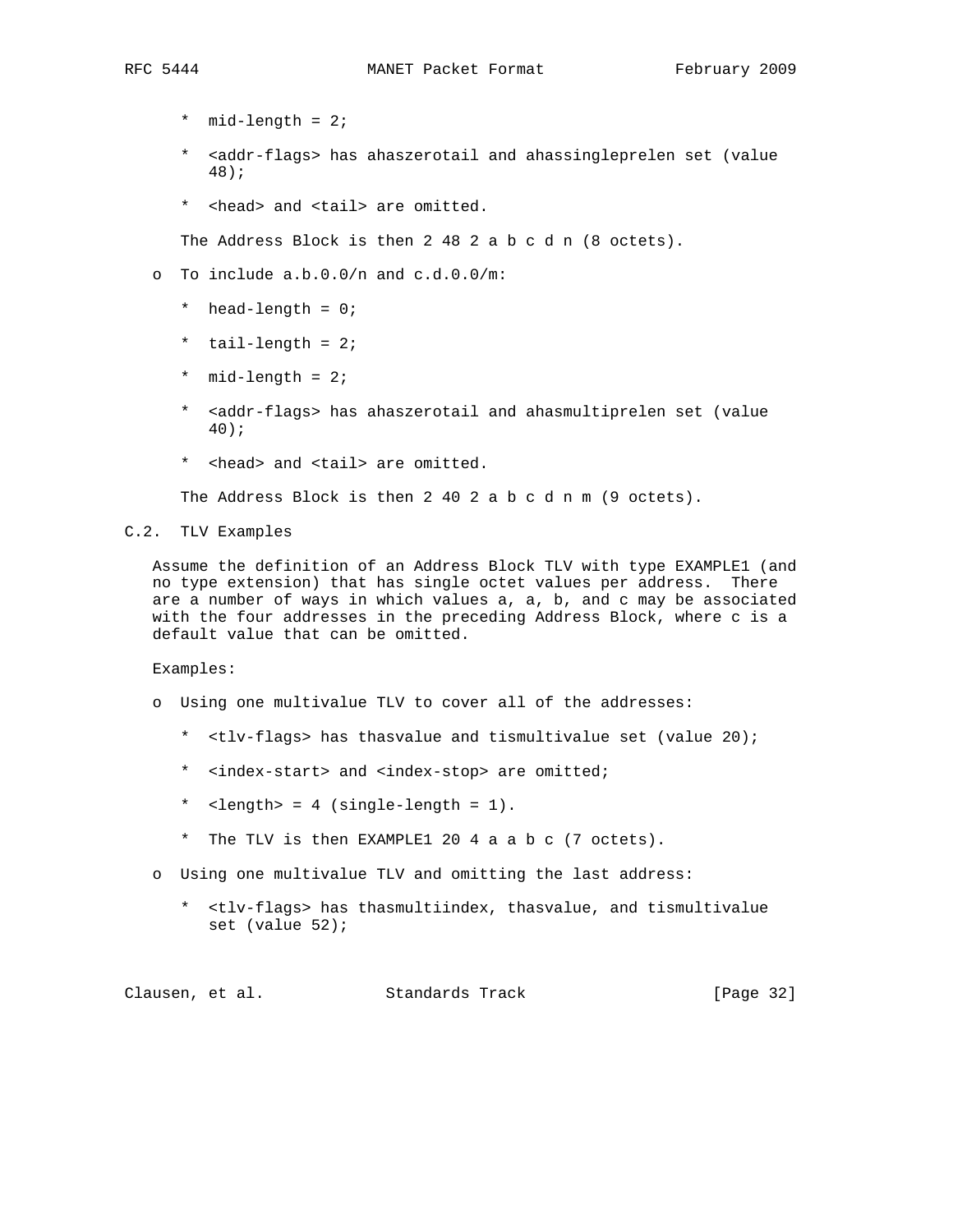- \* <index-start> = 0;
- \* <index-stop> = 2;
- \* <length> = 3 (single-length = 1).
- \* The TLV is then EXAMPLE1 52 0 2 3 a a b (8 octets).
- o Using two single value TLVs and omitting the last address. First:
	- \* <tlv-flags> has thasmultiindex and thasvalue set (value 48);
	- \* <index-start> = 0;
	- \* <index-stop> = 1;
	- \* <length> = 1;
	- \* <value> = a.
	- \* The TLV is then EXAMPLE1 48 0 1 1 a (6 octets).

Second:

- \* <tlv-flags> has thassingleindex and thasvalue set (value 80);
- \*  $\langle$ index-start> = 2;
- \* <index-stop> is omitted;
- \* <length> = 1;
- \* <value> = b.
- \* The TLV is then EXAMPLE1 80 2 1 b (5 octets).

Total length of TLVs is 11 octets.

 In this case, the first of these is the most efficient. In other cases, patterns such as the others may be preferred. Regardless of efficiency, any of these may be used.

 Assume the definition of an Address Block TLV with type EXAMPLE2 (and no type extension) that has no value and that is to be associated with the second and third addresses in an Address Block. This can be indicated with a single TLV:

Clausen, et al. Standards Track [Page 33]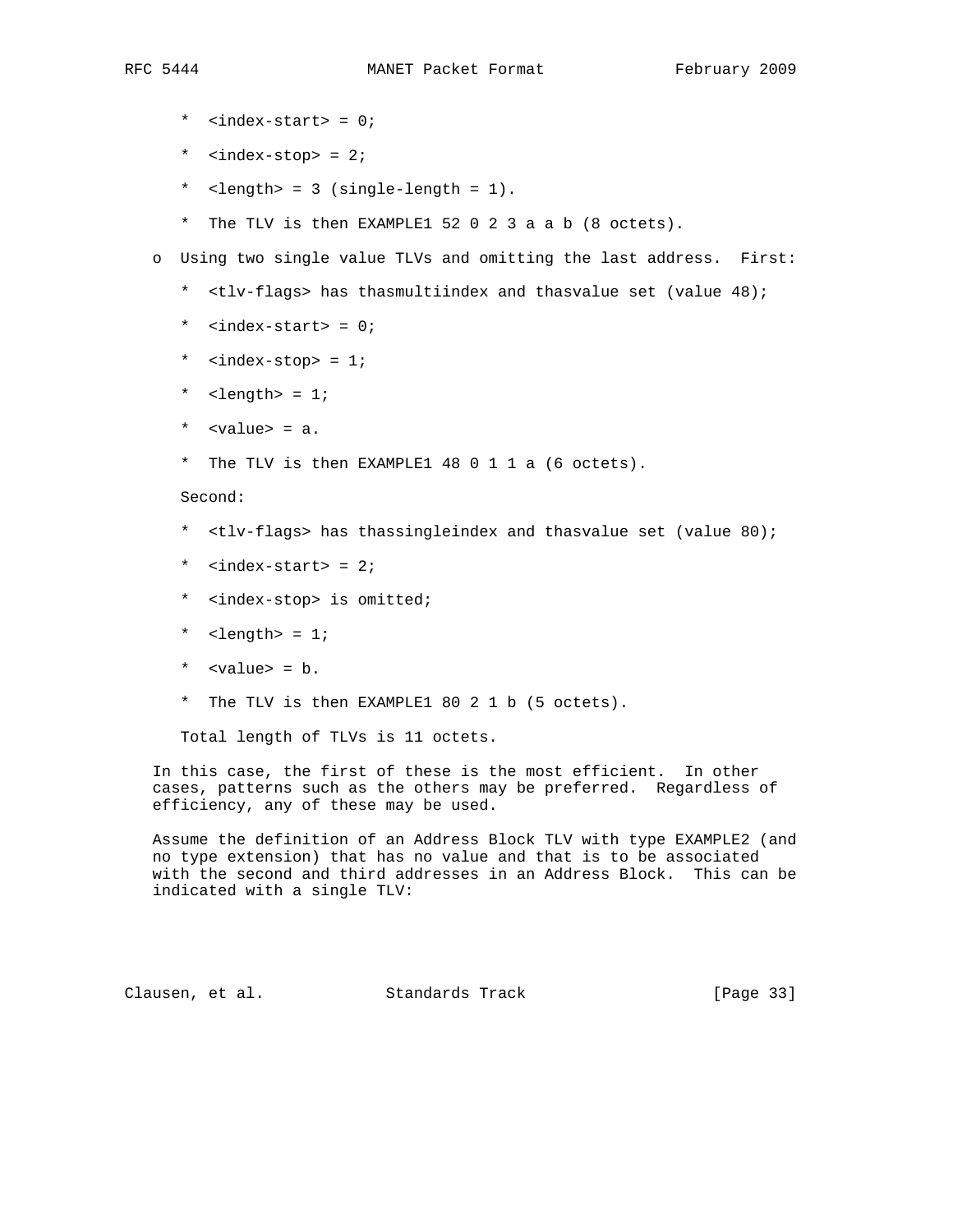o <tlv-flags> has thasmultiindex set (value 32);

- $o$  <index-start> = 1;
- o <index-stop> = 2;
- o <length> and <value> are omitted.
- o The TLV is then EXAMPLE2 32 1 2 (4 octets).

 Assume the definition of a Message TLV with type EXAMPLE3 (and no type extension) that can take a Value field of any length. For such a TLV with 8 octets of data (a to h):

- o <tlv-flags> has thasvalue set (value 16);
- o <index-start> and <index-stop> are omitted;
- o <length> = 8.
- o The TLV is then EXAMPLE3 16 8 a b c d e f g h (11 octets).

 If, in this example, the number of data octets were 256 or greater, then <tlv-flags> would also have thasextlen set and have value 24. The length would require two octets (most significant first). The TLV length would be  $4 + N$  octets, where N is the number of data octets (it can be  $3 + N$  octets if N is 255 or less).

Appendix D. Illustrations

 This informative appendix illustrates the elements that are normatively specified in Section 5.

 Bits labeled Rsv should be cleared ('0'). Bits labeled M may be cleared  $('0')$  or set  $('1')$ .

D.1. Packet

This section illustrates possible options for the <packet> element. These are differentiated by the flags field in the first octet. The packet may include any number (zero or more) of messages. The number of messages is determined from when the packet is exhausted, given the packet length from the network layer.

Clausen, et al. Standards Track [Page 34]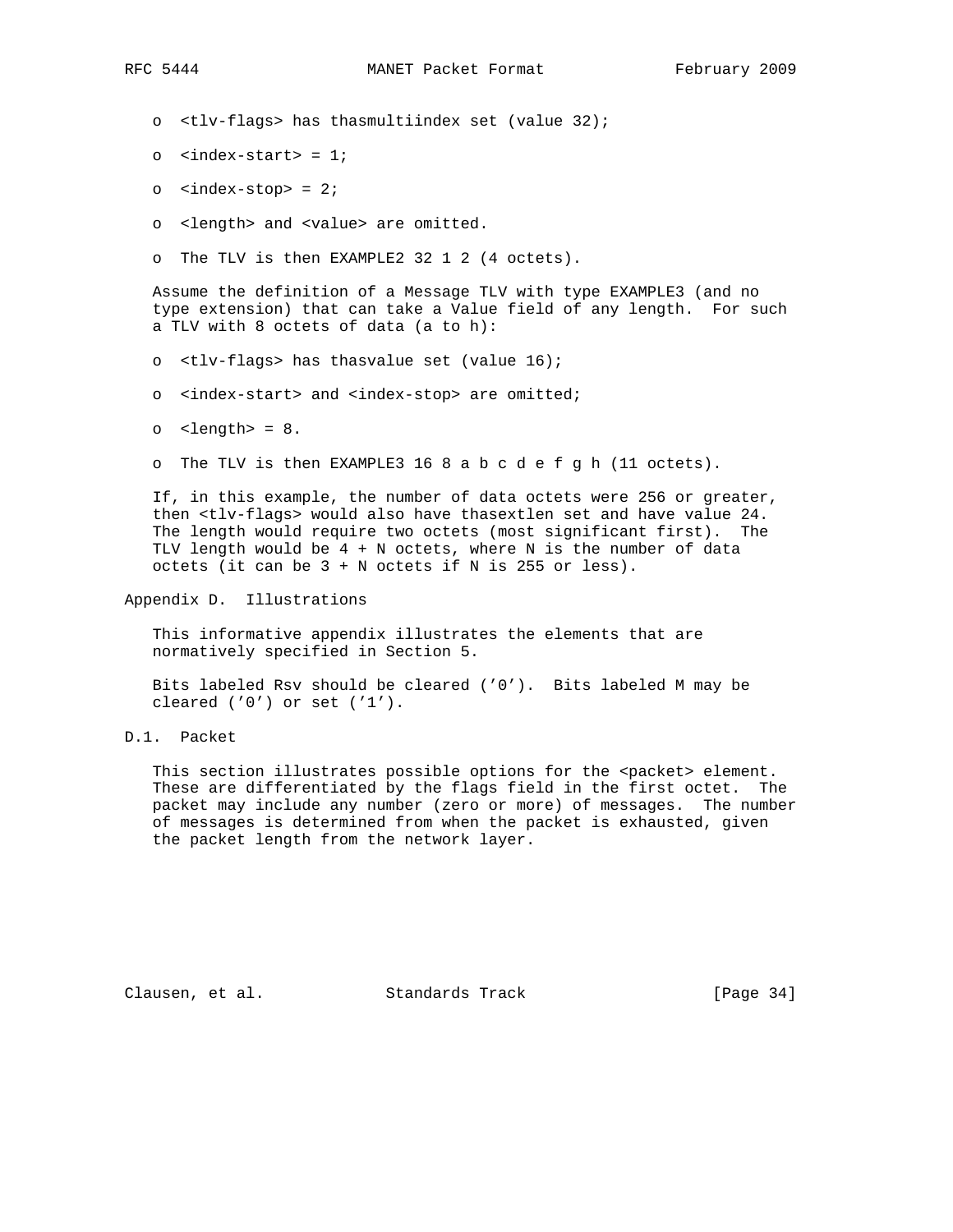

[Page 35]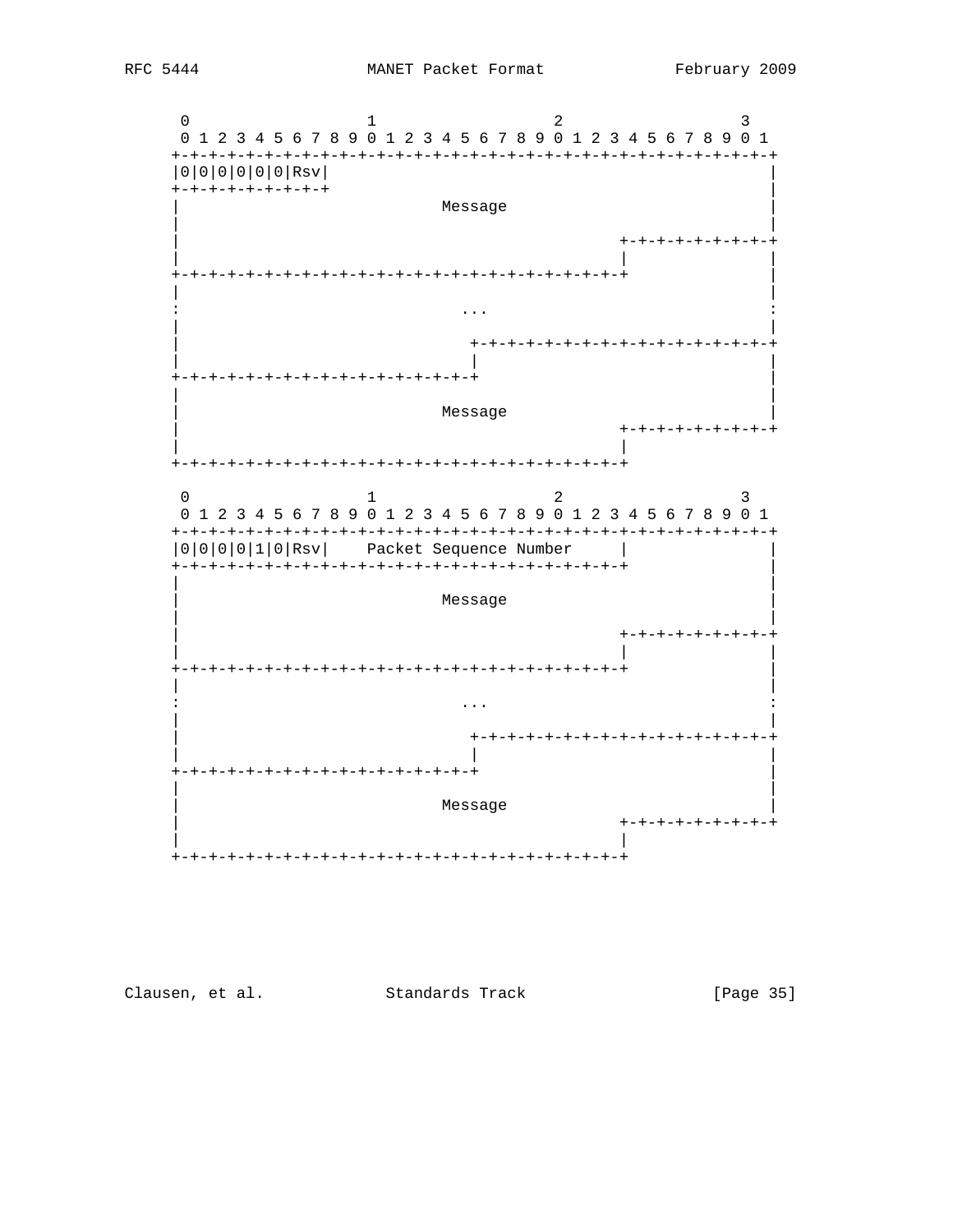



[Page 36]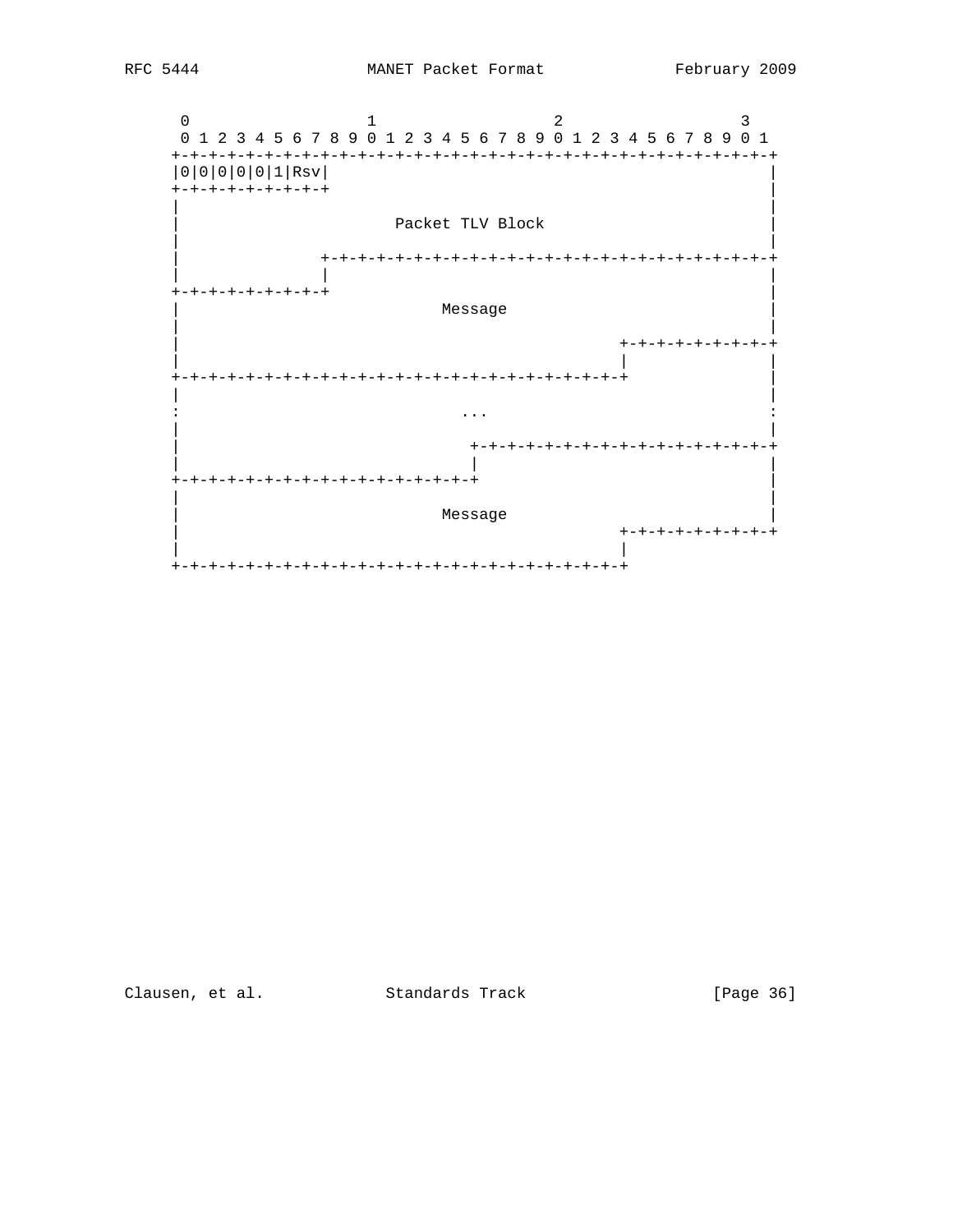

[Page 37]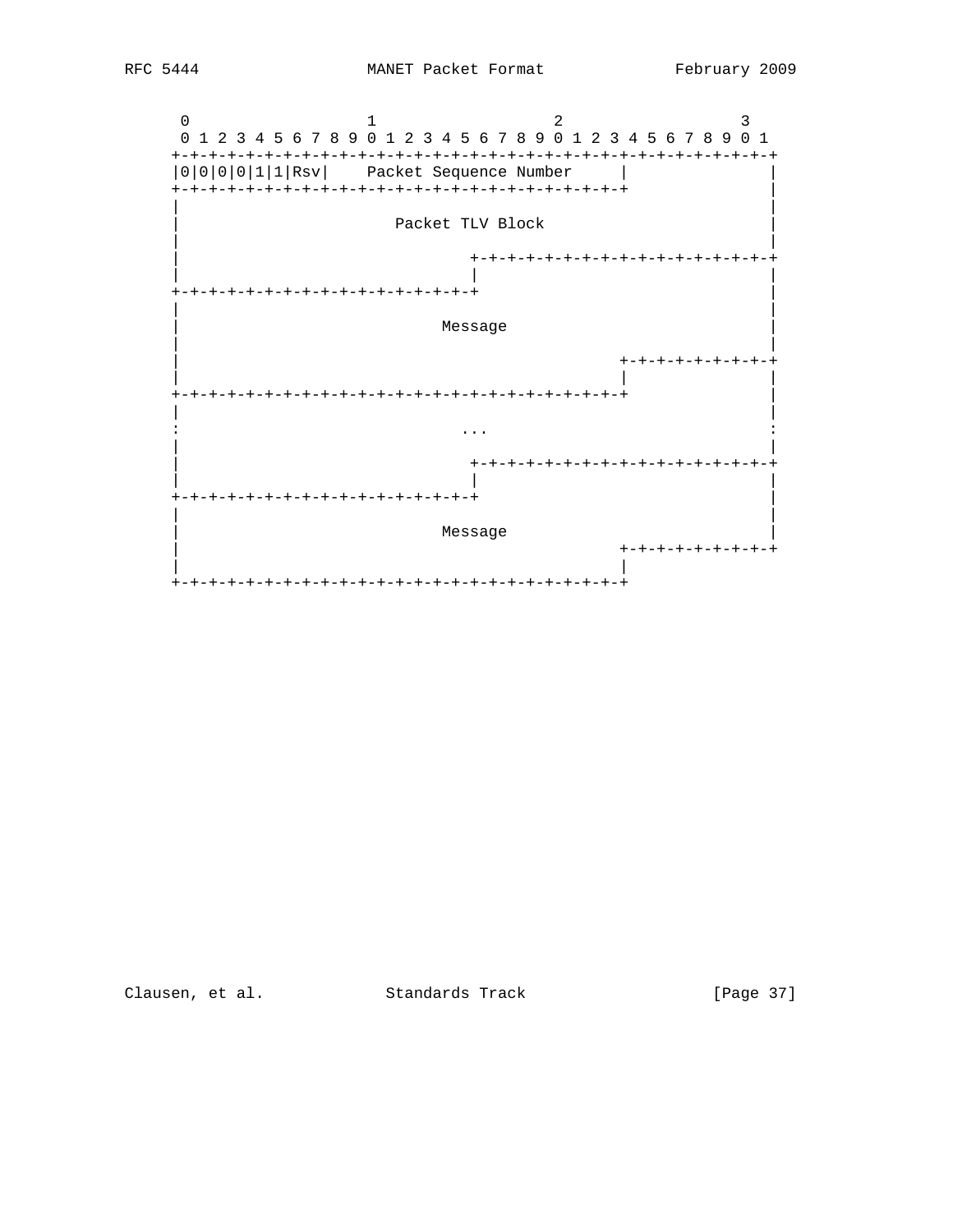# D.2. Message

 This section illustrates possible options for the <message> element. These are differentiated by their second (flags) octet. The length of the Message Body is determined using the Message Size field, which is the combined length of all the fields shown. The field labeled MAL defines the length of all addresses (including the Originator Address, if present, and all addresses in Address Blocks) in octets, as one more than the value in the field.

0  $1$   $2$   $3$  0 1 2 3 4 5 6 7 8 9 0 1 2 3 4 5 6 7 8 9 0 1 2 3 4 5 6 7 8 9 0 1 +-+-+-+-+-+-+-+-+-+-+-+-+-+-+-+-+-+-+-+-+-+-+-+-+-+-+-+-+-+-+-+-+ | Message Type | 0 | 0 | 0 | 0 | MAL | Message Size +-+-+-+-+-+-+-+-+-+-+-+-+-+-+-+-+-+-+-+-+-+-+-+-+-+-+-+-+-+-+-+-+ | | Message Body | | | +-+-+-+-+-+-+-+-+-+-+-+-+-+-+-+-+ | | +-+-+-+-+-+-+-+-+-+-+-+-+-+-+-+-+ 0  $1$   $2$   $3$  0 1 2 3 4 5 6 7 8 9 0 1 2 3 4 5 6 7 8 9 0 1 2 3 4 5 6 7 8 9 0 1 +-+-+-+-+-+-+-+-+-+-+-+-+-+-+-+-+-+-+-+-+-+-+-+-+-+-+-+-+-+-+-+-+ | Message Type |1|0|0|0| MAL | Message Size +-+-+-+-+-+-+-+-+-+-+-+-+-+-+-+-+-+-+-+-+-+-+-+-+-+-+-+-+-+-+-+-+ | Originator Address | +-+-+-+-+-+-+-+-+-+-+-+-+-+-+-+-+-+-+-+-+-+-+-+-+-+-+-+-+-+-+-+-+ | | | Message Body | | | | +-+-+-+-+-+-+-+-+-+-+-+-+-+-+-+-+ | | +-+-+-+-+-+-+-+-+-+-+-+-+-+-+-+-+ 0  $1$   $2$   $3$  0 1 2 3 4 5 6 7 8 9 0 1 2 3 4 5 6 7 8 9 0 1 2 3 4 5 6 7 8 9 0 1 +-+-+-+-+-+-+-+-+-+-+-+-+-+-+-+-+-+-+-+-+-+-+-+-+-+-+-+-+-+-+-+-+ | Message Type | 0 | 1 | 0 | 0 | MAL | Message Size +-+-+-+-+-+-+-+-+-+-+-+-+-+-+-+-+-+-+-+-+-+-+-+-+-+-+-+-+-+-+-+-+ | Hop Limit +-+-+-+-+-+-+-+-+ | | Message Body | | | | +-+-+-+-+-+-+-+-+-+-+-+-+-+-+-+-+ | | +-+-+-+-+-+-+-+-+-+-+-+-+-+-+-+-+

Clausen, et al. Standards Track [Page 38]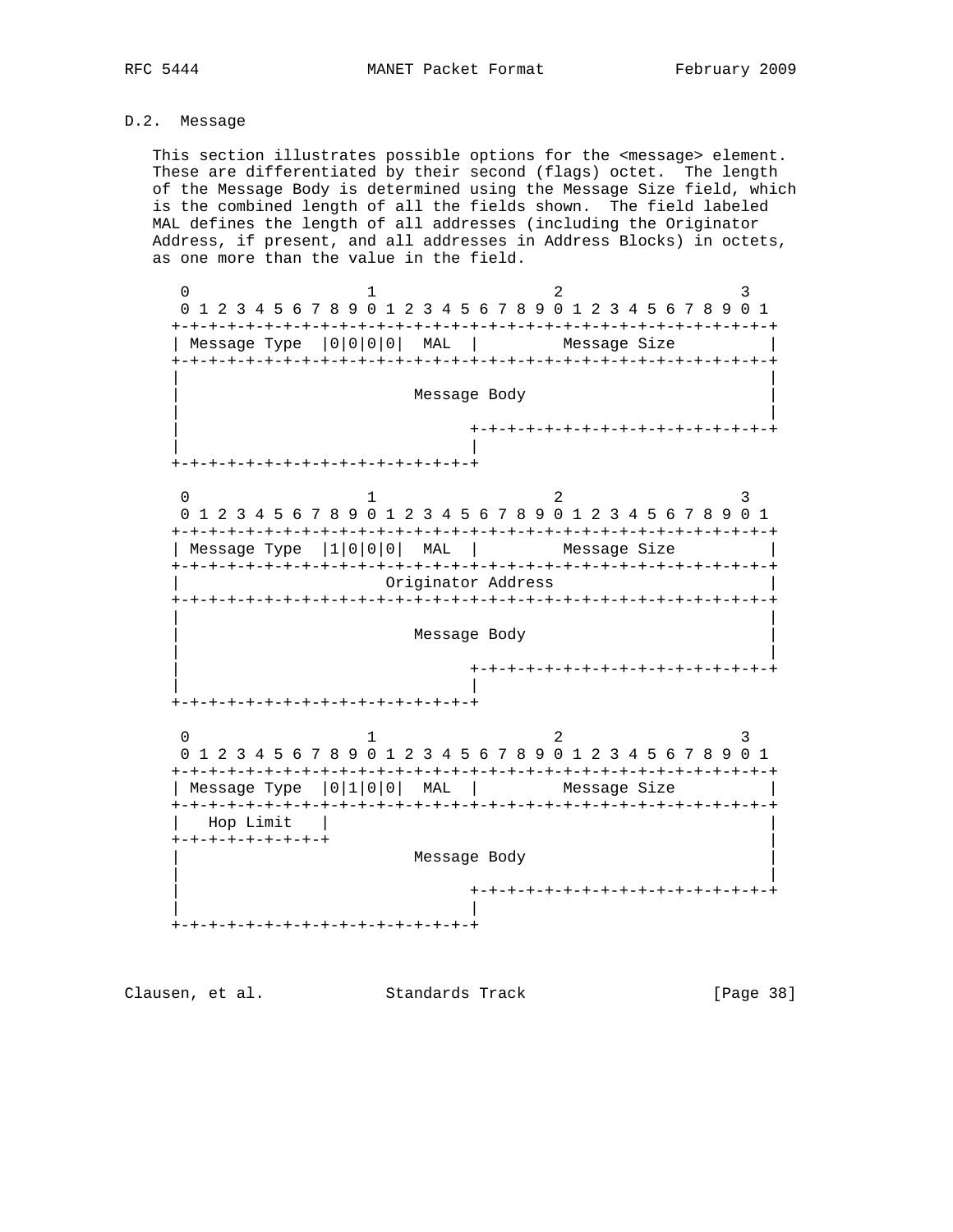Clausen, et al. Standards Track

[Page 39]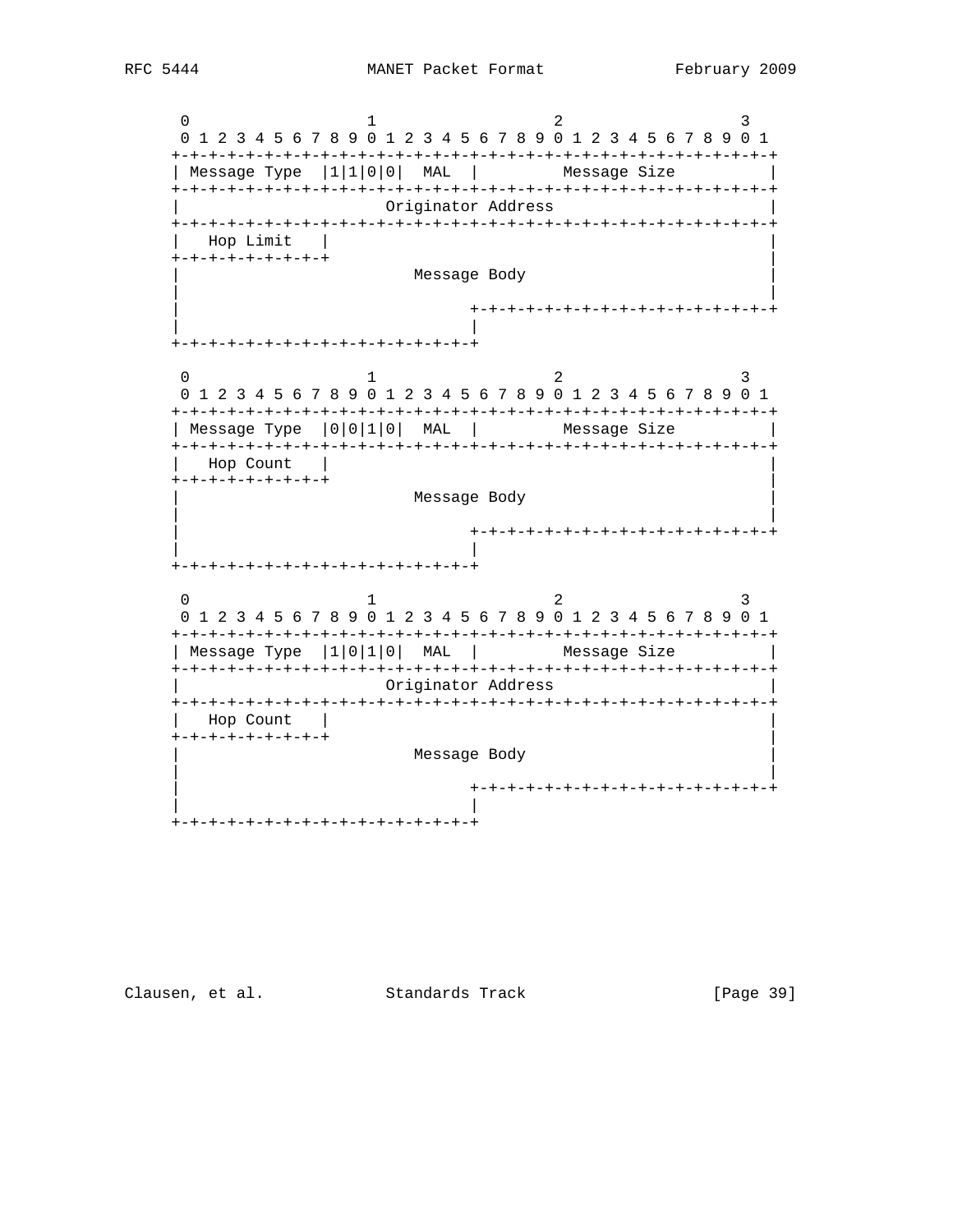0  $1$   $2$   $3$  0 1 2 3 4 5 6 7 8 9 0 1 2 3 4 5 6 7 8 9 0 1 2 3 4 5 6 7 8 9 0 1 +-+-+-+-+-+-+-+-+-+-+-+-+-+-+-+-+-+-+-+-+-+-+-+-+-+-+-+-+-+-+-+-+ | Message Type | 0 | 1 | 1 | 0 | MAL | Message Size +-+-+-+-+-+-+-+-+-+-+-+-+-+-+-+-+-+-+-+-+-+-+-+-+-+-+-+-+-+-+-+-+ Hop Limit | Hop Count +-+-+-+-+-+-+-+-+-+-+-+-+-+-+-+-+ | | | Message Body | | | +-+-+-+-+-+-+-+-+-+-+-+-+-+-+-+-+ | | +-+-+-+-+-+-+-+-+-+-+-+-+-+-+-+-+  $0$  and  $1$  and  $2$  3 0 1 2 3 4 5 6 7 8 9 0 1 2 3 4 5 6 7 8 9 0 1 2 3 4 5 6 7 8 9 0 1 +-+-+-+-+-+-+-+-+-+-+-+-+-+-+-+-+-+-+-+-+-+-+-+-+-+-+-+-+-+-+-+-+ | Message Type  $|1|1|1|0|$  MAL | Message Size +-+-+-+-+-+-+-+-+-+-+-+-+-+-+-+-+-+-+-+-+-+-+-+-+-+-+-+-+-+-+-+-+ | Originator Address | +-+-+-+-+-+-+-+-+-+-+-+-+-+-+-+-+-+-+-+-+-+-+-+-+-+-+-+-+-+-+-+-+ | Hop Limit | Hop Count | | +-+-+-+-+-+-+-+-+-+-+-+-+-+-+-+-+ | | | Message Body | | | +-+-+-+-+-+-+-+-+-+-+-+-+-+-+-+-+ | | +-+-+-+-+-+-+-+-+-+-+-+-+-+-+-+-+ 0  $1$   $2$   $3$  0 1 2 3 4 5 6 7 8 9 0 1 2 3 4 5 6 7 8 9 0 1 2 3 4 5 6 7 8 9 0 1 +-+-+-+-+-+-+-+-+-+-+-+-+-+-+-+-+-+-+-+-+-+-+-+-+-+-+-+-+-+-+-+-+ | Message Type  $|0|0|0|1|$  MAL | Message Size +-+-+-+-+-+-+-+-+-+-+-+-+-+-+-+-+-+-+-+-+-+-+-+-+-+-+-+-+-+-+-+-+ Message Sequence Number +-+-+-+-+-+-+-+-+-+-+-+-+-+-+-+-+ | | | Message Body | | | +-+-+-+-+-+-+-+-+-+-+-+-+-+-+-+-+ | | +-+-+-+-+-+-+-+-+-+-+-+-+-+-+-+-+

Clausen, et al. Standards Track [Page 40]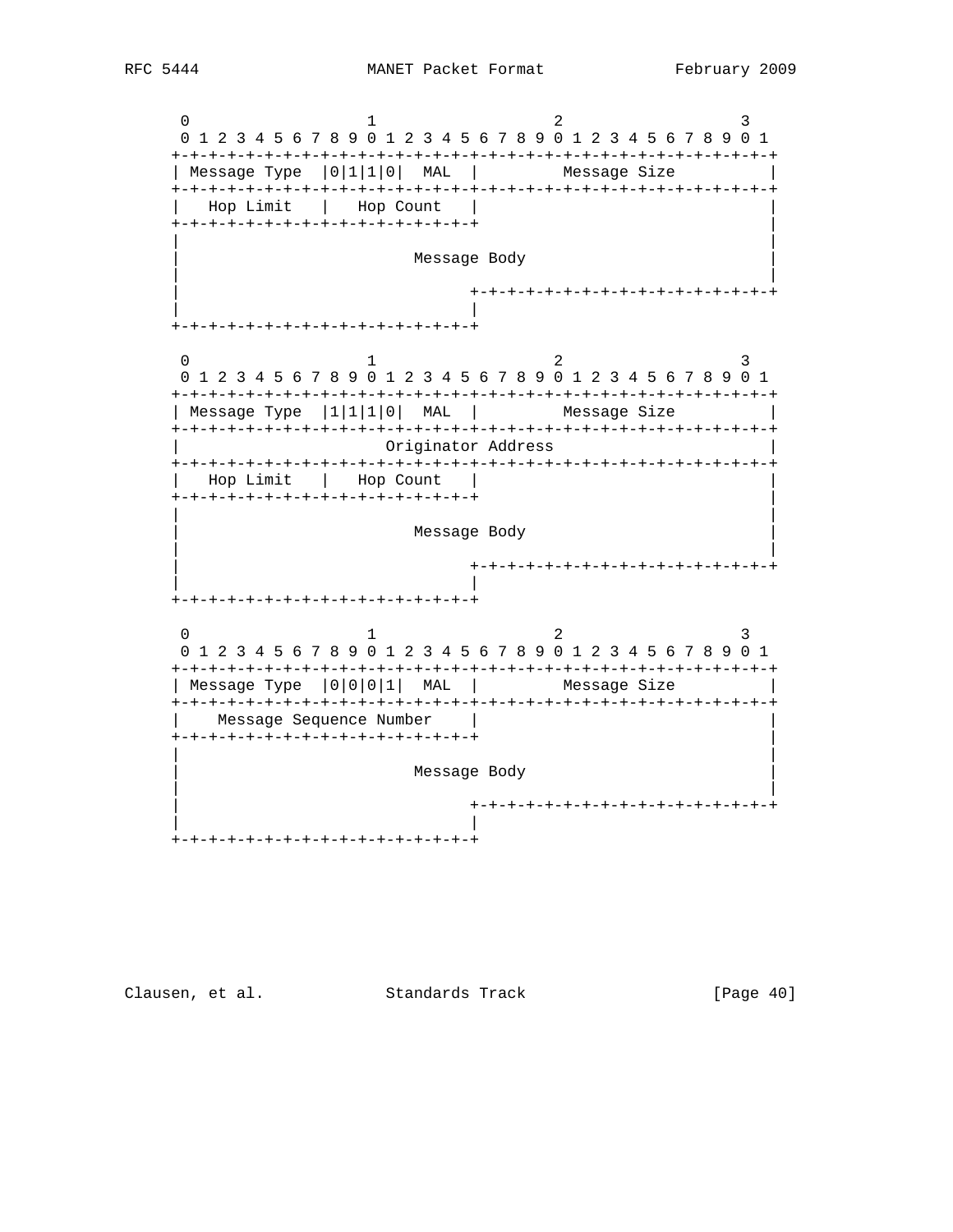0  $1$   $2$   $3$  0 1 2 3 4 5 6 7 8 9 0 1 2 3 4 5 6 7 8 9 0 1 2 3 4 5 6 7 8 9 0 1 +-+-+-+-+-+-+-+-+-+-+-+-+-+-+-+-+-+-+-+-+-+-+-+-+-+-+-+-+-+-+-+-+ | Message Type  $|1|0|0|1|$  MAL | Message Size +-+-+-+-+-+-+-+-+-+-+-+-+-+-+-+-+-+-+-+-+-+-+-+-+-+-+-+-+-+-+-+-+ | Originator Address | +-+-+-+-+-+-+-+-+-+-+-+-+-+-+-+-+-+-+-+-+-+-+-+-+-+-+-+-+-+-+-+-+ Message Sequence Number +-+-+-+-+-+-+-+-+-+-+-+-+-+-+-+-+ | | | | Message Body | | | | +-+-+-+-+-+-+-+-+-+-+-+-+-+-+-+-+ | | +-+-+-+-+-+-+-+-+-+-+-+-+-+-+-+-+ 0  $1$   $2$   $3$  0 1 2 3 4 5 6 7 8 9 0 1 2 3 4 5 6 7 8 9 0 1 2 3 4 5 6 7 8 9 0 1 +-+-+-+-+-+-+-+-+-+-+-+-+-+-+-+-+-+-+-+-+-+-+-+-+-+-+-+-+-+-+-+-+  $|$  Message Type  $|0|1|0|1|$  MAL  $|$  Message Size +-+-+-+-+-+-+-+-+-+-+-+-+-+-+-+-+-+-+-+-+-+-+-+-+-+-+-+-+-+-+-+-+ | Hop Limit | Message Sequence Number | | +-+-+-+-+-+-+-+-+-+-+-+-+-+-+-+-+-+-+-+-+-+-+-+-+ | | | Message Body | | | +-+-+-+-+-+-+-+-+-+-+-+-+-+-+-+-+ | | +-+-+-+-+-+-+-+-+-+-+-+-+-+-+-+-+ 0  $1$   $2$   $3$  0 1 2 3 4 5 6 7 8 9 0 1 2 3 4 5 6 7 8 9 0 1 2 3 4 5 6 7 8 9 0 1 +-+-+-+-+-+-+-+-+-+-+-+-+-+-+-+-+-+-+-+-+-+-+-+-+-+-+-+-+-+-+-+-+ | Message Type  $|1|1|0|1|$  MAL | Message Size +-+-+-+-+-+-+-+-+-+-+-+-+-+-+-+-+-+-+-+-+-+-+-+-+-+-+-+-+-+-+-+-+ | Originator Address | +-+-+-+-+-+-+-+-+-+-+-+-+-+-+-+-+-+-+-+-+-+-+-+-+-+-+-+-+-+-+-+-+ | Hop Limit | Message Sequence Number | | +-+-+-+-+-+-+-+-+-+-+-+-+-+-+-+-+-+-+-+-+-+-+-+-+ | | | Message Body | | | +-+-+-+-+-+-+-+-+-+-+-+-+-+-+-+-+ | | +-+-+-+-+-+-+-+-+-+-+-+-+-+-+-+-+

Clausen, et al. Standards Track [Page 41]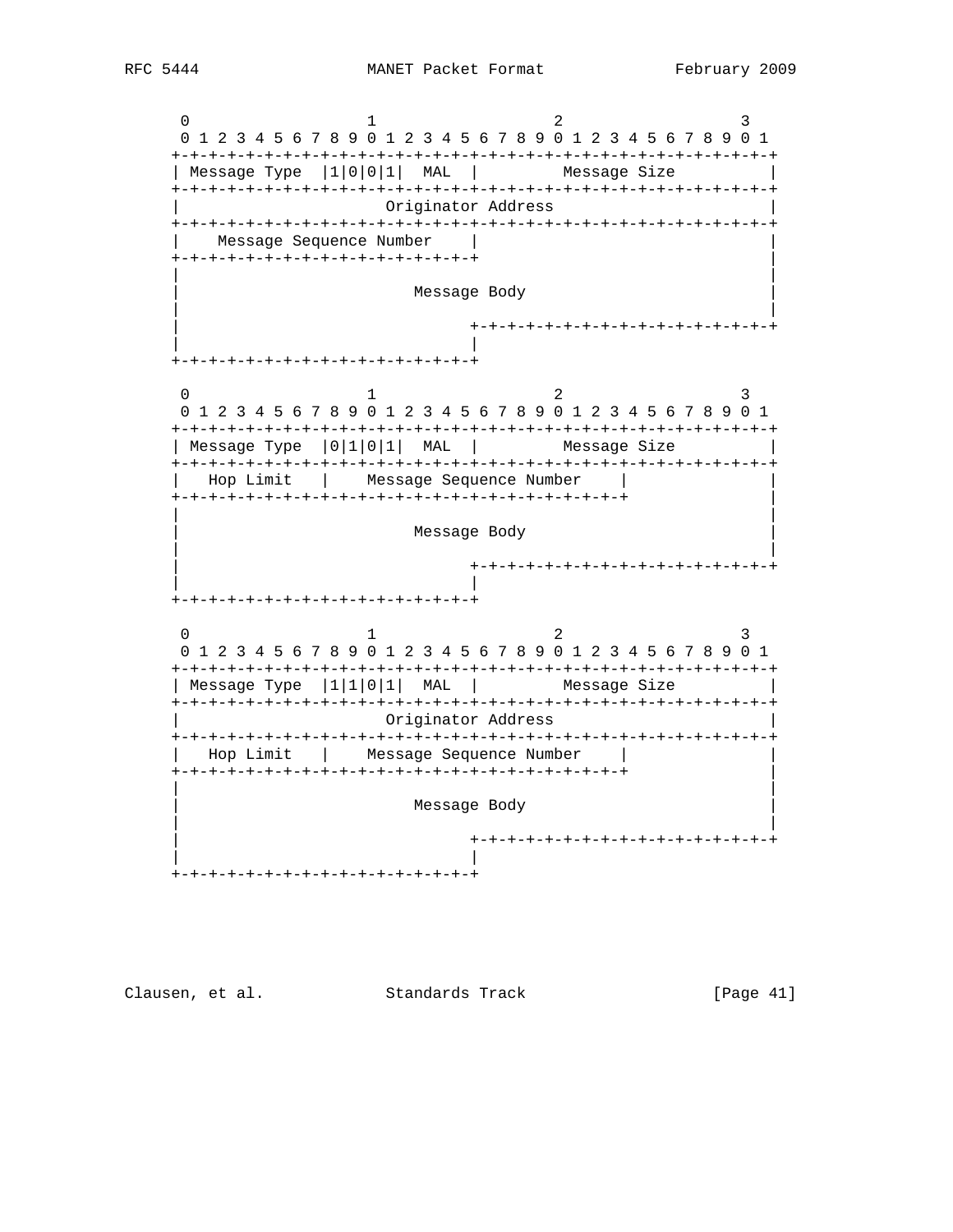0  $1$   $2$   $3$  0 1 2 3 4 5 6 7 8 9 0 1 2 3 4 5 6 7 8 9 0 1 2 3 4 5 6 7 8 9 0 1 +-+-+-+-+-+-+-+-+-+-+-+-+-+-+-+-+-+-+-+-+-+-+-+-+-+-+-+-+-+-+-+-+ | Message Type  $|0|0|1|1|$  MAL | Message Size +-+-+-+-+-+-+-+-+-+-+-+-+-+-+-+-+-+-+-+-+-+-+-+-+-+-+-+-+-+-+-+-+ Hop Count | Message Sequence Number +-+-+-+-+-+-+-+-+-+-+-+-+-+-+-+-+-+-+-+-+-+-+-+-+ | | | Message Body | | | +-+-+-+-+-+-+-+-+-+-+-+-+-+-+-+-+ | | +-+-+-+-+-+-+-+-+-+-+-+-+-+-+-+-+  $0$  and  $1$  and  $2$  3 0 1 2 3 4 5 6 7 8 9 0 1 2 3 4 5 6 7 8 9 0 1 2 3 4 5 6 7 8 9 0 1 +-+-+-+-+-+-+-+-+-+-+-+-+-+-+-+-+-+-+-+-+-+-+-+-+-+-+-+-+-+-+-+-+ | Message Type  $|1|0|1|1|$  MAL | Message Size +-+-+-+-+-+-+-+-+-+-+-+-+-+-+-+-+-+-+-+-+-+-+-+-+-+-+-+-+-+-+-+-+ | Originator Address | +-+-+-+-+-+-+-+-+-+-+-+-+-+-+-+-+-+-+-+-+-+-+-+-+-+-+-+-+-+-+-+-+ | Hop Count | Message Sequence Number | | +-+-+-+-+-+-+-+-+-+-+-+-+-+-+-+-+-+-+-+-+-+-+-+-+ | | | Message Body | | | +-+-+-+-+-+-+-+-+-+-+-+-+-+-+-+-+ | | +-+-+-+-+-+-+-+-+-+-+-+-+-+-+-+-+ 0  $1$   $2$   $3$  0 1 2 3 4 5 6 7 8 9 0 1 2 3 4 5 6 7 8 9 0 1 2 3 4 5 6 7 8 9 0 1 +-+-+-+-+-+-+-+-+-+-+-+-+-+-+-+-+-+-+-+-+-+-+-+-+-+-+-+-+-+-+-+-+ | Message Type  $|0|1|1|1|$  MAL | Message Size +-+-+-+-+-+-+-+-+-+-+-+-+-+-+-+-+-+-+-+-+-+-+-+-+-+-+-+-+-+-+-+-+ Hop Limit | Hop Count | Message Sequence Number +-+-+-+-+-+-+-+-+-+-+-+-+-+-+-+-+-+-+-+-+-+-+-+-+-+-+-+-+-+-+-+-+ | | Message Body | | | +-+-+-+-+-+-+-+-+-+-+-+-+-+-+-+-+ | | +-+-+-+-+-+-+-+-+-+-+-+-+-+-+-+-+

Clausen, et al. Standards Track [Page 42]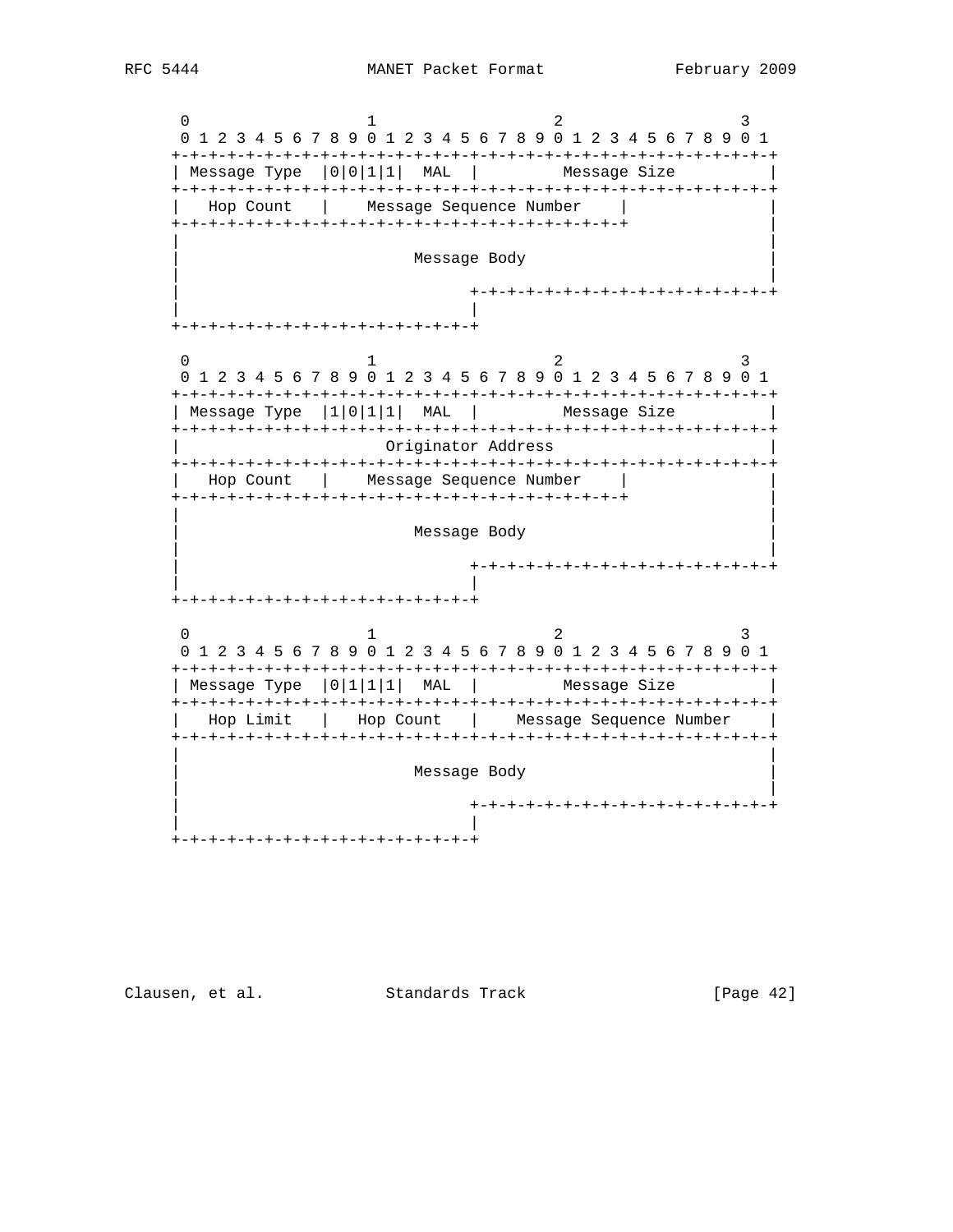0  $1$   $2$   $3$  0 1 2 3 4 5 6 7 8 9 0 1 2 3 4 5 6 7 8 9 0 1 2 3 4 5 6 7 8 9 0 1 +-+-+-+-+-+-+-+-+-+-+-+-+-+-+-+-+-+-+-+-+-+-+-+-+-+-+-+-+-+-+-+-+ | Message Type  $|1|1|1|1|$  MAL | Message Size +-+-+-+-+-+-+-+-+-+-+-+-+-+-+-+-+-+-+-+-+-+-+-+-+-+-+-+-+-+-+-+-+ | Originator Address | +-+-+-+-+-+-+-+-+-+-+-+-+-+-+-+-+-+-+-+-+-+-+-+-+-+-+-+-+-+-+-+-+ | Hop Limit | Hop Count | Message Sequence Number | +-+-+-+-+-+-+-+-+-+-+-+-+-+-+-+-+-+-+-+-+-+-+-+-+-+-+-+-+-+-+-+-+ | | Message Body | | | +-+-+-+-+-+-+-+-+-+-+-+-+-+-+-+-+ | | +-+-+-+-+-+-+-+-+-+-+-+-+-+-+-+-+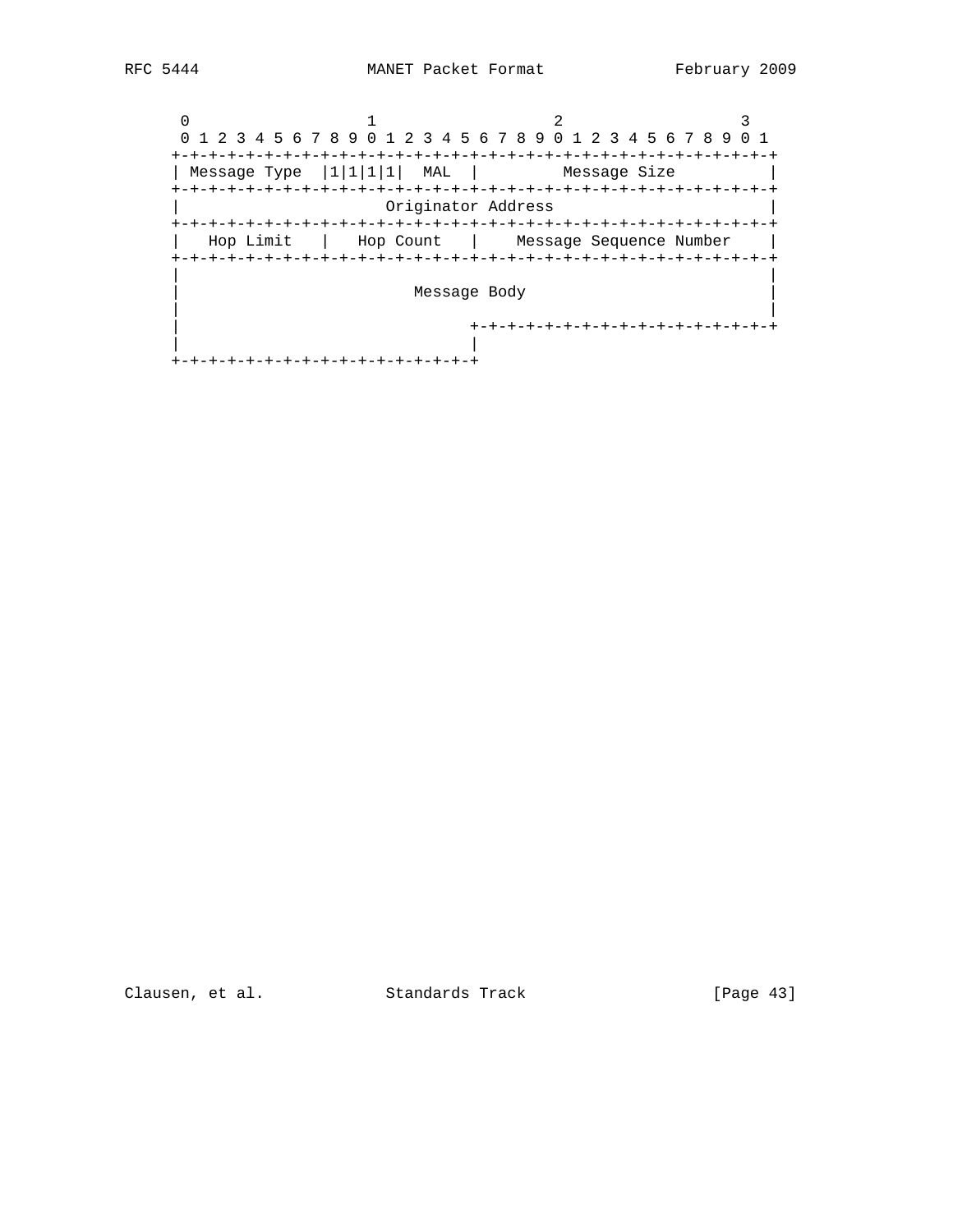# D.3. Message Body

 This section illustrates the format of a Message Body (the <message> element excluding its initial <msg-header> element). The Message Body includes one Message TLV Block (containing zero or more TLVs) and may include any number (zero or more) of Address Block and Address Block TLV Block pairs.



Clausen, et al. Standards Track [Page 44]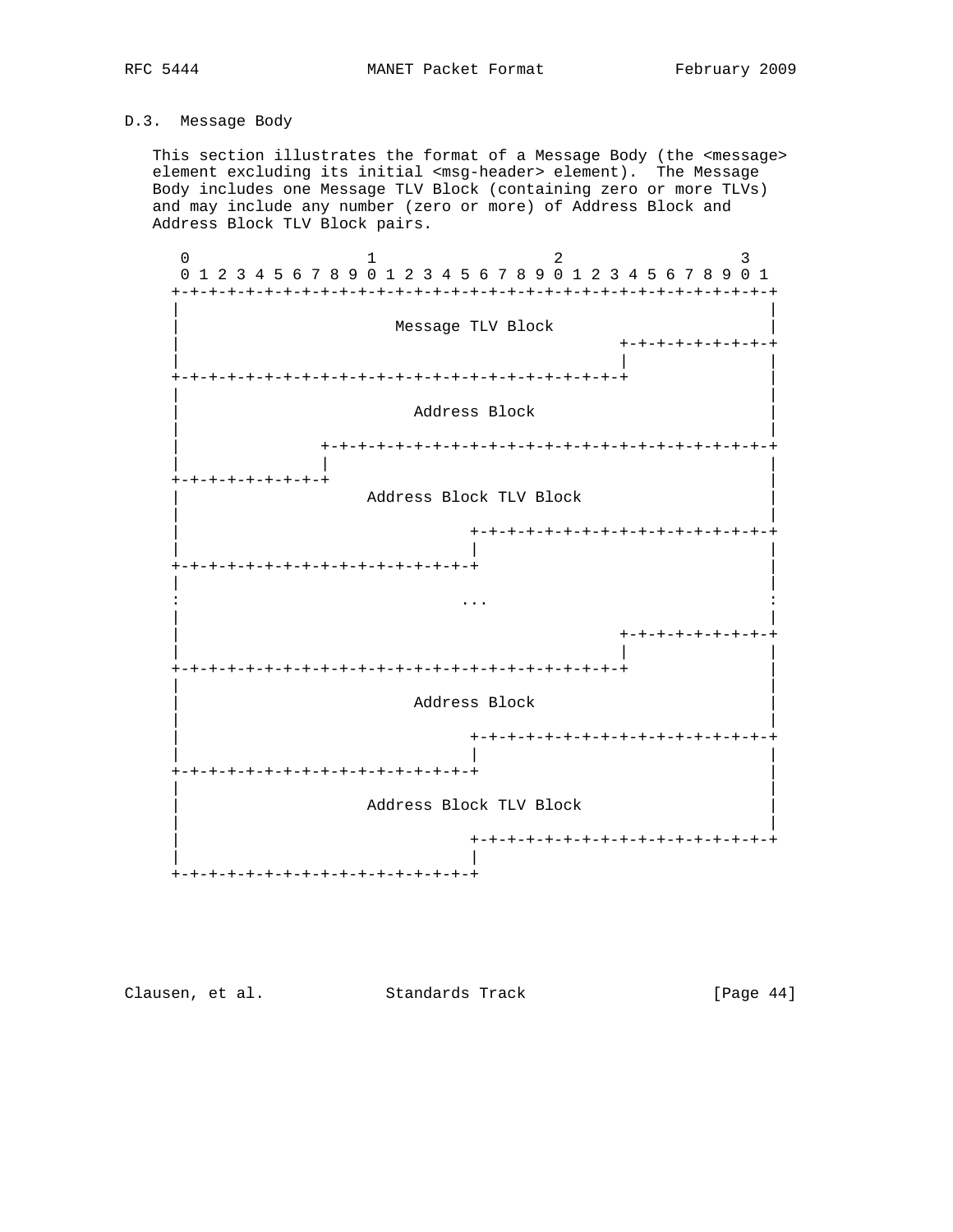# D.4. Address Block

This section illustrates possible options for the <addr-block> element. These are differentiated by their second (flags) octet. The number of Mid elements is equal to the number of addresses (except when mid-length is zero, when there are no Mid elements). Where a variable number of prefix length fields is shown, their number is equal to the number of addresses.

0  $1$   $2$   $3$  0 1 2 3 4 5 6 7 8 9 0 1 2 3 4 5 6 7 8 9 0 1 2 3 4 5 6 7 8 9 0 1 +-+-+-+-+-+-+-+-+-+-+-+-+-+-+-+-+-+-+-+-+-+-+-+-+-+-+-+-+-+-+-+-+ | Number Addrs |0|0|0|0|0| Rsv | Mid | +-+-+-+-+-+-+-+-+-+-+-+-+-+-+-+-+-+-+-+-+-+-+-+-+-+-+-+-+-+-+-+-+ Mid (cont) +-+-+-+-+-+-+-+-+-+-+-+-+-+-+-+-+ | | | : ... : | | | +-+-+-+-+-+-+-+-+-+-+-+-+-+-+-+-+ | | Mid | +-+-+-+-+-+-+-+-+-+-+-+-+-+-+-+-+-+-+-+-+-+-+-+-+-+-+-+-+-+-+-+-+ | Mid (cont) | +-+-+-+-+-+-+-+-+-+-+-+-+-+-+-+-+ 0  $1$   $2$   $3$  0 1 2 3 4 5 6 7 8 9 0 1 2 3 4 5 6 7 8 9 0 1 2 3 4 5 6 7 8 9 0 1 +-+-+-+-+-+-+-+-+-+-+-+-+-+-+-+-+-+-+-+-+-+-+-+-+-+-+-+-+-+-+-+-+ | Number Addrs |1|0|0|0|0| Rsv | Head Length | Head | +-+-+-+-+-+-+-+-+-+-+-+-+-+-+-+-+-+-+-+-+-+-+-+-+-+-+-+-+-+-+-+-+ | Head (cont) | Mid +-+-+-+-+-+-+-+-+-+-+-+-+-+-+-+-+-+-+-+-+-+-+-+-+ | | | : ... : | | | +-+-+-+-+-+-+-+-+-+-+-+-+-+-+-+-+-+-+-+-+-+-+-+-+ | | Mid | +-+-+-+-+-+-+-+-+-+-+-+-+-+-+-+-+-+-+-+-+-+-+-+-+

Clausen, et al. Standards Track [Page 45]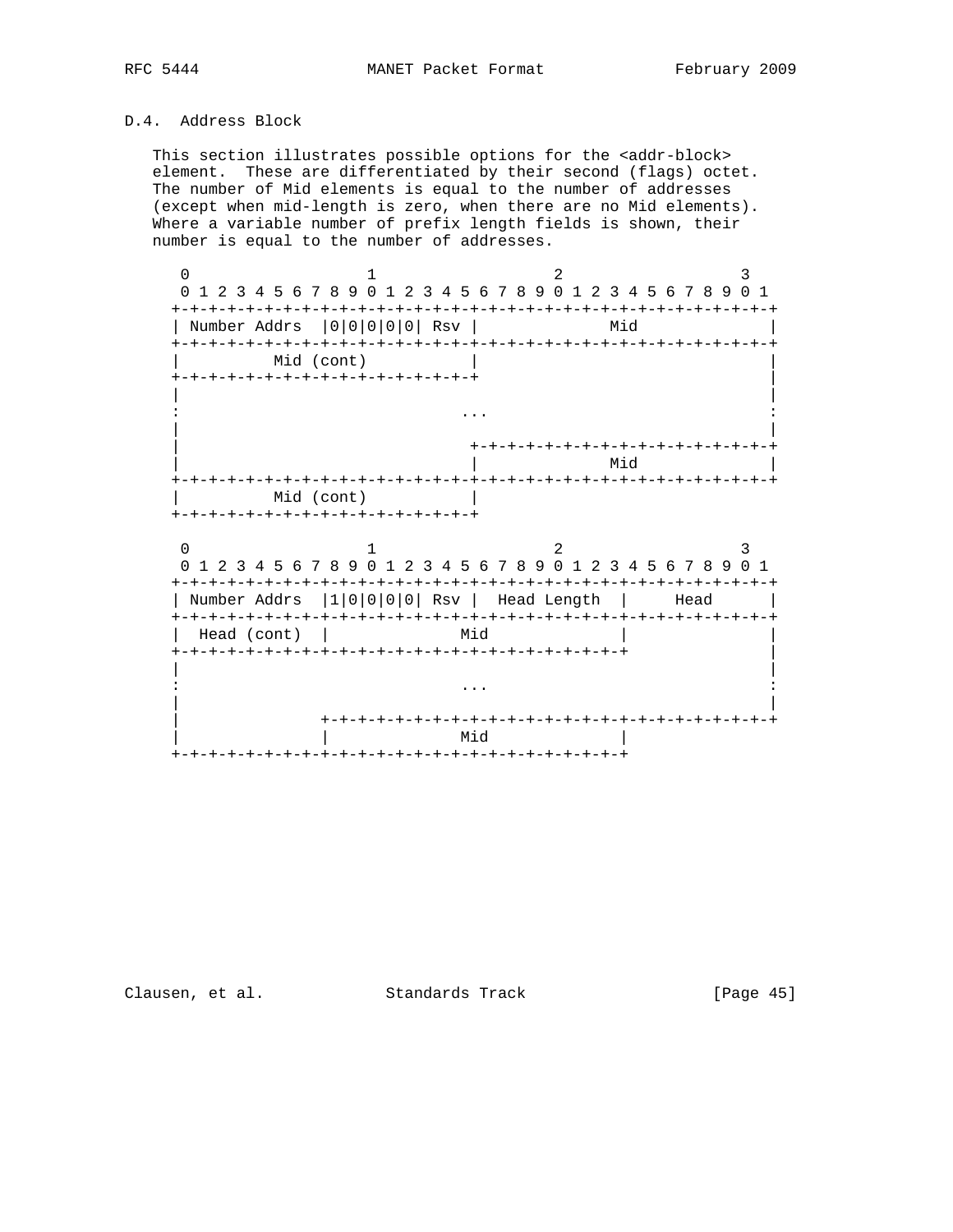$\Omega$  $\mathcal{L}$  $\mathbf{R}$  $\mathbf{1}$ 0 1 2 3 4 5 6 7 8 9 0 1 2 3 4 5 6 7 8 9 0 1 2 3 4 5 6 7 8 9 0 1 | Number Addrs | 0 | 1 | 0 | 0 | 0 | 0 | Rsv | Tail Length | Tail | Tail (cont) | ы. Mid  $\overline{1}$  $\Omega$  $\overline{2}$  $\mathcal{L}$  $\mathbf{1}$ 0 1 2 3 4 5 6 7 8 9 0 1 2 3 4 5 6 7 8 9 0 1 2 3 4 5 6 7 8 9 0 1 | Number Addrs |1|1|0|0|0| Rsv | Head Length | Head | Head (cont) | Tail Length | Tail Mid +-+-+-+-+-+-+-+-+-+-+-+-+-+-+-+-+  $\ldots$  . -+-+-+-+-+-+-+-+-+-+-+-+-+-+-+-+-Mid  $0 \qquad \qquad$  $\overline{2}$  $\mathbf{1}$ 3 0 1 2 3 4 5 6 7 8 9 0 1 2 3 4 5 6 7 8 9 0 1 2 3 4 5 6 7 8 9 0 1  $\sim$  1 | Number Addrs | 0 | 0 | 1 | 0 | 0 | Rsv | Tail Length | Mid Mid (cont) | +-+-+-+-+-+-+-+-+  $\ddots$ | Mid 

Clausen, et al. Standards Track

[Page 46]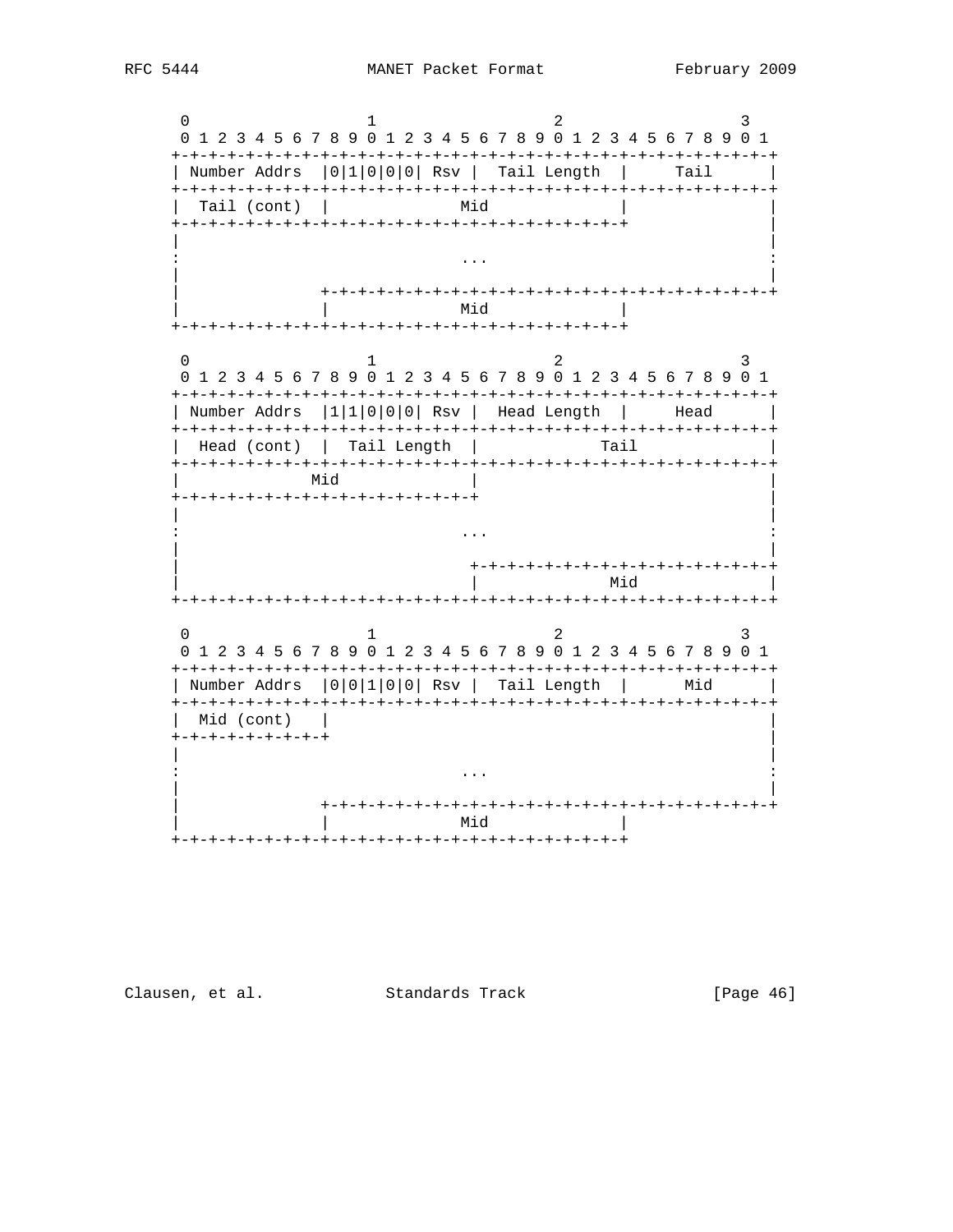$\Omega$  $\mathcal{L}$  $\mathbf{R}$  $\mathbf{1}$ 0 1 2 3 4 5 6 7 8 9 0 1 2 3 4 5 6 7 8 9 0 1 2 3 4 5 6 7 8 9 0 1 | Number Addrs |1|0|1|0|0| Rsv | Head Length | Head | Head (cont) | Tail Length | ЫіМ Mid and the set of the set of the set of the set of the set of the set of the set of the set of the set of the +-+-+-+-+-+-+-+-+-+-+-+-+-+-+-+-+  $\cap$  $\mathbf{1}$ 2  $\mathcal{L}$ 0 1 2 3 4 5 6 7 8 9 0 1 2 3 4 5 6 7 8 9 0 1 2 3 4 5 6 7 8 9 0 1 | Number Addrs | 0 | 0 | 0 | 1 | 0 | Rsv | Mid Mid (cont) +-+-+-+-+-+-+-+-+-+-+-+-+-+-+-+-+  $\sim$   $\sim$   $\sim$ +-+-+-+-+-+-+-+-+-+-+-+-+-+-+-+-+-| Mid -+-+-+-+-+-+-+-+-+-Mid (cont) | Prefix Length |  $\cap$  $\overline{2}$  $\overline{1}$ 3 0 1 2 3 4 5 6 7 8 9 0 1 2 3 4 5 6 7 8 9 0 1 2 3 4 5 6 7 8 9 0 1  $\sim$  1 | Number Addrs |1|0|0|1|0| Rsv | Head Length | Head Head (cont) | ЫіМ | Mid | Prefix Length | 

Clausen, et al. Standards Track

 $[Page 47]$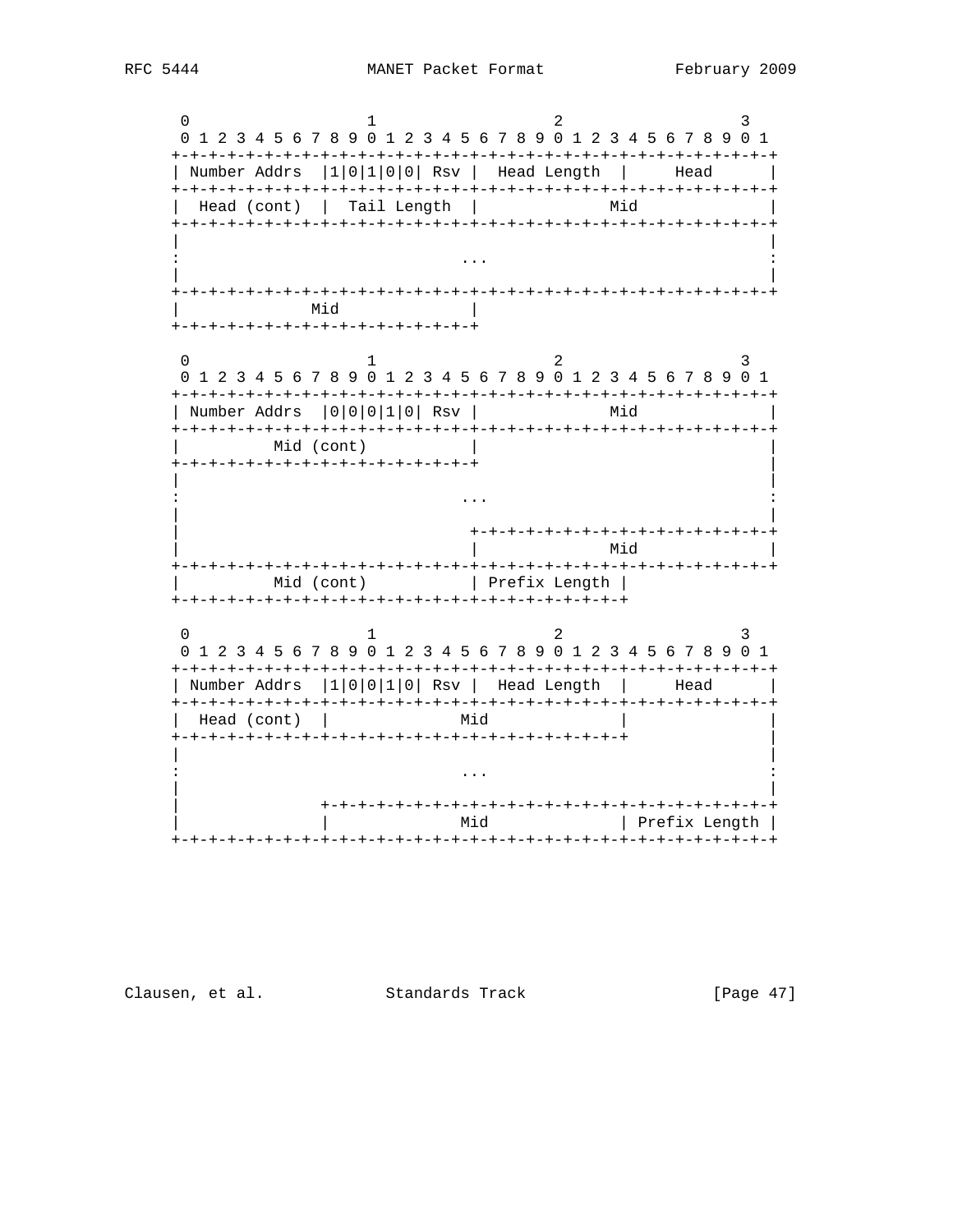$\Omega$  $\mathcal{L}$  $\mathbf{R}$  $\mathbf{1}$ 0 1 2 3 4 5 6 7 8 9 0 1 2 3 4 5 6 7 8 9 0 1 2 3 4 5 6 7 8 9 0 1 | Number Addrs | 0 | 1 | 0 | 1 | 0 | 0 | Rsv | Tail Length | Tail | Tail (cont) | Ытм | Mid | Prefix Length |  $\Omega$  $\overline{2}$  $\mathbf{1}$ 0 1 2 3 4 5 6 7 8 9 0 1 2 3 4 5 6 7 8 9 0 1 2 3 4 5 6 7 8 9 0 1 | Number Addrs |1|1|0|1|0| Rsv | Head Length | Head | Head (cont) | Tail Length | Tail Mid +-+-+-+-+-+-+-+-+-+-+-+-+-+-+-+-+  $\ddots$ -+-+-+-+-+-+-+-+-+-+-+-+-+-+ | Mid | Prefix Length |  $+ - + - + - + - + - + - + - +$  $\overline{a}$  $\Omega$  $1$  $\mathcal{R}$ 0 1 2 3 4 5 6 7 8 9 0 1 2 3 4 5 6 7 8 9 0 1 2 3 4 5 6 7 8 9 0 1 | Number Addrs | 0 | 0 | 1 | 1 | 0 | Rsv | Tail Length | Mid  $\sim$ Mid (cont) +-+-+-+-+-+-+-+-+  $\sim$   $\sim$   $\sim$ | Mid | Prefix Length | 

Clausen, et al. Standards Track

 $[Page 48]$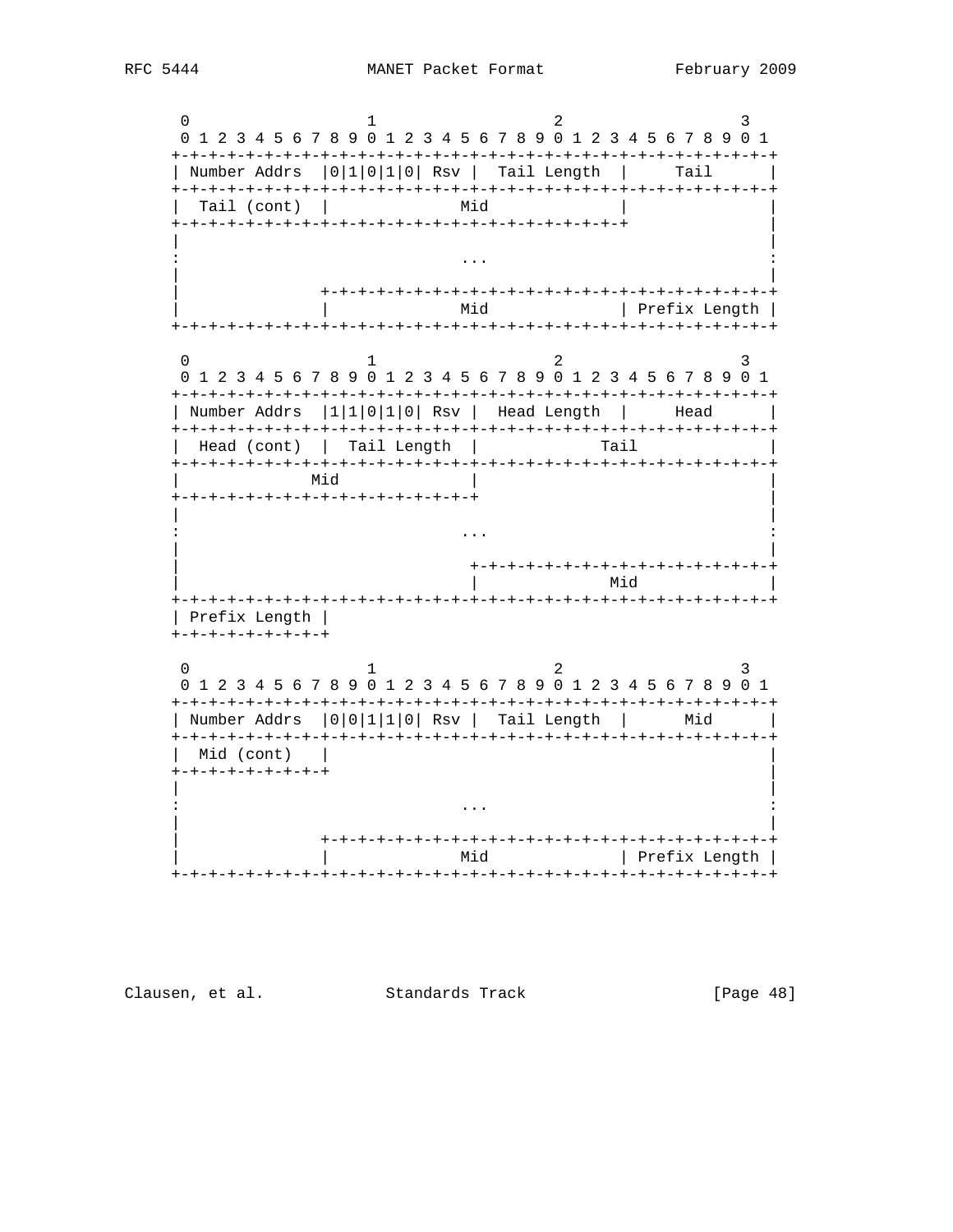$\mathbf{0}$  $\mathcal{L}$  $\mathcal{R}$  $\mathbf{1}$ 0 1 2 3 4 5 6 7 8 9 0 1 2 3 4 5 6 7 8 9 0 1 2 3 4 5 6 7 8 9 0 1 | Number Addrs |1|0|1|1|0| Rsv | Head Length | Head | Head (cont) | Tail Length | ЫіМ  $\cdot$   $\cdot$   $\cdot$ Mid | Prefix Length |  $\cap$  $\mathbf{1}$  $\overline{2}$  $\mathbf{3}$ 0 1 2 3 4 5 6 7 8 9 0 1 2 3 4 5 6 7 8 9 0 1 2 3 4 5 6 7 8 9 0 1 | Number Addrs | 0 | 0 | 0 | 0 | 1 | Rsv | Mid Mid (cont) +-+-+-+-+-+-+-+-+-+-+-+-+-+-+-+-+  $\sim$   $\sim$   $\sim$ +-+-+-+-+-+-+-+-+-+-+-+-+-+-+-+-+ Mid +-+-+-+-+-+-+-+-+-+-+-+-+-+-+-Mid (cont) | Prefix Length |  $\ddots$ Prefix Length | +-+-+-+-+-+-+-+-+-+-+-+-+-+-+-+-+

Clausen, et al. Standards Track

[Page 49]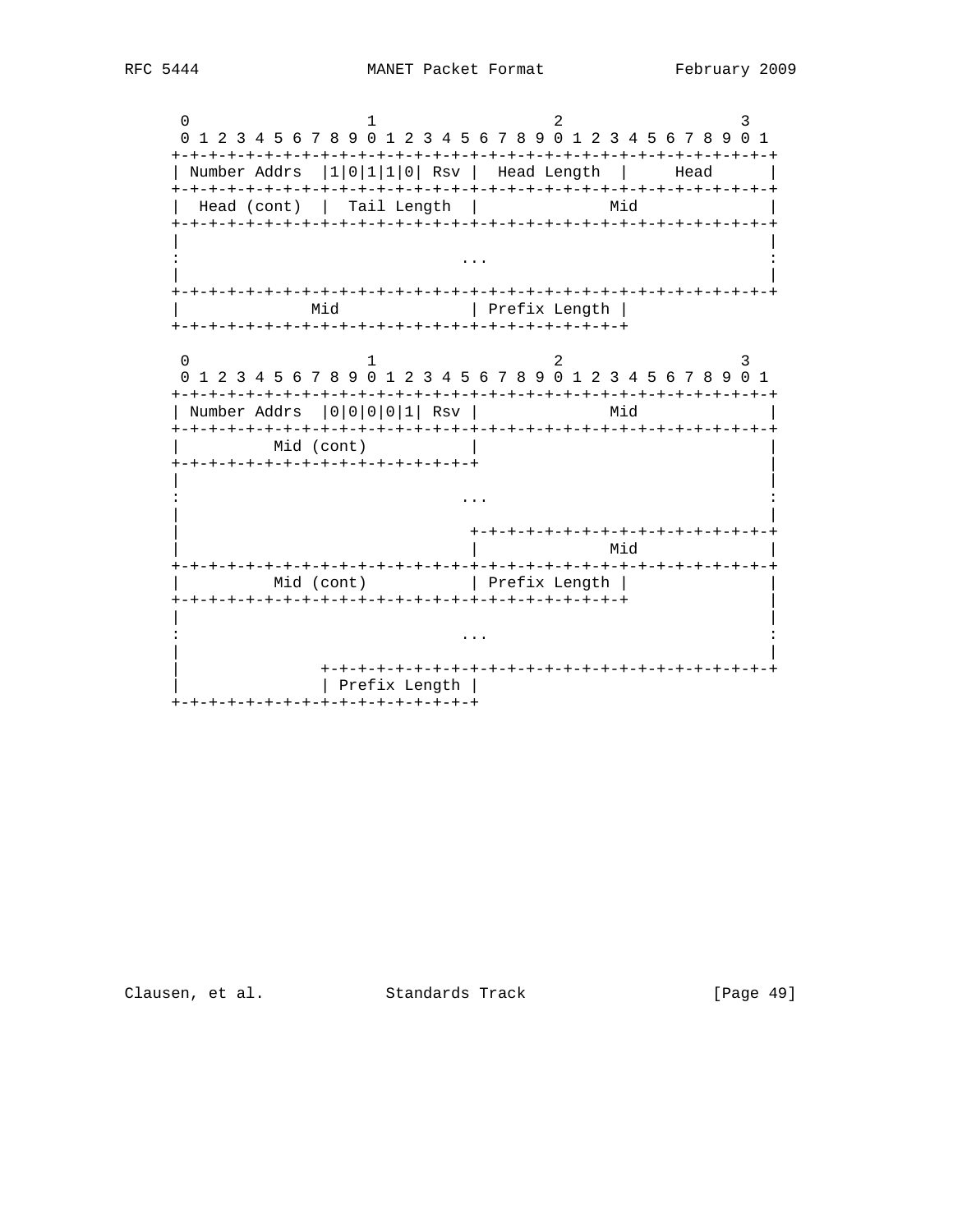

[Page 50]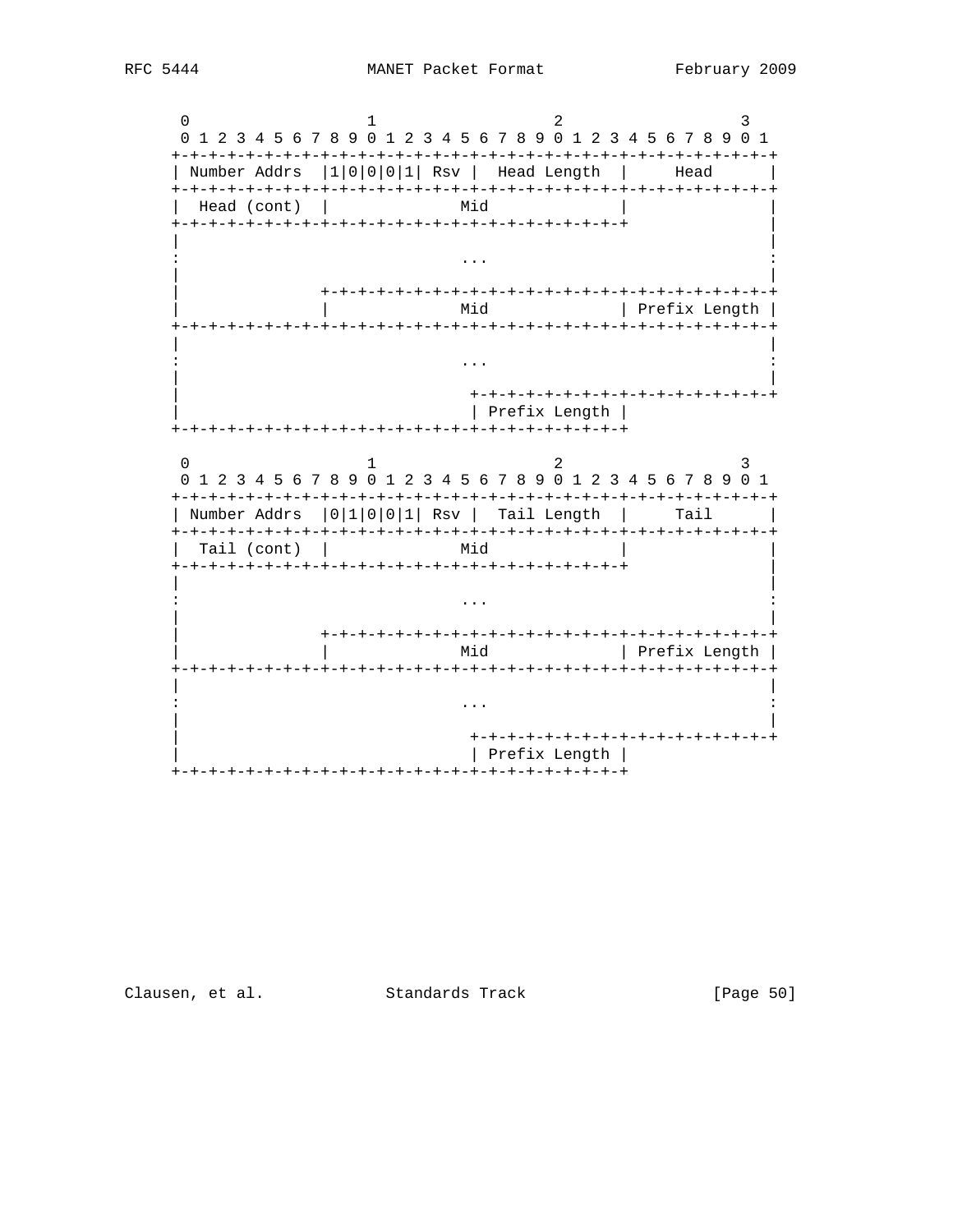$\overline{0}$  $\mathcal{L}$  $\mathbf{R}$  $\mathbf{1}$ 0 1 2 3 4 5 6 7 8 9 0 1 2 3 4 5 6 7 8 9 0 1 2 3 4 5 6 7 8 9 0 1 | Number Addrs |1|1|0|0|1| Rsv | Head Length | Head  $\sim$ Head (cont) | Tail Length | Tail Mid +-+-+-+-+-+-+-+-+-+-+-+-+-+-+-+-+ | Mid Prefix Length | +-+-+-+-+-+-+-+-+  $\sim 100$ +-+-+-+-+-+-+-+-+ Prefix Length |  $\Omega$ 2  $\mathbf{1}$ 3 0 1 2 3 4 5 6 7 8 9 0 1 2 3 4 5 6 7 8 9 0 1 2 3 4 5 6 7 8 9 0 1 | Number Addrs | 0 | 0 | 1 | 0 | 1 | 0 | 1 | 0 | 1 | 0 | 1 | 0 | 1 | 0 | 1 | 0 | 1 | 0 | 1 | 0 | 1 | 0 | 1 | 0 Mid (cont) |  $+ - + - + - + - + - + - + - +$  $\ddots$ Mid | Prefix Length | +-+-+-+-+-+-+-+-+-+-+-+-+-+-+-+-+ | Prefix Length | 

Clausen, et al. Standards Track

[Page 51]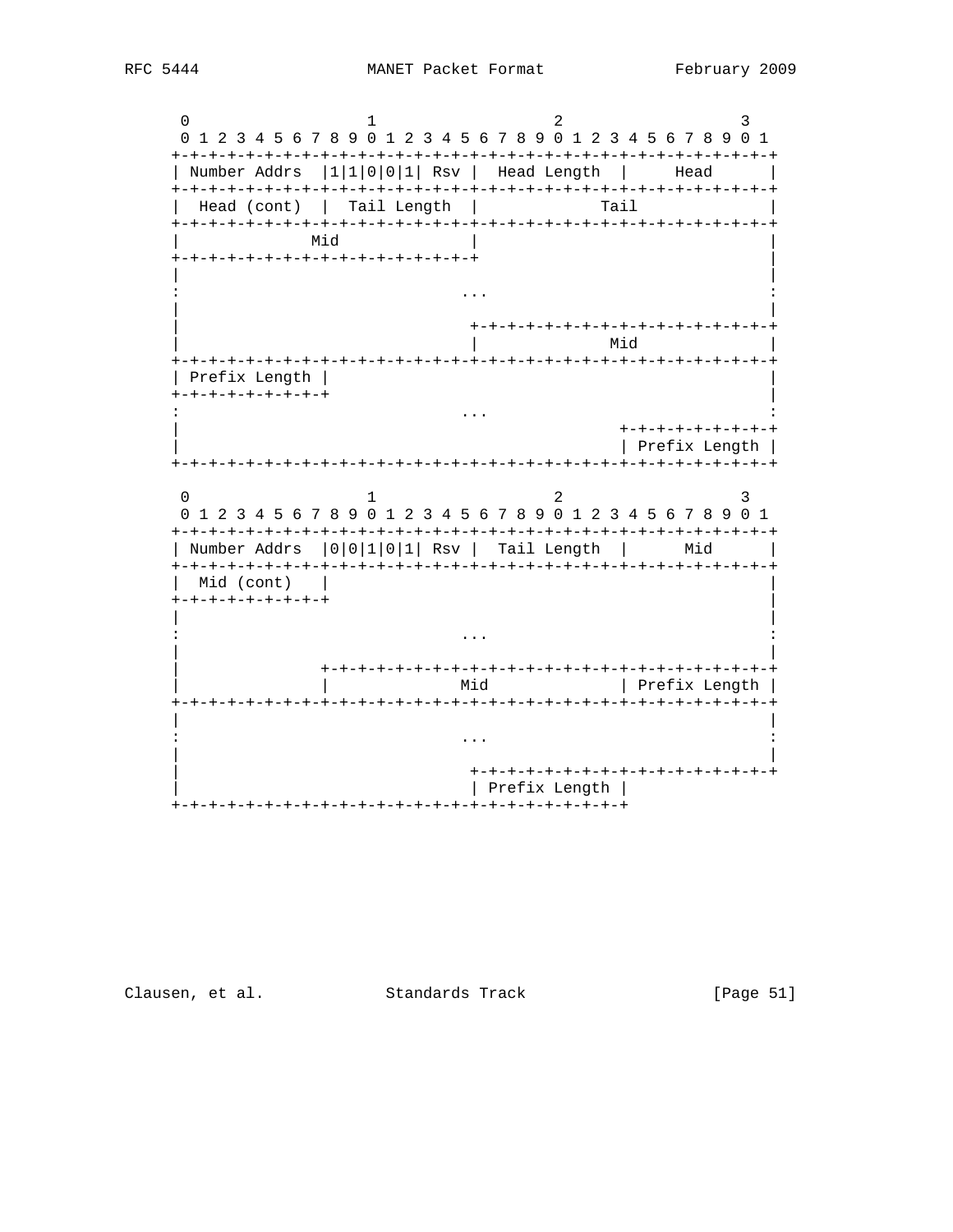0  $1$   $2$   $3$  0 1 2 3 4 5 6 7 8 9 0 1 2 3 4 5 6 7 8 9 0 1 2 3 4 5 6 7 8 9 0 1 +-+-+-+-+-+-+-+-+-+-+-+-+-+-+-+-+-+-+-+-+-+-+-+-+-+-+-+-+-+-+-+-+ | Number Addrs |1|0|1|0|1| Rsv | Head Length | Head | +-+-+-+-+-+-+-+-+-+-+-+-+-+-+-+-+-+-+-+-+-+-+-+-+-+-+-+-+-+-+-+-+ Head (cont) | Tail Length | Mid +-+-+-+-+-+-+-+-+-+-+-+-+-+-+-+-+-+-+-+-+-+-+-+-+-+-+-+-+-+-+-+-+ | | : ... : | | +-+-+-+-+-+-+-+-+-+-+-+-+-+-+-+-+-+-+-+-+-+-+-+-+-+-+-+-+-+-+-+-+ | Mid | Prefix Length | | +-+-+-+-+-+-+-+-+-+-+-+-+-+-+-+-+-+-+-+-+-+-+-+-+ | | | : ... : | | | +-+-+-+-+-+-+-+-+-+-+-+-+-+-+-+-+-+-+-+-+-+-+-+-+ | | Prefix Length | +-+-+-+-+-+-+-+-+-+-+-+-+-+-+-+-+

# D.5. TLV Block

This section illustrates the format of a <tlv-block> element. There may be any number (zero or more) of TLVs, with total length of the TLVs (in octets) equal to the Length field.

 $0$  and  $1$  and  $2$  3 0 1 2 3 4 5 6 7 8 9 0 1 2 3 4 5 6 7 8 9 0 1 2 3 4 5 6 7 8 9 0 1 +-+-+-+-+-+-+-+-+-+-+-+-+-+-+-+-+-+-+-+-+-+-+-+-+-+-+-+-+-+-+-+-+ | Length | | +-+-+-+-+-+-+-+-+-+-+-+-+-+-+-+-+ | | | | TLV | | +-+-+-+-+-+-+-+-+ | | | +-+-+-+-+-+-+-+-+-+-+-+-+-+-+-+-+-+-+-+-+-+-+-+-+ | | | : ... : | | | +-+-+-+-+-+-+-+-+-+-+-+-+-+-+-+-+ | | | +-+-+-+-+-+-+-+-+-+-+-+-+-+-+-+-+ | | |  $\|$  is the contract of the contract of the contract of the contract of the contract of the contract of the contract of the contract of the contract of the contract of the contract of the contract of the contract of the c | +-+-+-+-+-+-+-+-+ | | +-+-+-+-+-+-+-+-+-+-+-+-+-+-+-+-+-+-+-+-+-+-+-+-+

Clausen, et al. Standards Track [Page 52]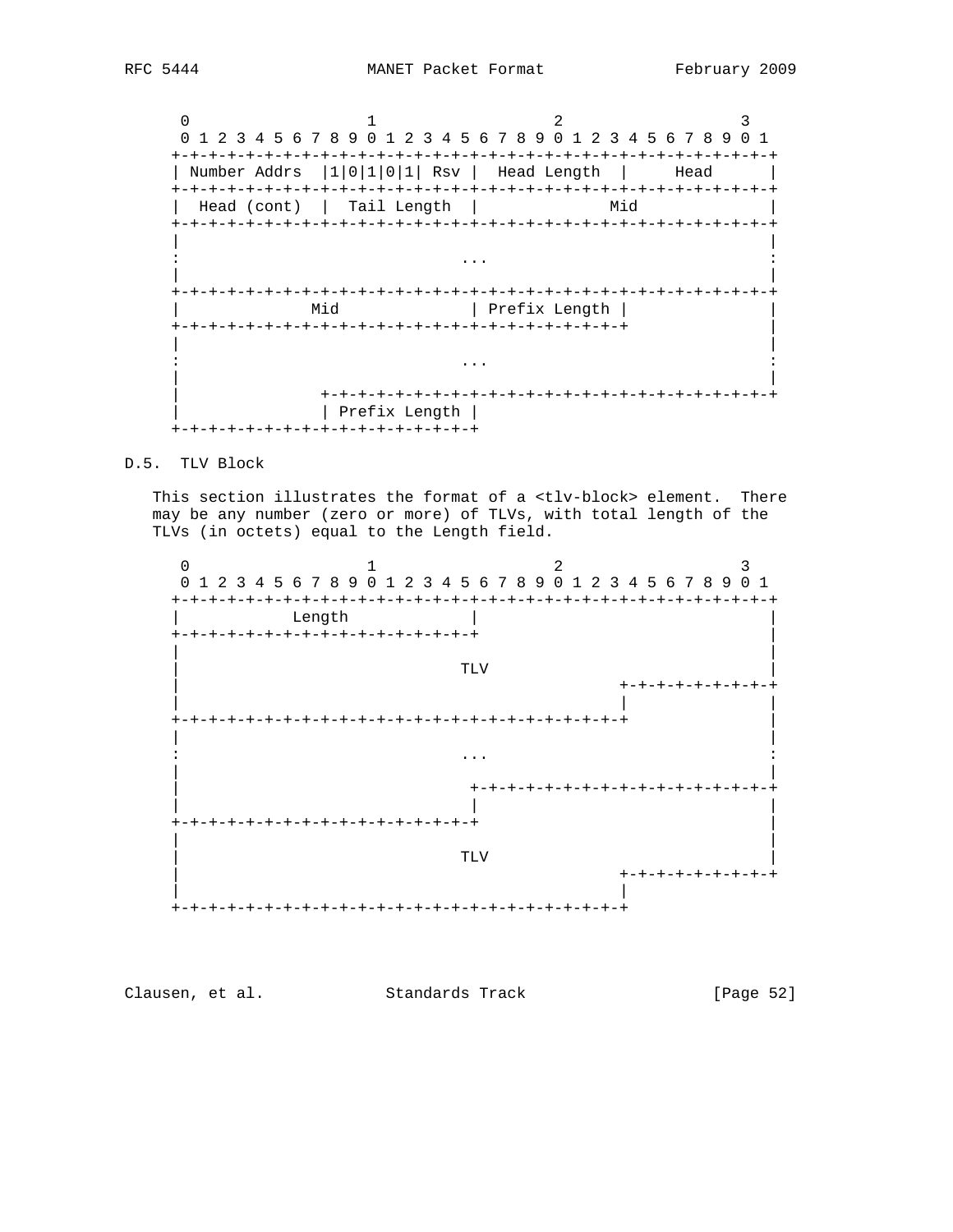# D.6. TLV

 This section illustrates possible options for the <tlv> element. These are differentiated by their second (flags) octet. If there are no Index fields, then this may be a Packet TLV, Message TLV, or Address Block TLV; if there are one or two Index fields, then this must be an Address Block TLV. The Length field gives the length of the Value field (in octets).

0  $1$   $2$   $3$  0 1 2 3 4 5 6 7 8 9 0 1 2 3 4 5 6 7 8 9 0 1 2 3 4 5 6 7 8 9 0 1 +-+-+-+-+-+-+-+-+-+-+-+-+-+-+-+-+-+-+-+-+-+-+-+-+-+-+-+-+-+-+-+-+ | Type |0|0|0|0|0|0|Rsv| +-+-+-+-+-+-+-+-+-+-+-+-+-+-+-+-+ 0  $1$   $2$   $3$  0 1 2 3 4 5 6 7 8 9 0 1 2 3 4 5 6 7 8 9 0 1 2 3 4 5 6 7 8 9 0 1 +-+-+-+-+-+-+-+-+-+-+-+-+-+-+-+-+-+-+-+-+-+-+-+-+-+-+-+-+-+-+-+-+ | Type |1|0|0|0|0|0|Rsv| Type Ext | +-+-+-+-+-+-+-+-+-+-+-+-+-+-+-+-+-+-+-+-+-+-+-+-+ 0  $1$   $2$   $3$  0 1 2 3 4 5 6 7 8 9 0 1 2 3 4 5 6 7 8 9 0 1 2 3 4 5 6 7 8 9 0 1 +-+-+-+-+-+-+-+-+-+-+-+-+-+-+-+-+-+-+-+-+-+-+-+-+-+-+-+-+-+-+-+-+ | Type |0|1|0|0|0|0|Rsv| Index Start | +-+-+-+-+-+-+-+-+-+-+-+-+-+-+-+-+-+-+-+-+-+-+-+-+ 0  $1$   $2$   $3$  0 1 2 3 4 5 6 7 8 9 0 1 2 3 4 5 6 7 8 9 0 1 2 3 4 5 6 7 8 9 0 1 +-+-+-+-+-+-+-+-+-+-+-+-+-+-+-+-+-+-+-+-+-+-+-+-+-+-+-+-+-+-+-+-+ | Type |1|1|0|0|0|0|Rsv| Type Ext | Index Start | +-+-+-+-+-+-+-+-+-+-+-+-+-+-+-+-+-+-+-+-+-+-+-+-+-+-+-+-+-+-+-+-+ 0  $1$   $2$   $3$  0 1 2 3 4 5 6 7 8 9 0 1 2 3 4 5 6 7 8 9 0 1 2 3 4 5 6 7 8 9 0 1 +-+-+-+-+-+-+-+-+-+-+-+-+-+-+-+-+-+-+-+-+-+-+-+-+-+-+-+-+-+-+-+-+ | Type |0|0|1|0|0|0|Rsv| Index Start | Index Stop | +-+-+-+-+-+-+-+-+-+-+-+-+-+-+-+-+-+-+-+-+-+-+-+-+-+-+-+-+-+-+-+-+ 0  $1$   $2$   $3$  0 1 2 3 4 5 6 7 8 9 0 1 2 3 4 5 6 7 8 9 0 1 2 3 4 5 6 7 8 9 0 1 +-+-+-+-+-+-+-+-+-+-+-+-+-+-+-+-+-+-+-+-+-+-+-+-+-+-+-+-+-+-+-+-+ | Type |1|0|1|0|0|0|Rsv| Type Ext | Index Start |

 +-+-+-+-+-+-+-+-+-+-+-+-+-+-+-+-+-+-+-+-+-+-+-+-+-+-+-+-+-+-+-+-+ | Index Stop | +-+-+-+-+-+-+-+-+

Clausen, et al. Standards Track [Page 53]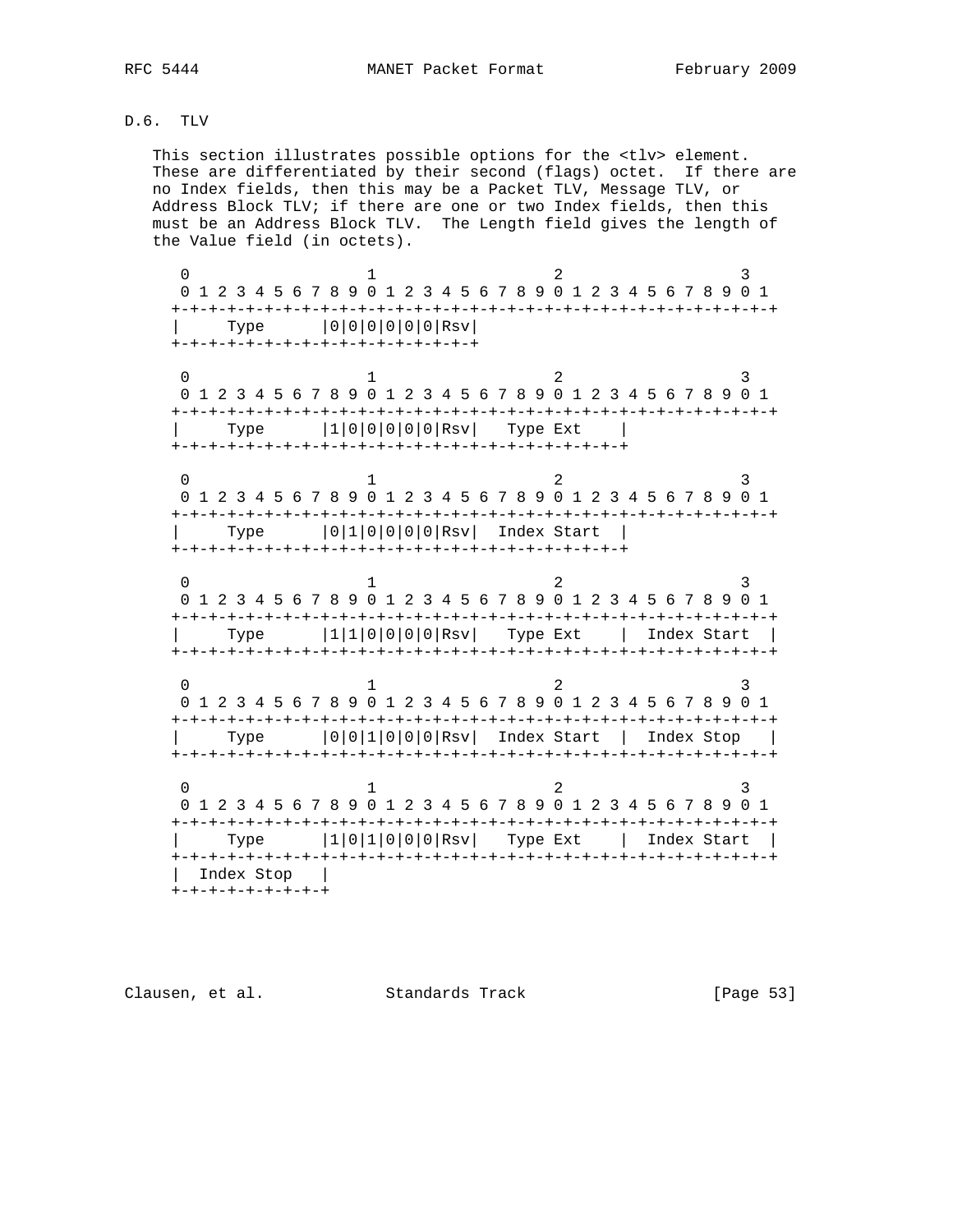

 $[Page 54]$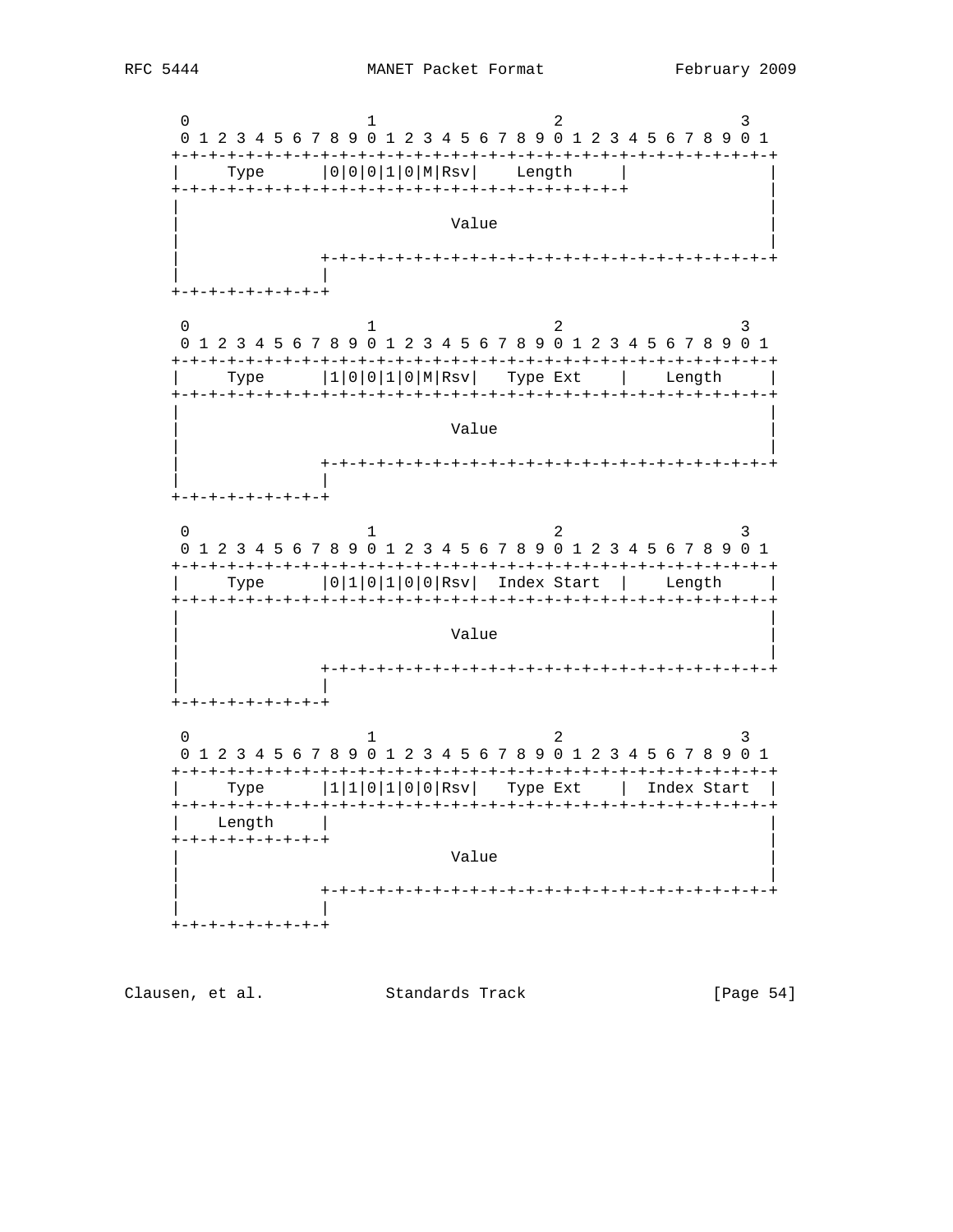Clausen, et al. Standards Track

[Page 55]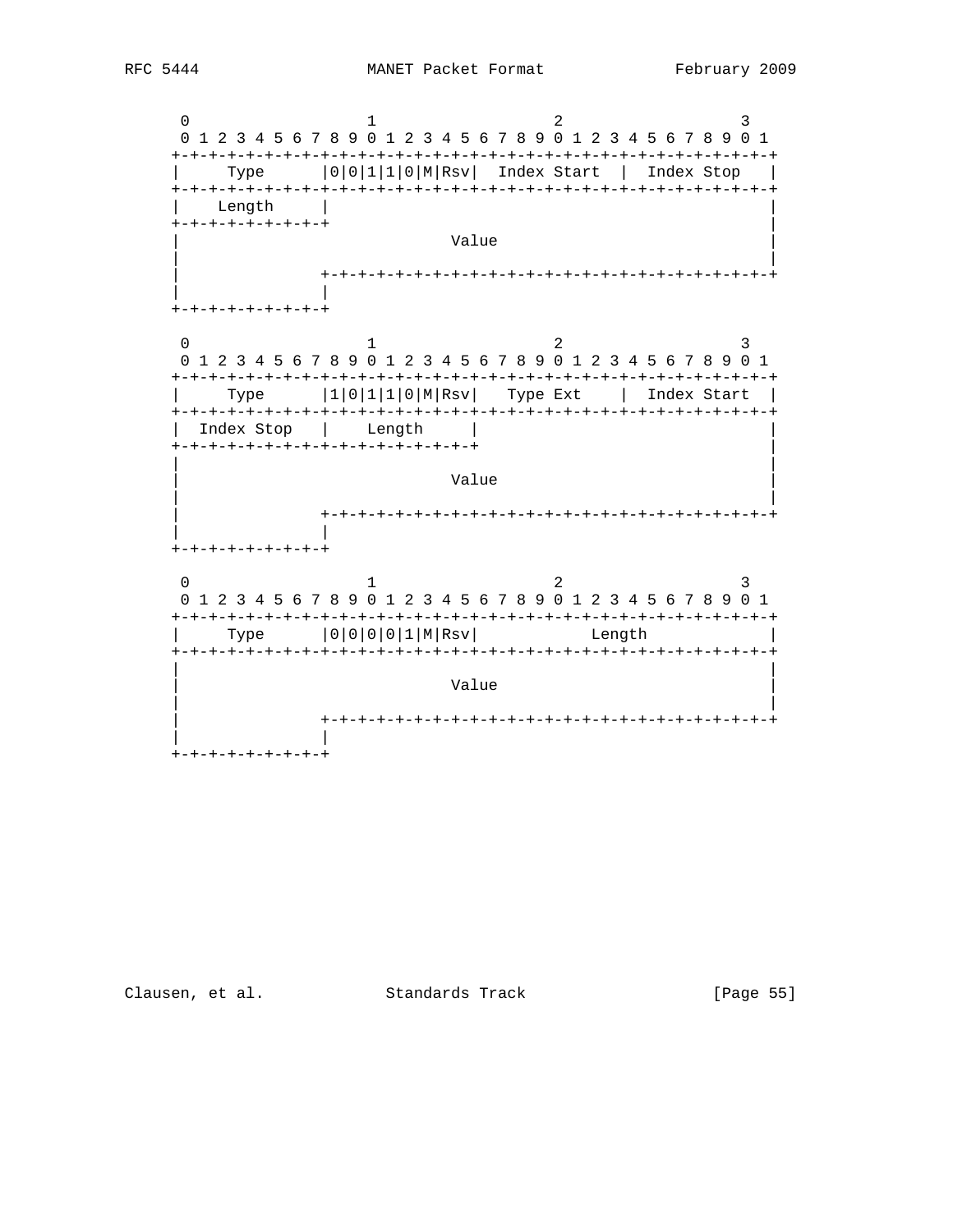

[Page 56]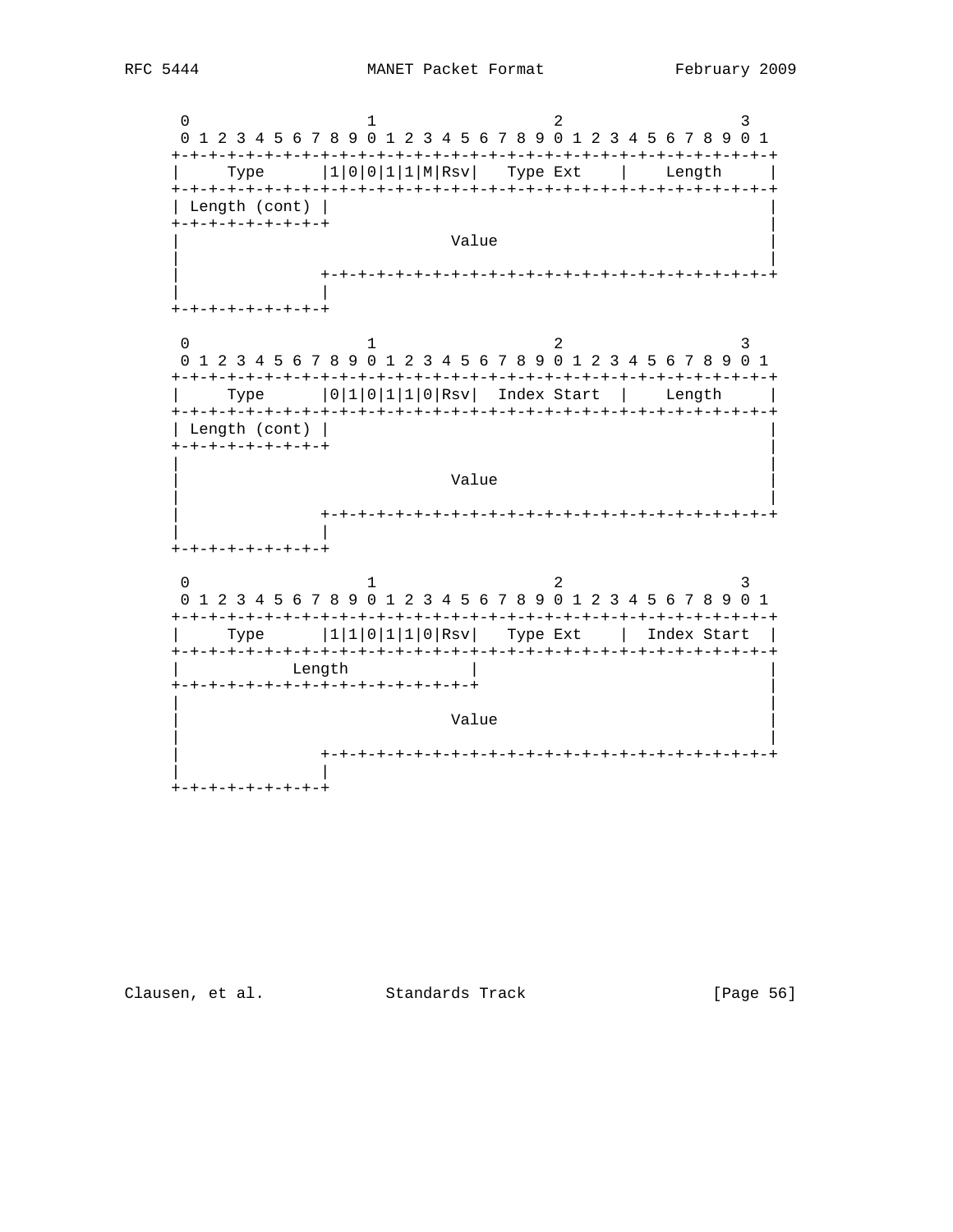

#### Appendix E. Complete Example

 The following example packet is included with the intent to exemplify how Packet Headers and Message Headers are constructed, and how addresses and attributes are encoded using Address Blocks and TLV Blocks. This example is specifically not constructed to exhibit maximum message or packet size reduction.

 The Packet Header has the phasseqnum flag of its flags field set (value 8), and hence has a Packet Sequence Number, but no Packet TLV Block.

 The packet contains a single message with length 54 octets. This message has the mhasorig, mhashoplimit, mhashopcount, and mhasseqnum flags of its four-bit flags field set (value 15), and hence includes an Originator Address, a Hop Limit, a Hop Count, and a Message Sequence Number (which is type independent). Its four-bit Message Address Length field has value 3, and hence addresses in the message have length four octets, here being IPv4 addresses. The message has a Message TLV Block with content length 9 octets, containing a single

Clausen, et al. Standards Track [Page 57]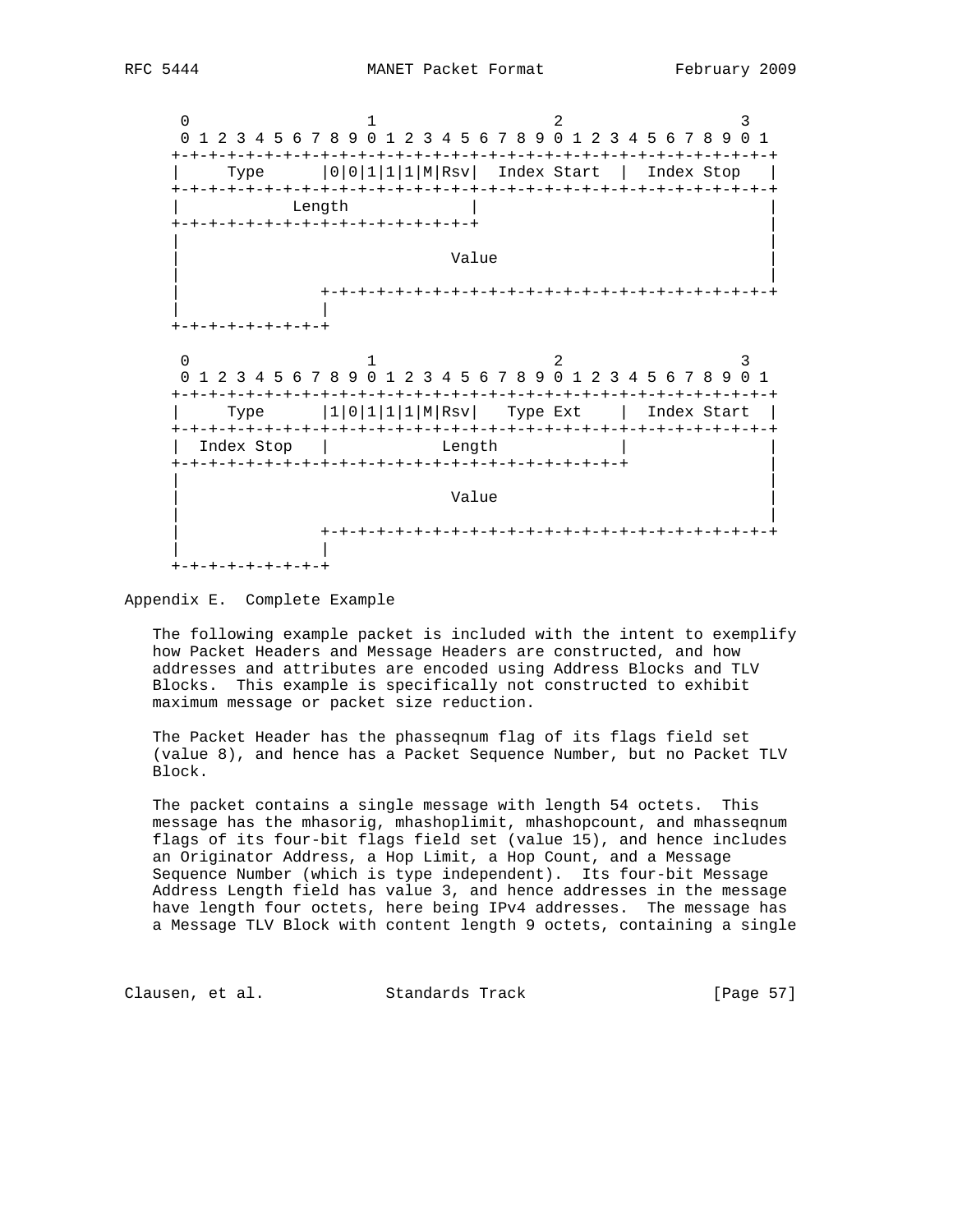Message TLV. This TLV has the thasvalue flag of its flags octet set (value 16), and hence contains a Value field, with preceding Value Length 6 octets. The message then has two Address Blocks, each with a following Address Block TLV Block.

 The first Address Block contains 2 address prefixes. It has the ahaszerotail and ahassingleprelen flags of its flags octet set (value 48), and hence has no Head (head-length is zero octets). It has a tail-length of 2 octets, hence mid-length is two octets. The two Tail octets of each address are not included (since ahaszerotail is set) and have value zero. The Address Block has a single prefix length. The following Address Block TLV Block is empty (content length 0 octets).

 The second Address Block contains 3 addresses. It has the ahashead flag of its flags octet set (value 128), has head-length 2 octets, and no Tail (tail-length is zero octets); hence, mid-length is two octets. It is followed by an Address Block TLV Block, with content length 9 octets, containing two Address Block TLVs. The first of these TLVs has the thasvalue flag of its flags octet set (value 16), and has a single value of length 2 octets, which applies to all of the addresses in the Address Block. The second of these TLVs has the thasmultiindex flag of its flags octet set (value 32), and hence has no Value Length or Value fields. It has two Index fields (Index Start and Index Stop), which indicate those addresses this TLV applies to (inclusive range, counting from zero).

Clausen, et al. Standards Track [Page 58]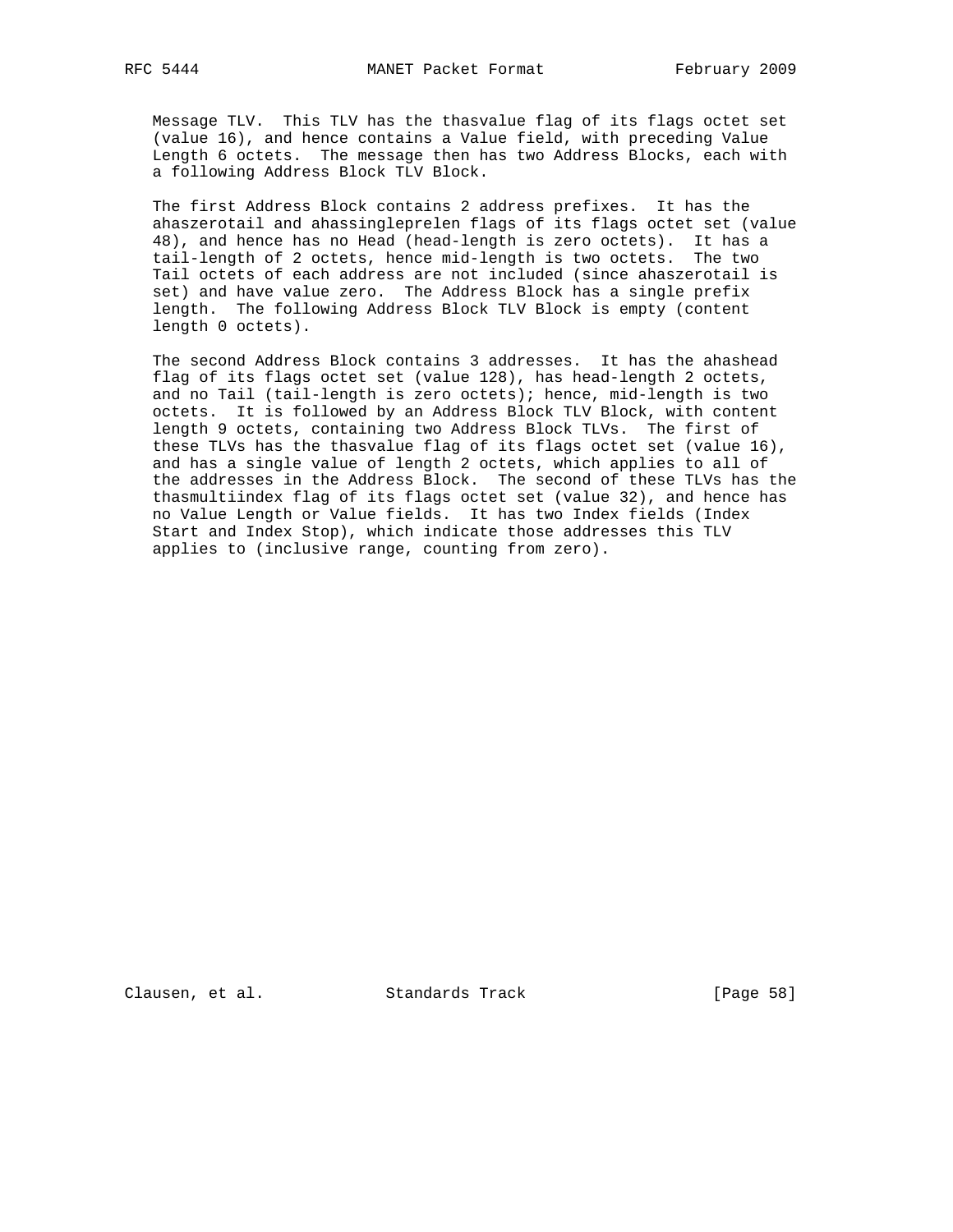| $\Omega$                                         |                                                                                                  |       |          |  |                                        | 3 |
|--------------------------------------------------|--------------------------------------------------------------------------------------------------|-------|----------|--|----------------------------------------|---|
| +-+-+-+-+-+-+-+-+-+-+-+-                         | 0 1 2 3 4 5 6 7 8 9 0 1 2 3 4 5 6 7 8 9 0 1 2 3 4 5 6 7 8 9 0 1<br>-+-+-+-+-+-+-+-+-+-+-+-+-+-+- |       |          |  |                                        |   |
| 0 0 0 0 1 0 0 0 1                                | Packet Sequence Number<br>-+-+-+-+-+-+-+-+-+-+-+-+-+-                                            |       |          |  | Message Type<br>-+-+-+-+-+-+-+-+-+-+-+ |   |
|                                                  |                                                                                                  |       |          |  | Orig Addr                              |   |
|                                                  | Originator Address (cont)                                                                        |       |          |  | Hop Limit                              |   |
| Hop Count                                        | Message Sequence Number                                                                          |       |          |  |                                        |   |
| 0 0 0 0 1 0 0 1                                  | TLV Type                                                                                         |       |          |  | 00010000 00000110                      |   |
| - + – + – + – + – + – +                          |                                                                                                  | Value |          |  |                                        |   |
| Value (cont)                                     |                                                                                                  |       |          |  | 00000010001100000                      |   |
| 0 0 0 0 0 0 1 0 1                                |                                                                                                  | Mid   |          |  | Mid                                    |   |
| -+-+-+-+-+-+-+-+<br>Mid (cont)                   |                                                                                                  |       |          |  |                                        |   |
|                                                  |                                                                                                  |       |          |  |                                        |   |
|                                                  |                                                                                                  |       |          |  | Head                                   |   |
| Head (cont)                                      |                                                                                                  | Mid   |          |  | Mid                                    |   |
| Mid (cont)                                       |                                                                                                  | Mid   |          |  | 0 0 0 0 0 0 0 0                        |   |
| -+-+-+-+-+-+-+<br>0 0 0 0 1 0 0 1                | TLV Type                                                                                         |       |          |  | 00010000 00000010                      |   |
|                                                  | Value                                                                                            |       | TLV Type |  | 100100001                              |   |
| Index Start<br>+-+-+-+-+-+-+-+-+-+-+-+-+-+-+-+-+ | Index Stop                                                                                       |       |          |  |                                        |   |

Clausen, et al. Standards Track [Page 59]